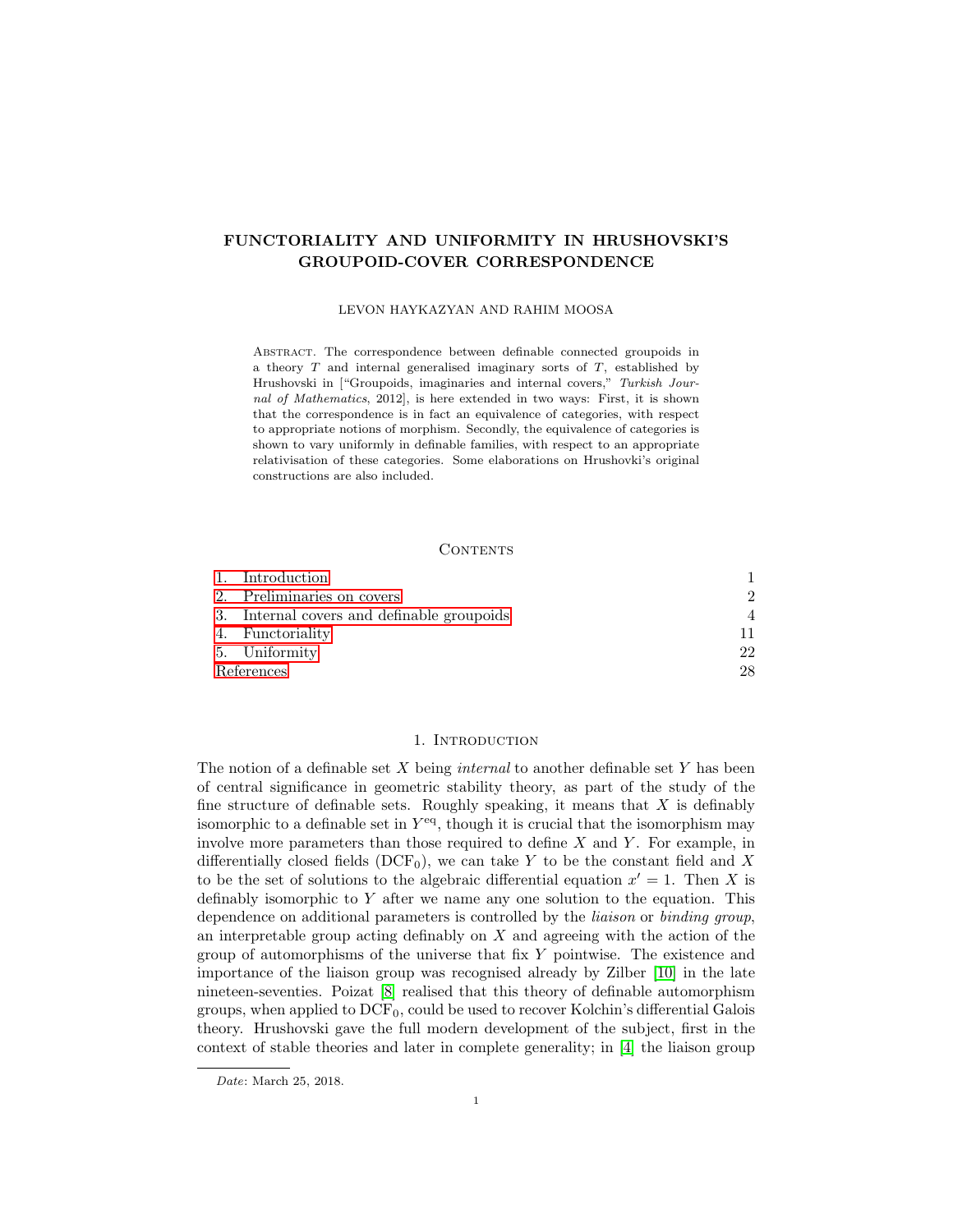is constructed from internality assuming only that  $Y$  is stably embedded, i.e., that the full induced structure agrees with the 0-definable induced structure on Y .

In [\[5\]](#page-27-4), Hrushovski addresses the question of how to describe  $X$  from the point of view of the induced structure on  $Y$ . The liaison group lives naturally and without additional parameters in  $(X, Y)$ <sup>eq</sup>, but does not in general have a canonical manifestation in Y<sup>eq</sup>. Hrushovski introduces liaison groupoids, establishing a bijective correspondence (up to a natural notion of equivalence) between definable connected groupoids in a theory  $T$  and *internal covers* of  $T$ ; i.e., expansions of  $T$ that are internal to  $T$  and in which  $T$  is stably embedded. In the above notation, T is the theory of  $Y^{\text{eq}}$  and the internal cover is the theory of  $(X, Y)^{\text{eq}}$ . So, what is effected by Hrushovski's correspondence is an encoding of internal covers of  $T$  as definable connected groupoids in  $T$ , in very much the same way that the sorts of  $T<sup>eq</sup>$  are encoded in T as definable equivalence relations.

In fact there is a small mistake in [\[5\]](#page-27-4) so that the correspondence does not encompass all definable connected groupoids but only those satisfying the additional technical condition of *finite faithfulness*.<sup>[1](#page-1-1)</sup> This is explained and corrected in Section [3](#page-3-0) below, where we also present a brief description of Hrushovski's constructions, elaborating on a few aspects.

This paper extends Hrushovski's work in two ways. First, we show that his correspondence comes from an equivalence of categories. There is a more or less natural way to make internal covers into a category: a morphism between two internal covers should be a function that is definable in a common cover. This is made precise in  $\S 4.1$ , but for example, a definable function between definable sets in  $DCF_0$  that are internal to the constants will give rise to a morphism between the corresponding internal covers of ACF0. With this notion of morphism, isomorphic internal covers are precisely those that are equivalent in Hrushovski's sense. On the other hand, it is not so clear what we should be regarding as morphisms between definable groupoids. The answer, given in §[4.2,](#page-12-0) takes a somewhat unexpected form. In any case, we are able to show, in the rest of Section [4,](#page-10-0) that Hrushovski's correspondence is an equivalence of these categories.

Secondly, we pursue a suggestion in [\[5\]](#page-27-4) and address the question of uniformity in definable families. Allowing connected groupoids to vary in a definable family amounts to dropping the assumption of connectedness, and allowing internal covers to vary definably amounts to replacing internality with 1-analysability. We prove that Hrushovski's constructions – of the liaison groupoid associated to an internal cover and of the internal cover associated to a finitely faithful definable connected groupoid – do vary uniformly with the parameters, but only under the (necessary) additional assumption that there is no significant interaction amongst the varying internal covers (called independence of fibres below). This is done in Section [5.](#page-21-0)

#### 2. Preliminaries on covers

<span id="page-1-0"></span>We review in this brief section the notion of a cover of a theory. Details on the various model-theoretic notions that come up can be found in [\[9\]](#page-27-5).

<span id="page-1-1"></span><sup>&</sup>lt;sup>1</sup>This mistake in [\[5,](#page-27-4) Theorem 3.2] does not invalidate any of the other theorems of that paper, as they relate to contexts where finite faithfulness is automatic; namely when the theory is stable or when the automorphism groups in the groupoid are finite.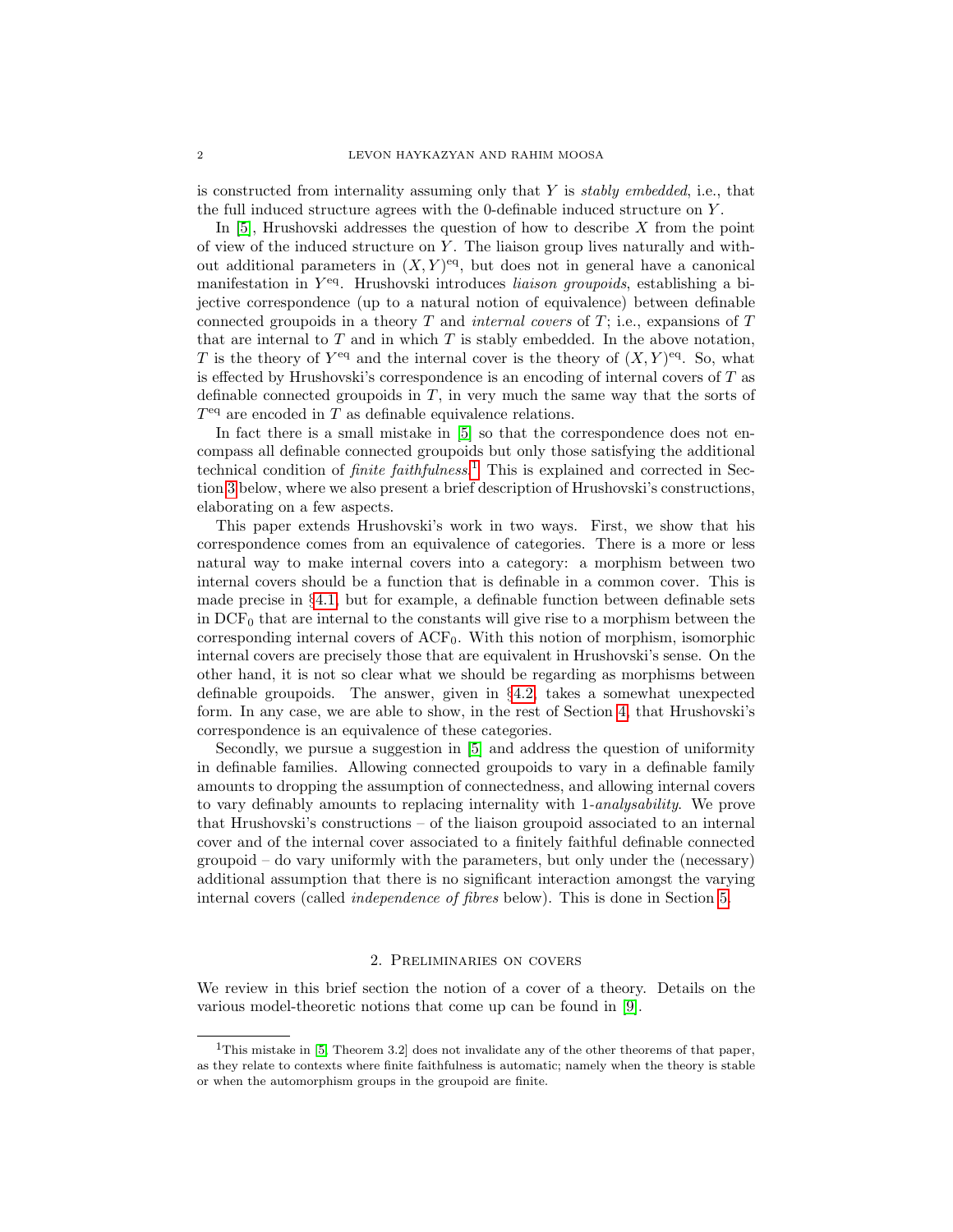Suppose M is a (multi-sorted) structure. Throughout this paper, definable means definable with parameters, unless stated otherwise. A 0-definable set X is said to be stably embedded in M if for every  $n > 0$ , every definable subset of  $X<sup>n</sup>$  is definable with parameters from  $X$ . A stably embedded reduct of  $M$  is a reduct  $N$  with the property that every subset of a finite cartesian product of sorts in N that is definable in  $M$  is definable in  $N$ . So  $X$  is stably embedded in  $M$  if and only if the structure induced on X by the 0-definable sets of M is a stably embedded reduct of M. Here are some other useful characterisations; see the Appendix of [\[1\]](#page-27-6) for details.

Fact 2.1. Suppose M is uncountable and saturated and X is a 0-definable set in M. The following are equivalent:

- (i) X is stably embedded.
- (ii) For any tuple a of small length from M there is a small subset  $B \subset X$  such that  $tp(a/B) \vdash tp(a/X)$ .
- (iii) If a and b are tuples from M of small length with  $tp(a/X) = tp(b/X)$  then there exists  $\sigma \in \text{Aut}(M)$  that fixes X pointwise and such that  $\sigma(a) = b$ .

<span id="page-2-0"></span>**Fact 2.2.** Suppose M is uncountable and saturated and N is a reduct of M. The following are equivalent:

- (i)  $N$  is stably embedded.
- (ii) The restriction map  $\text{Aut}(M) \to \text{Aut}(N)$  is surjective. We denote the kernel of this map by  $Aut(M/N)$ .

The fact that we have worked with 0-definable sets is not so important. If  $A \subset M$  is a small set of parameters, and X is A-definable, then X is said to be stably embedded over A if it is stably embedded in  $M_A$ , the structure obtained by naming the elements of A as new constants.

**Definition 2.3** (Hrushovski [\[5\]](#page-27-4)). Let T be a complete multi-sorted first order theory with elimination of imaginaries in a language  $L$ . Consider an expansion  $L'$ of L. Let  $T'$  be a complete L'-theory that extends T. We say that  $T'$  is a cover of  $T$  if in every model of  $T'$  the reduct to  $L$  is stably embedded.

Note that if  $L'$  does not involve new sorts then any cover of T in  $L'$  is a definitional expansion of T. So we are really interested in expansions involving new sorts.

As is the tradition in model theory, we work in a monster model of T. We fix a cardinal  $\lambda$  greater than the size of all objects that we are interested in and assume that  $2^k \leq \lambda$  for all  $\kappa < \lambda$ . In this way all theories (in small languages) that we encounter have a saturated model of cardinality  $\lambda$ , which will serve as a monster model. Such a cardinal can be a strongly inaccessible one. The reader who is uncomfortable assuming the existence of strongly inaccessible cardinals, can, as suggested for example in [\[3\]](#page-27-7), use forcing to add a cardinal with  $2^{\kappa} = \kappa^+$  while keeping the universe of small sets intact. Other approaches to the monster model include special models of [\[2\]](#page-27-8) and class-size saturated models as in [\[9\]](#page-27-5). Each of these approaches has its own technicalities that need to be overcome.

Thus we fix a monster model  $U$  of  $T$  and work inside  $U$ . Accordingly we call an L'-expansion  $\mathbb{U}'$  a cover of  $\mathbb U$  if it is saturated and  $\mathbb U$  is stably embedded in  $\mathbb U'$ . This is an abuse of notation as two such expansions  $\mathbb{U}_1$  and  $\mathbb{U}_2$  of  $\mathbb{U}$  may be elementarily equivalent and therefore determine the same cover of  $T$ . But by saturation this would mean there is an isomorphism  $\sigma : \mathbb{U}_1 \to \mathbb{U}_2$ . Stable embeddability implies, by Fact [2.2\(](#page-2-0)ii), that  $\sigma|_U$  extends to an automorphism  $\alpha$  of  $\mathbb{U}_2$ , and so  $\alpha^{-1}\sigma$  yields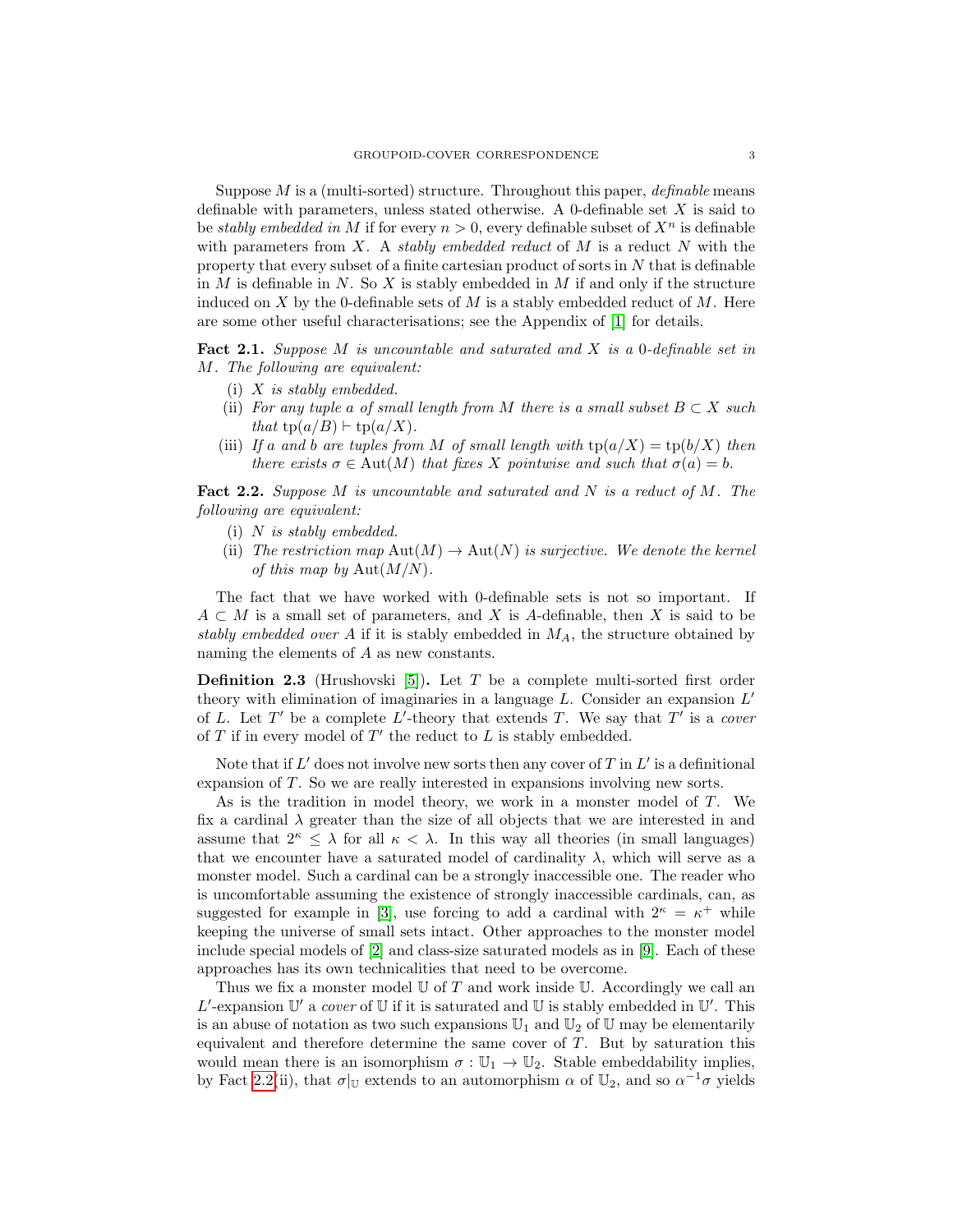an isomorphism that is the identity on  $\mathbb U$ . That is,  $\mathbb U_1$  and  $\mathbb U_2$  give the same cover of  $T$  if and only if they are isomorphic over  $\mathbb U$ .

In later sections we will want to consider unions of covers. Suppose  $\mathbb{U}_1$  =  $(\mathbb{U}, (S_{1j})_{j\in J_1}, \dots)$  and  $\mathbb{U}_2 = (\mathbb{U}, (S_{2j})_{j\in J_2}, \dots)$  are covers of  $\mathbb{U}$ , where  $(S_{ij})_{j\in J_i}$ are the new sorts of  $\mathbb{U}_i$  for  $i = 1, 2$ . Then  $\mathbb{U}_1 \cup \mathbb{U}_2$  is by definition the expansion of U that has new sorts  $(S_{ij} : i = 1, 2, j \in J_i)$  and whose structure is as dictated by  $\mathbb{U}_1$  and  $\mathbb{U}_2$  on the appropriate sorts. The language in which this structure is considered is L together with the disjoint union of  $L_1 \setminus L$  and  $L_2 \setminus L$ .

<span id="page-3-1"></span>**Lemma 2.4.** If  $\mathbb{U}_1$  and  $\mathbb{U}_2$  are covers of  $\mathbb{U}$  then  $\mathbb{U}_1 \cup \mathbb{U}_2$  is a cover of  $\mathbb{U}_1$  and  $\mathbb{U}_2$ , and  $\text{Th}(\mathbb{U}_1 \cup \mathbb{U}_2) = \text{Th}(\mathbb{U}_1) \cup \text{Th}(\mathbb{U}_2).$ 

*Proof.* A saturated (in the same cardinality as  $\mathbb{U}_1, \mathbb{U}_2$ ) model of Th $(\mathbb{U}_1) \cup Th(\mathbb{U}_2)$ will be of the form  $\mathbb{V}_1 \cup \mathbb{V}_2$  with  $\mathbb{V}_i$  a saturated model of Th $(\mathbb{U}_i)$ . We therefore have isomorphisms  $\sigma_i : \mathbb{U}_i \to \mathbb{V}_i$ . Now  $(\sigma_2|_{\mathbb{U}})^{-1} \sigma_1|_{\mathbb{U}} \in \text{Aut}(\mathbb{U})$ , and as  $\mathbb{U}$  is stably embedded in  $\mathbb{U}_2$  we can extend it to an automorphism  $\alpha$  of  $\mathbb{U}_2$  by Fact [2.2\(](#page-2-0)ii). Replacing  $\sigma_2$  by  $\sigma_2\alpha$ , we may therefore assume that  $\sigma_1$  and  $\sigma_2$  agree on U. So  $\sigma_1 \cup \sigma_2$  is an isomorphism from  $\mathbb{U}_1 \cup \mathbb{U}_2$  to  $\mathbb{V}_1 \cup \mathbb{V}_2$ . This shows that  $\mathbb{U}_1 \cup \mathbb{U}_2$  is saturated and  $\text{Th}(\mathbb{U}_1 \cup \mathbb{U}_2) = \text{Th}(\mathbb{U}_1) \cup \text{Th}(\mathbb{U}_2)$ .

It remains to show that each  $\mathbb{U}_i$  is stably embedded in  $\mathbb{U}_1 \cup \mathbb{U}_2$ . Suppose  $\sigma \in$ Aut( $\mathbb{U}_1$ ). Then  $\sigma|_{\mathbb{U}} \in$  Aut( $\mathbb{U}$ ) and hence extends to an automorphism  $\sigma'$  of  $\mathbb{U}_2$ . Then  $\sigma \cup \sigma' \in \text{Aut}(\mathbb{U}_1 \cup \mathbb{U}_2)$ . A similar argument shows that every automorphism of  $\mathbb{U}_2$  extends to  $\mathbb{U}_1 \cup \mathbb{U}_2$ .

#### 3. Internal covers and definable groupoids

<span id="page-3-0"></span>This section is primarily a survey of the correspondence that Hrushovski established in the first few sections of [\[5\]](#page-27-4) between definable connected groupoids and internal covers. We take this opportunity, however, to correct an error in the published statement and proof of that correspondence. We have also streamlined some of the arguments and elaborated on some of the ideas. Our presentation is largely selfcontained, and we have made an effort to be explicit about where we have diverged from Hrushovski's notations and conventions.

We will focus on covers which involve only a finite increase in the language.

**Definition 3.1.** A cover  $T'$  of T is said to be in a language that is *finitely generated* over L if there exists a sublanguage  $L'_{o} \subseteq L'$  such that  $L'_{o} \setminus L$  is finite and every  $L'$ -formula is equivalent modulo  $T'$  to an  $L'_{\circ}$ -formula.

We will be interested in *internal* covers  $\mathbb{U}'$  of  $\mathbb{U}$ . Since T eliminates imaginaries this can be characterised by saying that each new sort  $S$  of  $\mathbb{U}'$  is definably isomorphic (over possibly additional parameters) with a definable set in U.

Our primary focus is on internal covers that involve only one new sort.

**Definition 3.2** (Hrushovski [\[5\]](#page-27-4)). An *internal generalised imaginary sort* of  $\mathbb{U}$  is an internal cover  $\mathbb{U}'$  with only one new sort S, such that the language of  $\mathbb{U}'$  is finitely generated over the language of U.

There is a canonical example of such internal covers.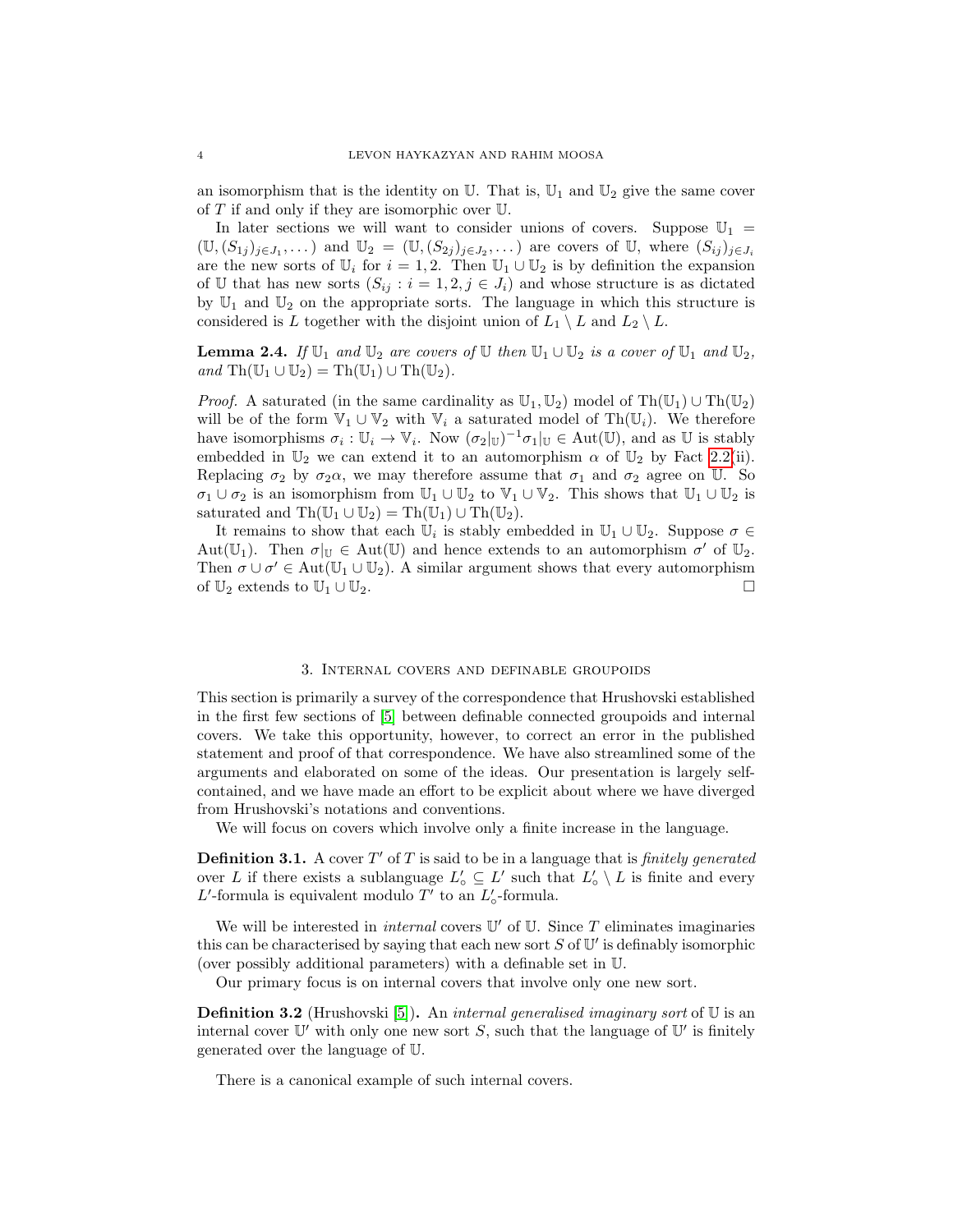**Example 3.3.** Let  $\mathbb{U} = (G, \cdot, e)$  be a group and S a principal homogeneous space for G with the action denoted by  $\rho: G \times S \to S$ . Then  $\mathbb{U}' = (G, S, \cdot, e, \rho)$  is an internal cover with new sort S witnessed by fixing any  $a \in S$  and considering the definable bijection  $\rho_a : G \to S$  given by  $g \mapsto \rho(g, a)$ .

If we fix  $a \in S$  then we have another, a-definable, action of G on S: each  $g \in G$ gives rise to the definable bijection  $\alpha_g : S \to S$  given by  $\alpha_g(s) = \rho_a((\rho_a)^{-1}(s)g^{-1})$ . Note that  $\alpha_g \cup id_G$  preserves  $\rho$  and so is an automorphism of  $\mathbb{U}'$ . The correspondence  $g \mapsto \alpha_g \cup \text{id}_G$  is an isomorphism between G and Aut $(\mathbb{U}'/\mathbb{U})$ , as groups acting on S.

As is well known, this phenomenon occurs under very broad conditions: if U' is an internal generalised imaginary sort then  $Aut(\mathbb{U}'/\mathbb{U})$  together with its action on  $S$  is interpretable in  $\mathbb{U}'$ . It is called the liaison group. However, in general we need parameters to realise this group in U. (In the above example parameters were not needed to define the group, just to define the action). The parameterfree construction of Hrushovski [\[5\]](#page-27-4) gives instead a definable liaison groupoid in U. Moreover, this groupoid captures precisely the internal cover  $\mathbb{U}'$ .

A groupoid  $\mathcal G$  is a category where all morphisms are invertible. It is called connected if it is nonempty and there is a morphism between any two objects. If a, b are objects in G, then we denote by  $\text{Hom}_G(a, b)$  the set of morphisms from a to b and also denote  $\text{Aut}_{\mathcal{G}}(a) = \text{Hom}_{\mathcal{G}}(a, a)$ . If G is clear, we may skip it in the subscript. Note that if  $\mathcal G$  is connected then all these automorphism groups are isomorphic.

A definable groupoid consists of a definable family  $(O_i)_{i\in I}$  of definable sets and a definable family  $(f_m)_{m \in M}$  of definable bijections between them, closed under composition and taking inverses. It is worth being more explicit here. There is a definable set I, which encodes the set of objects, and a definable  $M \to I \times I$ , which encodes the set of morphisms. There is a definable set  $O$  and a surjective definable map  $\pi: O \to I$  such that  $O_i = \pi^{-1}(i)$ , and a definable subset  $f \subseteq M \times_{I \times I} (O \times O)$ such that  $f_m = \{(x, y) \in O^2 : (m, x, y) \in f\}$  is the graph of a bijection between  $O_i$ and  $O_j$  where m lives over  $(i, j)$ . Further we require that distinct  $m \in M$  define distinct bijections. The groupoid structure on  $(I, M)$  (i.e. the composition of two morphism, or the domain or the range of a morphism) is then definable from this data. We denote by  $M(i, j)$  the fibre of  $M \to I \times I$  above  $(i, j)$ , so that  $(f_m)_{m \in M(i, j)}$ are the morphisms from  $O_i$  to  $O_j$ .

Remark 3.4. Our terminology is slightly different from that of Hrushovski [\[5\]](#page-27-4). There the structure  $(I, M)$  (together with functions of partial composition, domain and range) is called a definable groupoid. Then he considers a faithful definable functor from  $(I, M)$  to the category of definable sets and definable functions. This gives rise to  $(O_i, f_m)_{i \in I, m \in M}$  which he called a *concrete definable groupoid*. So all our definable groupoids are concrete. This has the slightly awkward consequence that whereas for Hrushovski a definable groupoid with one object is nothing more than a definable group, for us it is a definable group action.

We present below Hrushovski's theorem [\[5,](#page-27-4) Proposition 2.5] that associates a liaison groupoid to an internal cover. We include a proof here mostly for the sake of completeness; ours differs superficially from Hrushovski's in that we do not go via ∗-definable groupoids but rather use finite-generatedness of the language to construct directly a definable groupoid.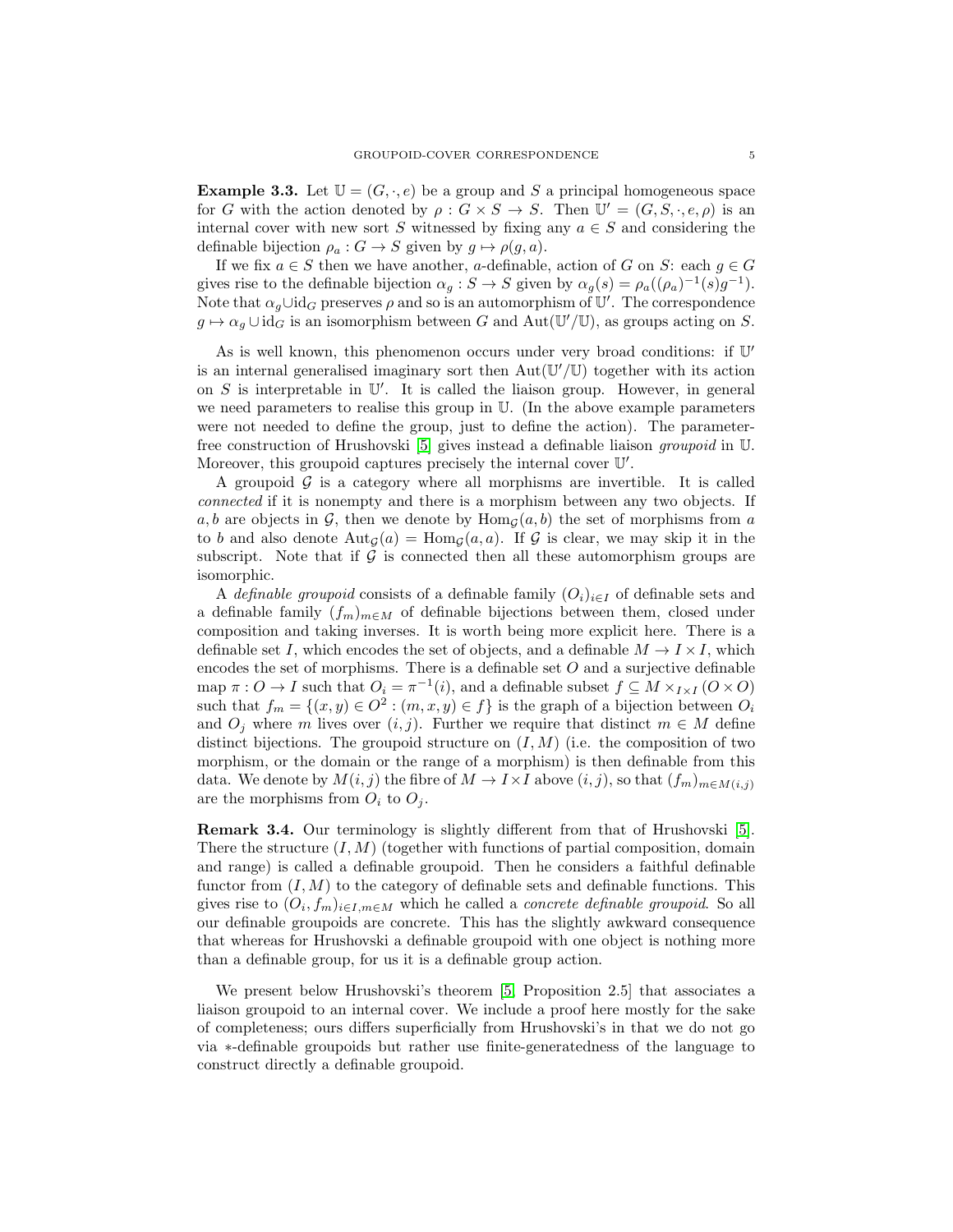<span id="page-5-2"></span>**Theorem 3.5** (Hrushovski). Let  $\mathbb{U}' = (\mathbb{U}, S, \dots)$  be an internal generalised imaginary sort of  $\mathbb U$ . There is a 0-definable connected groupoid  $\mathcal G'$  in  $(\mathbb U')^{\text{eq}}$  such that:

- The objects of  $\mathcal{G}'$  are definable sets in  $\mathbb U$  together with S. In particular, the restriction  $\mathcal G$  of  $\mathcal G'$  to  $\mathbb U$  - *i.e.*, the full subcategory generated by all objects excepts  $S - i s a 0$ -definable connected groupoid in U. It is called the liaison groupoid of  $\mathbb{U}'$ .
- Aut $_{\mathcal{G}'}(S)$ , together with its action on S, is isomorphic to Aut $(\mathbb{U}'/\mathbb{U})$ .

*Proof.* Since U eliminates imaginaries, there is a definable subset  $O_b$  in U and a definable bijection  $f_c : S \to O_b$ , where  $b \in \mathbb{U}$  and  $c \in \mathbb{U}'$  are the parameters used in the respective definitions. Given  $(b', c')$  we can consider the corresponding formulas with parameters  $(b', c')$  in place of  $(b, c)$ ; and when this again gives rise to a definable function we will write it as  $f_{c'} : S \to O_{b'}$ .

Since U is stably embedded, there is a small set  $B \subset U$  – which we may assume contains  $b$  – such that  $tp(c/B) \vdash tp(c/\mathbb{U})$ . Let  $p(x) = tp(c/B)$ . If  $d, e \models p$ , then there is an automorphism  $\sigma \in Aut(\mathbb{U}'/\mathbb{U})$  such that  $\sigma(e) = d$ . Hence for any  $a \in S$ we have

$$
f_e(a) = \sigma(f_e(a)) = f_{\sigma(e)}(\sigma(a)) = f_d(\sigma(a)).
$$

Thus  $f_d^{-1} \circ f_e = \sigma |_{S}$  and so  $f_d^{-1} \circ f_e \cup id_{\mathbb{U}}$  is elementary. But since the language of U' is finitely generated over that of U, there is a formula  $\theta(d, e)$  asserting this. Moreover, we have shown that  $p(x) \cup p(y) \vdash \theta(x, y)$ . Hence by compactness there is a formula  $\phi(x, g) \in p(x)$  such that

$$
\phi(x,g) \land \phi(y,g) \vdash \theta(x,y).
$$

By extending b and g we may assume that  $b = g$ . Again by compactness there is a formula  $\psi(z) \in \text{tp}(b)$  such that

<span id="page-5-0"></span>
$$
\psi(z) \vdash \forall x, y(\phi(x, z) \land \phi(y, z) \to \theta(x, y))
$$

Now as objects of  $\mathcal{G}'$  we take S together with  $O_{b'}$  where b' realises  $\psi(z)$ . The morphisms from S to  $O_{b'}$  are  $f_{c'}$  where c' realises  $\phi(x, b')$ . Note that if  $f_{c'}, f_{c''} \in$ Hom(S,  $O_{b'}$ ), then  $\theta(c', c'')$  holds and therefore  $f_{c'}^{-1} \circ f_{c''} \cup id_{\mathbb{U}} \in Aut(\mathbb{U'}/\mathbb{U})$ . Conversely if  $\sigma \in \text{Aut}(\mathbb{U}'/\mathbb{U})$  then  $f_{c'} \circ \sigma|_{S} = f_{\sigma^{-1}(c')} \in \text{Hom}(S, O'_{b})$ . Therefore, for any b' realising  $\psi(z)$ , and for any c' realising  $\phi(x, b)$ ,

(3.1) 
$$
\text{Hom}(S, O_{b'}) = f_{c'} \circ \text{Aut}(\mathbb{U'}/\mathbb{U}).
$$

The rest of the groupoid can be defined from this. We set

$$
Hom(O_{b'}, S) = \{f^{-1} : f \in Hom(S, O_{b'})\}
$$
  
Hom(O\_{b'}, O\_{b''}) = \{f \circ g^{-1} : f \in Hom(S, O\_{b''}), g \in Hom(S, O\_{b'})\}  
Hom(S, S) = \{f^{-1} \circ g : f, g \in Hom(S, O\_{b'}) \text{ for some } b'\}

It is not hard to verify that  $\mathcal{G}'$  is indeed a 0-definable connected groupoid in  $\mathbb{U}'$ . Note also that from [\(3.1\)](#page-5-0) it follows that  $\text{Hom}(S, S) = \text{Aut}(\mathbb{U}'/\mathbb{U})$ .

The following proposition shows that finite-generatedness of the language is a necessary hypothesis of the above theorem. It will also be of use later.

<span id="page-5-1"></span>**Proposition 3.6.** Let  $\mathbb{U}'$  be an internal cover of  $\mathbb{U}$  with one new sort S, such that Aut $(\mathbb{U}'/\mathbb{U})$  together with its action on S is interpretable in  $\mathbb{U}'$ . Then the language of  $\mathbb{U}'$  is finitely generated over  $\mathbb{U}$ .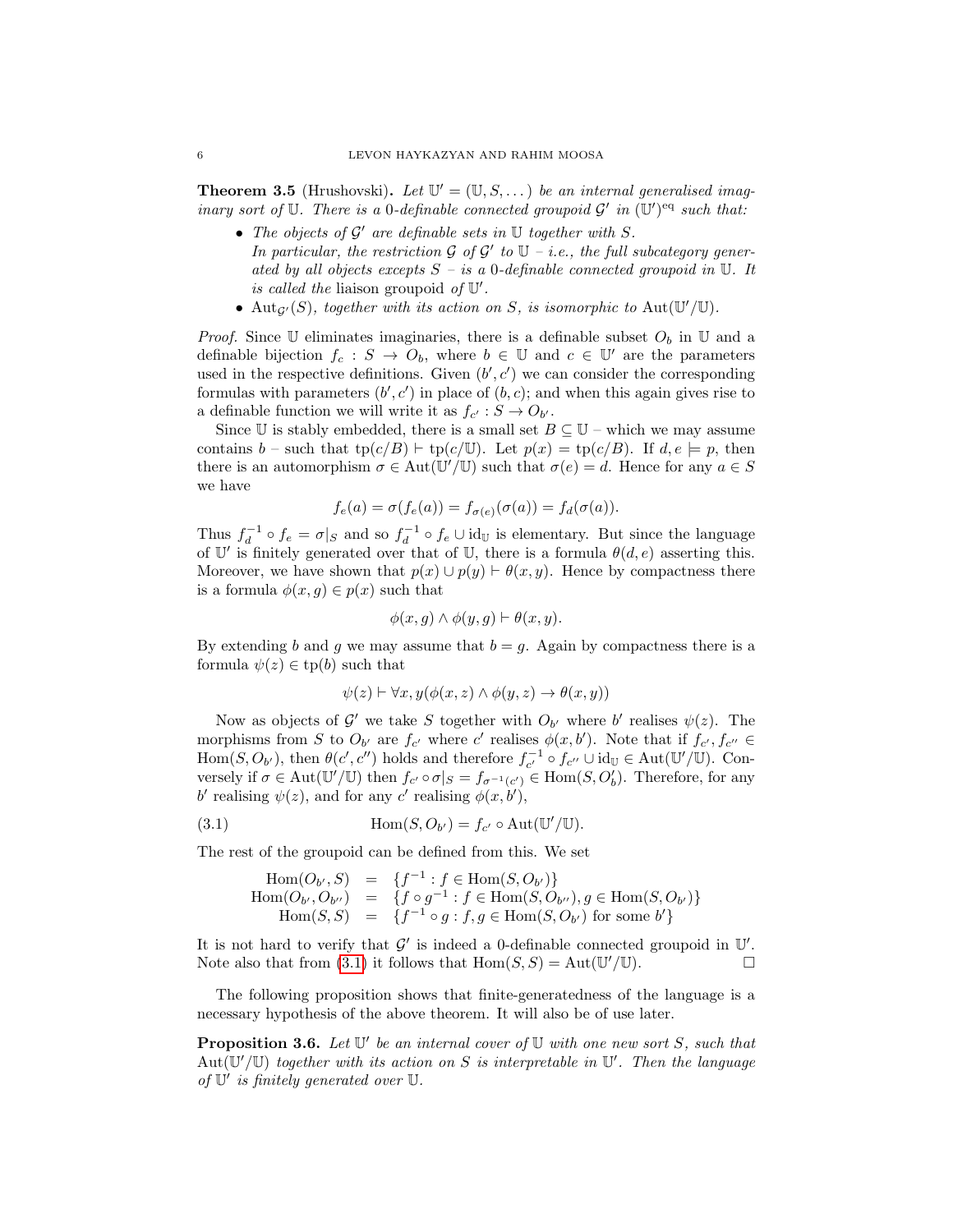*Proof.* An immediate consequence of the definability of the action of  $Aut(\mathbb{U}'/\mathbb{U})$  on S is that, working in  $(\mathbb{U}')^{\text{eq}}$ , for any formula  $\phi(x, y, z)$ , where x and y are from the sort S, there is a formula  $\theta(z)$  such that  $\models \theta(e)$  if and only if  $\phi(x, y, e)$  defines the graph of a bijection  $S \to S$  which extends by identity to an automorphism of  $\mathbb{U}'$ . Indeed,  $\theta(z)$  asserts that  $\phi(x, y, z)$  agrees with some element of Aut $(\mathbb{U}'/\mathbb{U})$  on S.

Now, by internality, for some  $c \in \mathbb{U}'$ , there is a c-definable bijection  $f_c : S \to O_c$ , where  $O_c$  is a definable set in U. Let  $\psi(x, u, v)$  be an L'-formula such that  $\psi(x, u, c)$ defines the graph of  $f_c$ , and  $\psi(x, u, c')$  defines the graph of a bijection  $f_{c'} : S \to O_{c'}$ whenever  $\phi(x, u, c')$  is consistent. Let  $z = (v, w)$  where w is of the same arity as v, and set

$$
\phi(x, y, z) := \exists u (\psi(x, u, v) \land \psi(y, u, w)).
$$

Applying the property described in the paragraph above to  $\phi(x, y, z)$ , we have an L'-formula  $\theta(v, w)$  such that  $\models \theta(e, d)$  if and only if the bijection  $f_d^{-1} \circ f_e : S \to S$ extends by identity to an automorphism of U'. (At first  $\theta$  may be an  $(L')<sup>eq</sup>$ -formula, but as v and w belong to sorts in  $\mathbb{U}'$  it can be replaced by an  $L'$ -formula.) It follows by compactness that there must be a finite sublanguage  $\Sigma \subseteq L'$  such that  $f_d^{-1} \circ f_e \cup id_{\mathbb{U}}$  is L'-elementary if and only if it is  $\Sigma$ -elementary. Extending  $\Sigma$  we may also assume that  $\psi(x, u, v)$  is a  $\Sigma$ -formula. Now set  $L'_{\circ} := L \cup \Sigma$ .

We claim that this  $L'_{\circ}$  works. That is, every 0-definable set in  $\mathbb{U}'$  is 0-definable in the reduct to  $L'_{\circ}$ . Letting  $\mathbb{U}'_{\circ}$  be the reduct of  $\mathbb{U}'$  to the language  $L'_{\circ}$ , it suffices to show that  $Aut(\mathbb{U}'_0) = Aut(\mathbb{U}')$ , see for example [\[2,](#page-27-8) §10.5]. Since  $L'_0$  extends L, this in turn reduces to showing that  $Aut(\mathbb{U}'_o/\mathbb{U}) = Aut(\mathbb{U}'/\mathbb{U})$ , see for example [\[5,](#page-27-4) Lemma 1.3]. Suppose  $\sigma \in \text{Aut}(\mathbb{U}'_o/\mathbb{U})$ . Then for any  $a \in S$ ,

$$
f_c(a) = \sigma(f_c(a)) \text{ as } f_c(a) \in \mathbb{U}
$$
  
=  $f_{\sigma(c)}(\sigma(a))$  as  $\psi(x, u, v)$  is an  $L'_o$ -formula

so that  $\sigma = f_{\sigma(c)}^{-1} \circ f_c \cup id_{\mathbb{U}}$ . Hence, as  $\sigma$  is  $\Sigma$ -elementary, it must be L'-elementary, as desired.  $\square$ 

<span id="page-6-0"></span>Corollary 3.7. If  $\mathbb{U}'$  is an internal cover of  $\mathbb U$  with one new sort S, and  $\mathbb{U}'$  is totally transcendental, then the language of  $\mathbb{U}'$  is finitely generated over  $\mathbb{U}$ .

Proof. The usual liaison group theorem, see for example [\[7,](#page-27-9) Theorem 7.4.8], applied to totally transcendental theories, tells us that  $Aut(\mathbb{U}'/\mathbb{U})$  together with its action on S is interpretable in U'. Now apply Proposition [3.6.](#page-5-1)

It follows that instances of internality in a totally transcendental theory can be understood in terms of internal generalised imaginary sorts.

Example 3.8. Suppose M is a saturated differentially closed field in characteristic zero and U is its field of constants with the induced structure (which we know is that of a pure algebraically closed field). Suppose  $S$  is a definable set in M that is internal to the constants, for example defined by  $\delta x = 1$  or  $\delta x = x$ . Let U' be the 0-definable structure induced by  $M$  on  $(\mathbb{U}, S)$ . Then, by Corollary [3.7,](#page-6-0)  $\mathbb{U}'$  is an internal generalised imaginary sort of U. One gets similar examples by working with the theory of compact complex manifolds rather than differentially closed fields, in which case U is the induced structure on the projective line (again essentially a pure algebraically closed field).

Having proved the existence of liaison groupoids, Hrushovski goes on to show in [\[5,](#page-27-4) Theorem 3.2] that every 0-definable connected groupoid in U comes from an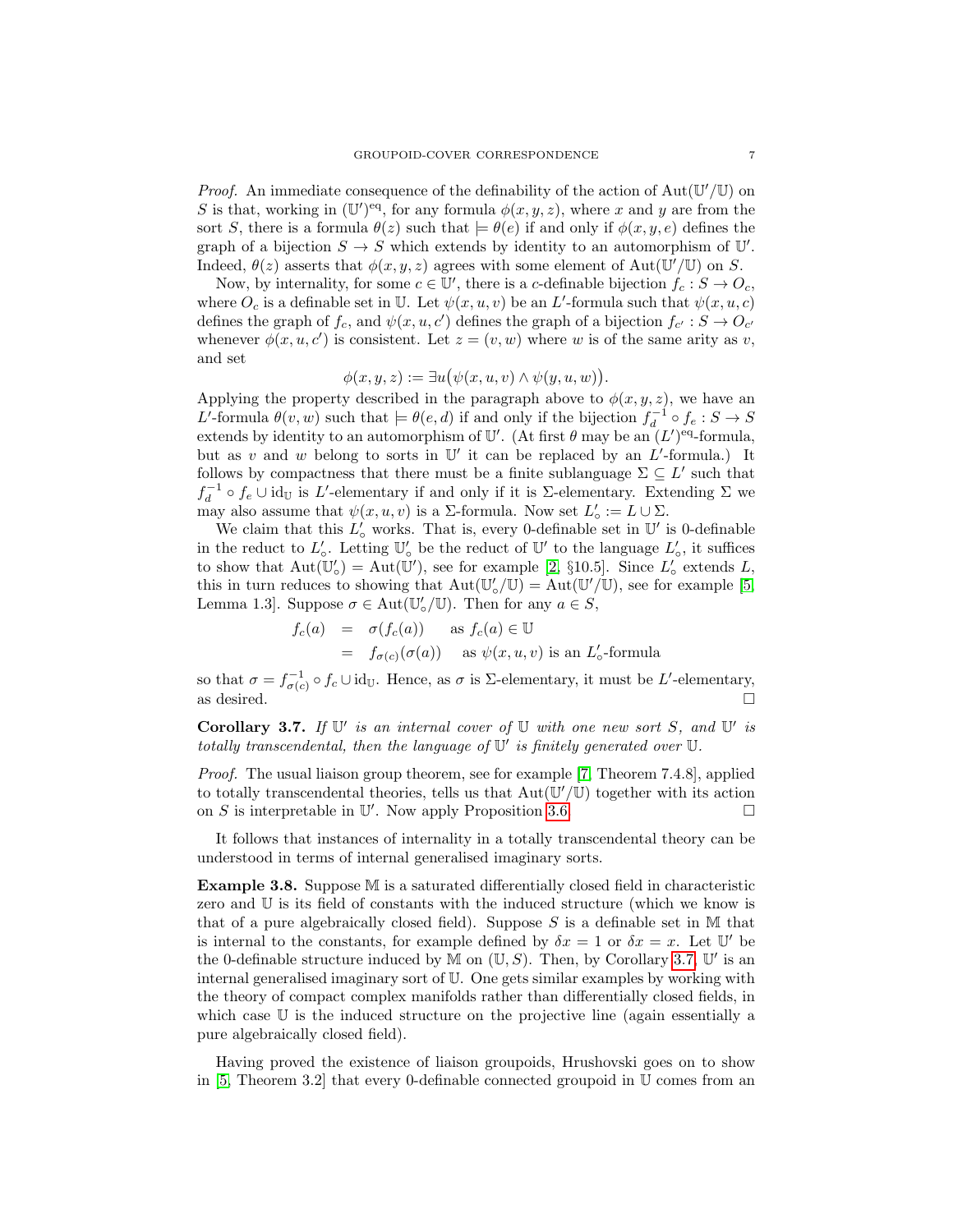internal generalised imaginary sort. This is not precisely correct. Note that the groupoid G' of Theorem [3.5](#page-5-2) has an additional property: if  $c \in U'$  is as in the proof, then any automorphism  $\sigma \in Aut(\mathbb{U}'/\mathbb{U})$  that fixes c must be the identity. Indeed, for any  $a \in S$ ,

$$
\begin{array}{rcl}\n\sigma(a) & = & \sigma(f_c^{-1}f_c(a)) \\
& = & f_{\sigma(c)}^{-1}(\sigma(f_c(a))) \\
& = & f_c^{-1}(f_c(a)) \\
& = & a.\n\end{array}
$$

By connectedness, a similar property then holds for  $G$ , the restriction of  $G'$  to  $U$ . So the definable groupoids in U that arise this way are special.

<span id="page-7-1"></span>**Definition 3.9.** A definable groupoid  $\mathcal{G}$  is called *finitely faithful*<sup>[2](#page-7-0)</sup> if for any object O of G, there is a finite  $c \subset O$  such that the pointwise stabiliser of c in Aut<sub>G</sub>(O) is trivial.

Note that if  $\mathcal G$  is connected then it suffices to check the condition for some (rather than every) object O.

Of course, not all definable groupoids (even group actions) are finitely faithful.

From a 0-definable connected groupoid  $\mathcal G$  in  $\mathbb U$ , not necessarily finitely faithful, Hrushovski does construct an associated internal cover of U, but it is not an internal generalised imaginary sort as it involves two new sorts (rather than one), neither of which can be eliminated in general. We review his construction and then explain how finite faithfulness enters the picture.

Let  $\mathcal{G} = (O_i, f_m)_{i \in I, m \in M}$  be a 0-definable connected groupoid in U. We want to associate to it an internal cover  $\mathbb{U}'$ . The idea is to construct  $\mathbb{U}'$  by adding a single new object to  $\mathcal G$ . We just duplicate one of the objects and add the necessary morphisms to make this into a connected groupoid. Fix some  $i \in I$ . There are two new sorts  $O_*$  and  $M_*$ . The sort  $O_*$  as a set is a copy of  $O_i$ , for concreteness let  $O_* = O_i \times \{0\}$ . The sort  $M_*$  is a copy of the set of morphisms in M whose domain or range is  $O_i$ , plus two additional copies of  $M(i, i)$ , for concreteness say

$$
M_* = (M(i,i) \times \{0,1,2\}) \cup \bigcup_{j \neq i \in J} (M(i,j) \cup M(j,i)) \times \{0\}.
$$

The idea is that

- $M(i, i) \times \{0\}$  will encode morphisms  $O_* \to O_*,$
- $M(i, i) \times \{1\}$  will encode morphisms  $O_i \rightarrow O_*,$
- $M(i, i) \times \{2\}$  will encode morphisms  $O_* \to O_i$ ,
- $M(i, j) \times \{0\}$  will encode morphisms  $O_* \to O_j$ , and
- $M(j, i) \times \{0\}$  will encode morphisms  $O_j \to O_*$ .

Next we add a ternary relation  $R$  that interprets these morphisms as bijection. Formally R is interpreted as the set  $R^1 \cup R^2 \cup R^3$  where

•  $R^1 \subset M_* \times O \times O_*$  is given by

$$
R^1 := \{ ((m, 1), a, (b, 0)) : m \in M(i, i), a, b \in O_i, f_m(a) = b \} \cup \{ ((m, 0), a, (b, 0)) : m \in M(j, i), j \neq i, a \in O_j, b \in O_i, f_m(a) = b \}
$$

<span id="page-7-0"></span><sup>&</sup>lt;sup>2</sup>This terminology was suggested to us by Hrushovski in private communication.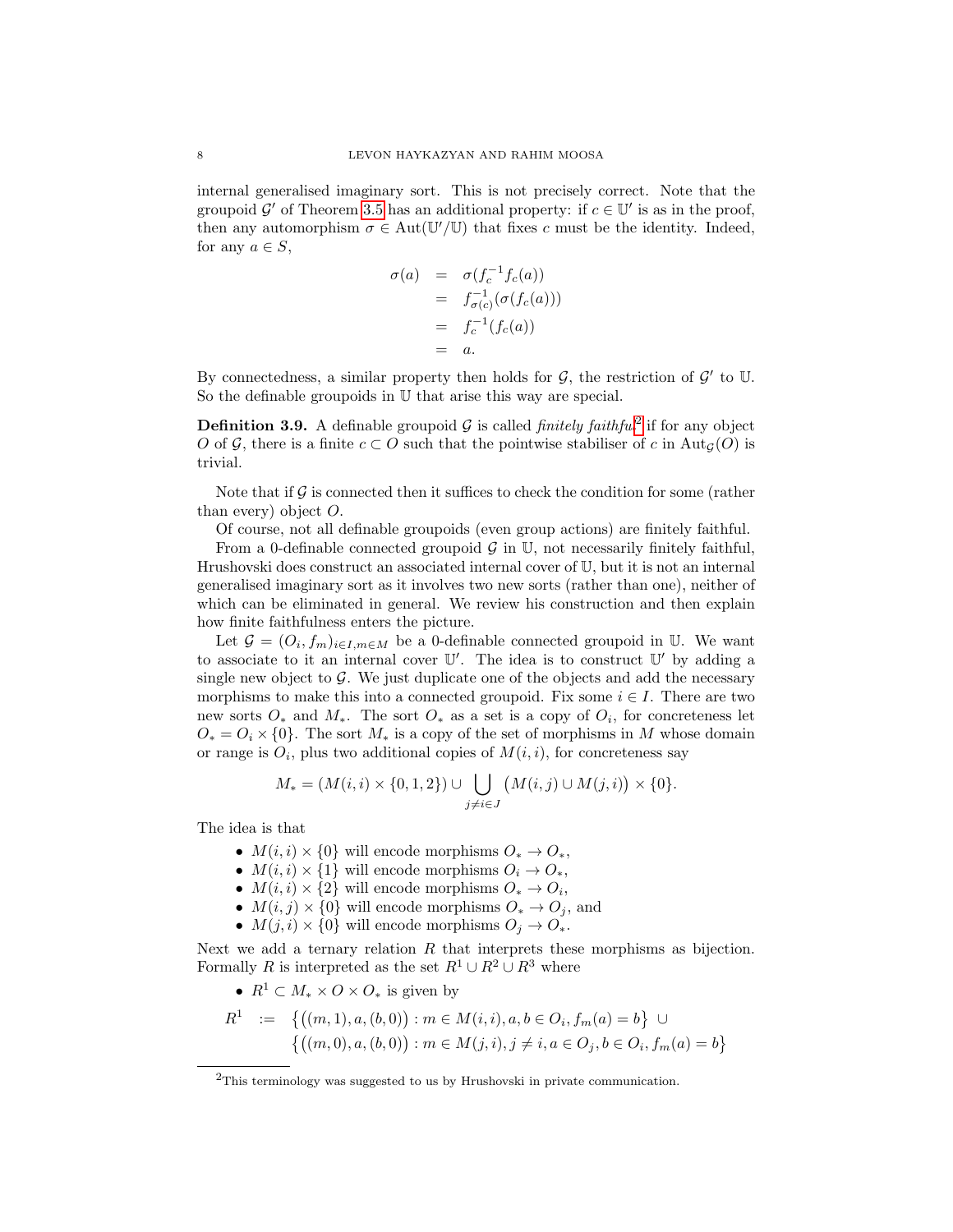•  $R^2 \subset M_* \times O_* \times O$  is given by

$$
R^2 := \{ ((m, 2), (a, 0), b) : m \in M(i, i), a, b \in O_i, f_m(a) = b \} \cup \{ ((m, 0), (a, 0), b) : m \in M(i, j), j \neq i, a \in O_i, b \in O_j, f_m(a) = b \}
$$

•  $R^3 \subset M_* \times O_* \times O_*$  is given by

$$
R^3 \quad := \quad \left\{ \big( (m, 0), (a, 0), (b, 0) \big) : m \in M(i, i), a, b \in O_i, f_m(a) = b \right\}
$$

**Remark 3.10.** There is a notational detail here: the arity of  $R$  is not well defined as the sequence of sorts are different in  $R^1$ ,  $R^2$  and  $R^3$ . So technically we either view this as three seperate relations, or what we prefer, is to work in  $(\mathbb{U}')^{\text{eq}}$  where  $O \sqcup O_*$  can be identified with a sort, and then view  $R \subseteq M_* \times (O \sqcup O_*) \times (O \sqcup O_*).$ 

We define  $\mathcal{G}'$  to be the groupoid with objects  $(O_i)_{i\in I} \cup \{O_*\}$  and morphisms  $(f_m)_{m \in M} \cup (R_{m'})_{m' \in M_*}$ . It is a connected one-object extension of G. Working in  $(\mathbb{U}')^{\text{eq}},$  we set  $I' := I \cup \{*\}, O' := O \sqcup O_*, M' := M \sqcup M_*, \pi' : O' \to I'$  the natural extension of  $\pi: O \to I$  by  $O_*$ , and  $f' \subseteq O' \times O' \times M'$  the natural extension of  $f \subseteq O \times O \times M$  by R. It is easily seen that this presents  $\mathcal{G}'$  as a 0-definable connected groupoid in  $(\mathbb{U}')^{\text{eq}}$ .

<span id="page-8-0"></span>**Theorem 3.11** (Hrushovski). Given U and 0-definable connected groupoid  $\mathcal{G}$ , the structure  $\mathbb{U}'$  constructed above determines an internal cover of  $\mathbb U$  that depends only on G (so not on the choice of i). Furthermore,  $Aut_{G'}(O_*)$  together with its action on  $O_*$  is isomorphic to  $\text{Aut}(O_*/\mathbb{U}) := {\{\sigma|_{O_*} : \sigma \in \text{Aut}(\mathbb{U}^{\prime}) \text{ and } \sigma|_{\mathbb{U}} = \text{id}_{\mathbb{U}}\}}.$ 

We leave the reader to consult [\[5,](#page-27-4) Lemma 3.1] for a proof. It is, however, worth clarifying that although  $O_*$  is a copy of  $O_i$ , this fact is not part of the theory of  $\mathbb{U}'$ . In particular the canonical parameter of  $O_i$  (that is i) does not become 0-definable in  $\mathbb{U}'$  despite the fact that the canonical paramter of  $O_*$  is 0-definable.

We wish to eliminate the sort  $M_*$  so as to get an internal generalised imaginary sort. Hrushovski erroneously claims that this is always possible (see the parenthetical final sentence of the first paragraph of the proof of Theorem 3.2 of [\[5\]](#page-27-4)). The next result explains when in fact this can be done.

<span id="page-8-1"></span>**Proposition 3.12.** Let  $\mathbb{U}'$  be as constructed above. The following are equivalent.

- (1) The groupoid  $\mathcal G$  is finitely faithful.
- (2)  $M_* \subseteq \text{dcl}(\mathbb{U}, O_*)$  where dcl is calculated in  $\mathbb{U}'$ .
- (3)  $(\mathbb{U}, O_*)$  is stably embedded in  $\mathbb{U}'$ .

*Proof.* If G is finitely faithful then, as  $\mathcal{G}'$  is a connected one-object extension of  $\mathcal{G}$ , we get that  $\mathcal{G}'$  is finitely faithful too. For each  $i \in I'$ , let  $c_i \subset O'_i$  be a finite tuple whose pointwise stabiliser in  $\text{Aut}_{\mathcal{G}'}(O_i')$  is trivial. Then for any  $m \in M'$ , say  $m \in M'_{i,j}$  for some  $i, j \in I'$ , we have that  $f'_m : O'_i \to O'_j$  is determined by its action on  $c_i$ , and so  $m \in \text{dcl}(f'_m(c_i), c_i)$ . Hence  $(1) \implies (2)$ .

That  $(2) \implies (3)$  is clear.

Let us show that (3)  $\implies$  (1). By connectedness, to show that G is finitely faithful it suffices to show that  $\mathcal{G}'$  is, and for this we need only to check that  $O_*$ has a finite subtuple whose pointwise stabiliser is trivial.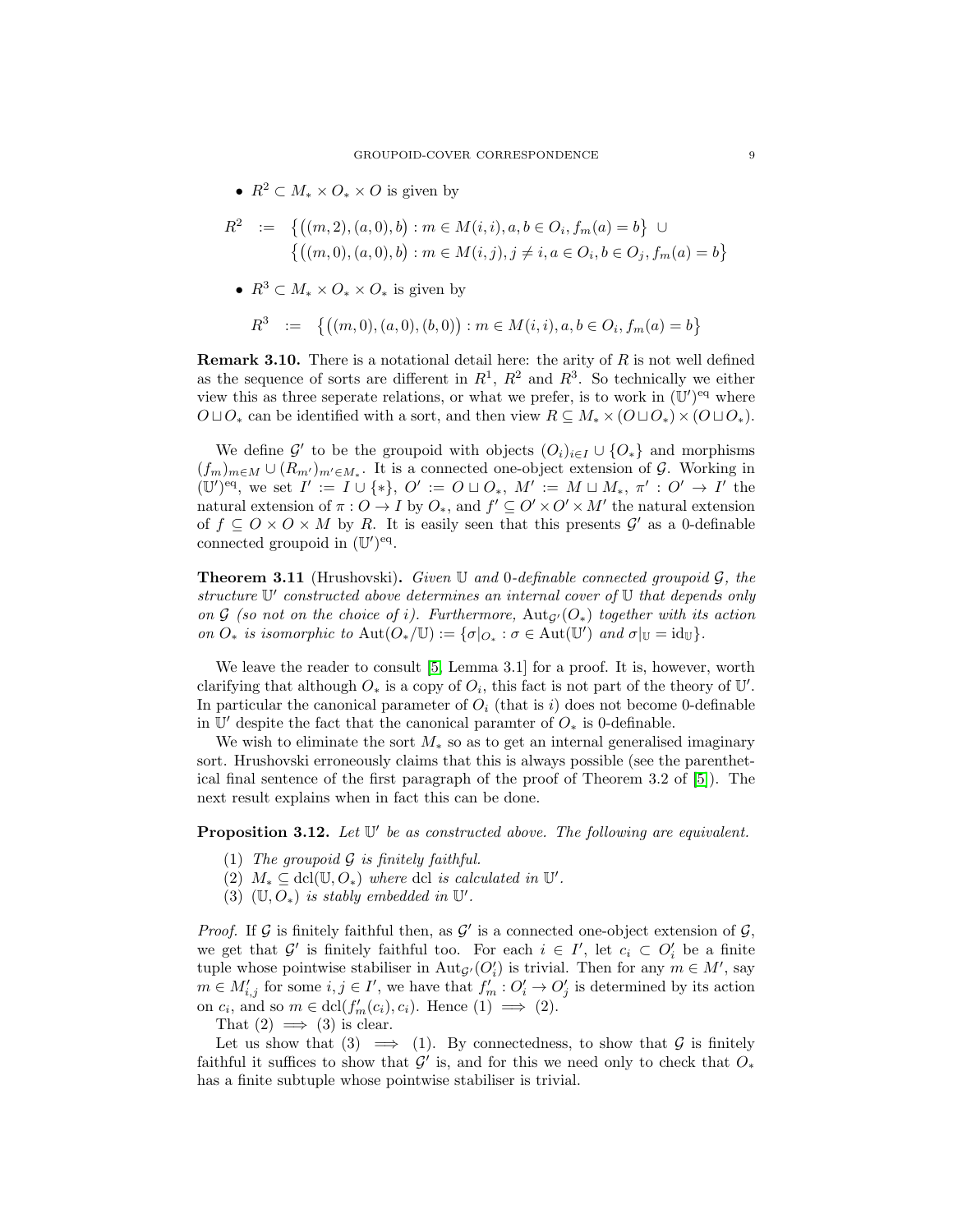Fix  $i \in I$ . Note that for any  $m, n \in M'_{*,i}$ ,  $(f'_n)^{-1} f'_m \in \text{Aut}(O_*/\mathbb{U})$  by Theo-rem [3.11,](#page-8-0) and so extends to some  $\sigma \in \text{Aut}(\mathbb{U}'/\mathbb{U})$ . Moreover, for any  $b \in O_*$ 

$$
f'_{\sigma(m)}(b) = \sigma(f'_m(\sigma^{-1}(b)))
$$
  
=  $f'_m(\sigma^{-1}(b))$  as  $f'_m(\sigma^{-1}(b)) \in O_i \subseteq \mathbb{U}$   
=  $f'_m((f'_m)^{-1}f'_n(b)))$   
=  $f'_n(b)$ .

So  $\sigma(m) = n$ .

Now, fix  $m \in M'_{*,i}$ . By stable embeddedness there is a small  $A \subset O_*$  such that  $\text{tp}(m/\mathbb{U} A) \vdash \text{tp}(m/\mathbb{U} O_*)$  (see [\[1\]](#page-27-6)). If  $f'_m$  and  $f'_n$  agree on A then the  $\sigma$  constructed above fixes A pointwise, and so m and n have the same type over  $\mathbb{U} \cup O_*,$  which means that  $f'_m$  and  $f'_n$  agree on all of  $O_*,$  and hence  $m = n$ . It follows that m is fixed by all automorphism in  $\text{Aut}(\mathbb{U}'/Af_m'(A))$ . By saturation, m is fixed by all automorphism in Aut $(\mathbb{U}/af'_m(a))$  for some finite tuple a from A. If  $f'_m$  and  $f'_n$  agree on a then  $\sigma \in \text{Aut}(\mathbb{U}/af'_m(a))$ , and so we must have  $n = m$ . But this means that the pointwise stabiliser of a in  $\text{Aut}_{\mathcal{G}}(O')$  is the identity, else one could precompose by a nontrivial element of this stabiliser. So  $\mathcal{G}'$  is finitely faithful.  $\Box$ 

**Corollary 3.13.** If  $\mathbb U$  is stable then all definable connected groupoids are finitely faithful.

Proof. Note that an internal cover of a stable theory is stable as any formula with the order property in the cover can be pushed into the reduct using any definable bijection witnessing the internality. Now if  $\mathbb{U}'$  is stable then condition (3) of Proposition [3.12](#page-8-1) holds automatically.

In any case, we now can refine Theorem [3.11](#page-8-0) to

<span id="page-9-0"></span>**Theorem 3.14.** Suppose G is a 0-definable finitely faithful connected groupoid in  $\mathbb{U}$ , and let  $\mathbb{U}'$  be the internal cover constructed in Theorem [3.11.](#page-8-0) Let  $\mathbb{U}''$  be the structure induced on  $(\mathbb{U}, O_*)$  by  $\mathbb{U}'$ . Then  $\mathbb{U}''$  is an internal generalised imaginary sort of  $\mathbb{U}$ ,  $\mathcal{G}'$  is 0-definable in  $(\mathbb{U}'')^{\text{eq}}$ , and  $\text{Aut}_{\mathcal{G}'}(O_*)$  with its action on  $O_*$  is isomorphic to  $Aut(\mathbb{U}''/\mathbb{U}).$ 

*Proof.* Clearly  $\mathbb{U}''$  is an internal cover involving a single new sort  $O_*$ . Note also that by condition (2) of Proposition [3.12,](#page-8-1) and our assumption that  $\mathcal G$  is finitely faithful, U' is interpretable in U''. Hence  $\mathcal{G}'$  is interpretable in U'', and  $Aut(\mathbb{U}''/\mathbb{U}) =$  $Aut(O_*/\mathbb{U})$  where the latter is in the sense of  $\mathbb{U}'$ . So the liaison group statement follows from Theorem [3.11.](#page-8-0) The only thing left to check is that the language of  $\mathbb{U}''$ is finitely generated over that of U. But this follows from Proposition [3.6](#page-5-1) since the liaison group and its action is interpretable.

This yields a bijective correspondence which appears as Theorem 3.2 in [\[5\]](#page-27-4), though with the assumption of finite faithfulness omitted.

<span id="page-9-1"></span>Theorem 3.15 (Hrushovski). The constructions of Theorems [3.5](#page-5-2) and [3.14](#page-9-0) form a bijective correspondence between internal generalised imaginary sorts of U and 0 definable finitely faithful connected groupoids in  $\mathbb U$ , up to equivalence on both sides.

We leave the reader to consult [\[5\]](#page-27-4) for a proof, but we should at least spell out what these equivalences are. Two generalised imaginary sorts  $\mathbb{U}_1 = (\mathbb{U}, S_1, \dots)$  and  $\mathbb{U}_2 = (\mathbb{U}, S_2, \dots)$  are called *equivalent* if there is a bijection  $g : S_1 \to S_2$  such that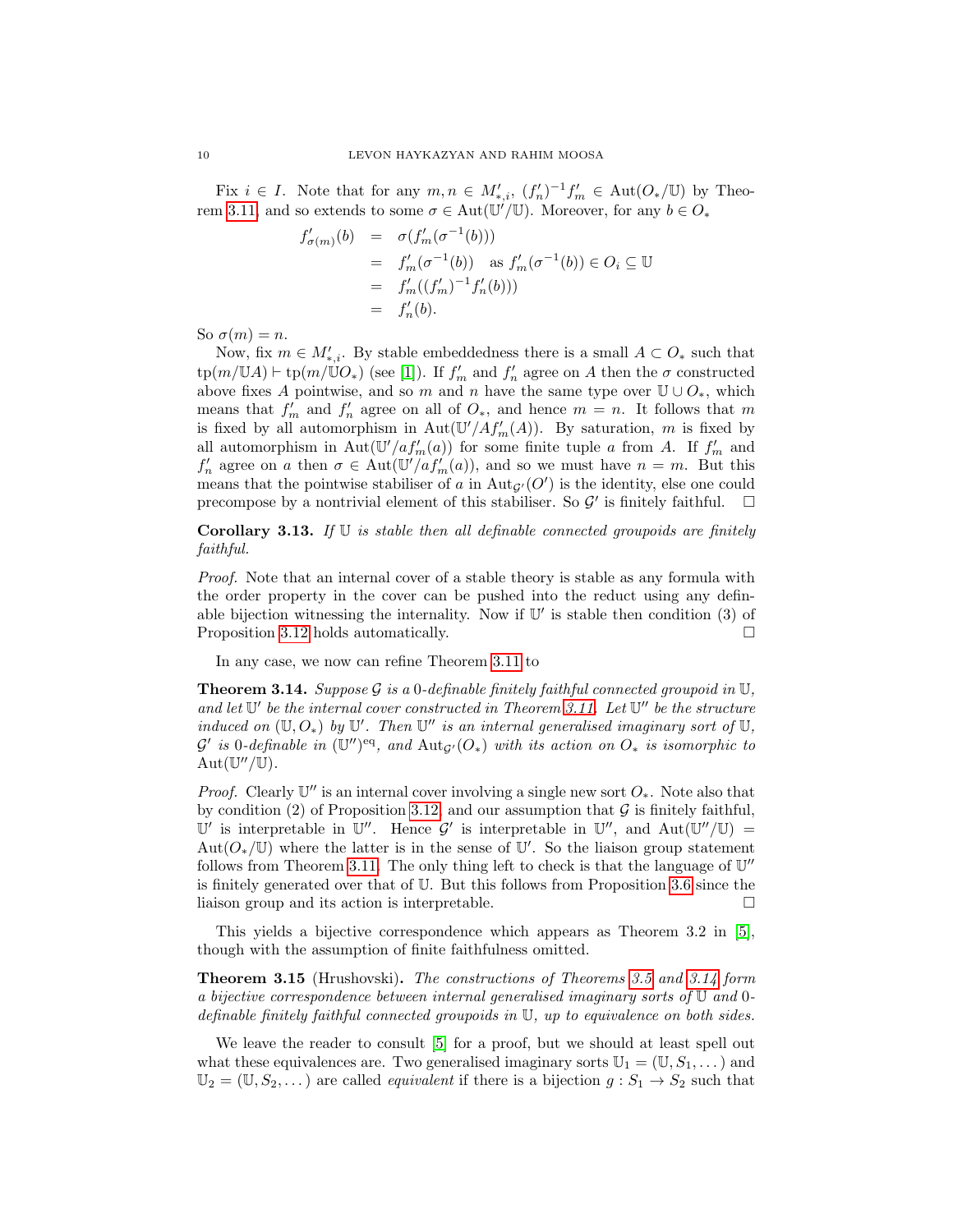$g \cup id_{\mathbb{U}}$  is a bi-interpretation; that is, X is 0-definable in  $\mathbb{U}_1$  if and only if its image is 0-definable in  $\mathbb{U}_2$ .

For equivalence of definable groupoids, recall from [\[5\]](#page-27-4) that a definable embedding of  $\mathcal{G}_1$  into  $\mathcal{G}_2$  consists of the following:

- a definable injection  $\iota : I_1 \to I_2$ ;
- a definable family of definable bijections  $(h_i: O_{1i} \to O_{2\iota(i)})_{i \in I_1}$  such that for every  $i, j \in I_1$  we have  $h_j \circ \text{Hom}_{\mathcal{G}_1}(O_{1i}, O_{1j}) = \text{Hom}_{\mathcal{G}_2}(O_{2\iota(i)}, O_{2\iota(j)}) \circ h_i$ .

Now, two 0-definable connected groupoids  $G_1$  and  $G_2$  are called *equivalent* if there is a 0-definable connected groupoid G and 0-definable embeddings  $G_i \rightarrow G$  for  $i = 1, 2$ .

## 4. FUNCTORIALITY

<span id="page-10-0"></span>In this section we categorify the correspondence of [3.15.](#page-9-1) Our goal here is twofold. Firstly, one rarely studies internal covers in isolation. For example in the monster model of  $DCF_0$  one looks at definable sets internal to the constants, but also at definable maps between them. So a question arises as to what kind of object do these maps induce between the corresponding groupoids in the constants. Secondly, the correspondence of [3.15](#page-9-1) is defined up to equivalence; we would like to realise these equivalences as isomorphisms.

For a general reference on terminology from category theory we suggest [\[6\]](#page-27-10).

<span id="page-10-1"></span>4.1. Morphisms of covers. The idea is that morphisms should be definable maps in a common cover. So a *morphism* between covers  $\mathbb{U}_1 = (\mathbb{U}, S_1, \dots)$  and  $\mathbb{U}_2 =$  $(\mathbb{U}, S_2, \dots)$ , each with a single new sort, is given by a common cover of  $\mathbb{U}_1$  and  $\mathbb{U}_2$ of the form  $(\mathbb{U}_1 \cup \mathbb{U}_2, g)$  $(\mathbb{U}_1 \cup \mathbb{U}_2, g)$  $(\mathbb{U}_1 \cup \mathbb{U}_2, g)$  where  $g : S_1 \to S_2$  is a new basic function. (See §2 for a discussion of unions of covers.)

It may be worth being careful about the language here. Suppose  $L$  is the language of U and  $L_i$  is the language of  $\mathbb{U}_i$  for  $i = 1, 2$ . We form a copy of  $L_1$ , which we denote by  $L_1^{\text{dom}}$ , by replacing each symbol  $R \in L_1 \setminus L$  by the symbol  $R^{\text{dom}}$ . Similarly we make a duplicate of  $L_2$  which we denote by  $L_2^{\text{ran}}$ . We then have that  $L_1^{\text{dom}} \cap L_2^{\text{ran}} = L$ . The morphism  $(\mathbb{U}_1 \cup \mathbb{U}_2, g)$  is a structure in the language  $L_1^{\text{dom}} \cup L_2^{\text{ran}} \cup \{g\}$ , where g is a new function symbol from  $S_1^{\text{dom}}$  to  $S_2^{\text{ran}}$ . So when we say that  $(\mathbb{U}_1 \cup \mathbb{U}_2, g)$  is a cover of  $\mathbb{U}_1$  and  $\mathbb{U}_2$ , we really mean modulo the natural identification of  $L_1$  with  $L_1^{\text{dom}}$  and  $L_2$  with  $L_2^{\text{ran}}$ .

<span id="page-10-2"></span>**Remark 4.1.** Of course the morphism is really the theory of  $(\mathbb{U}_1 \cup \mathbb{U}_2, g)$ , so that different functions may produce the same morphism. But note that  $(\mathbb{U}_1 \cup \mathbb{U}_2, g) \equiv$  $(\mathbb{U}_1 \cup \mathbb{U}_2, h)$  if and only if  $h = \alpha g$  for some  $\alpha \in \text{Aut}(\mathbb{U}_2/\mathbb{U})$ . Indeed, by saturation there is an ismorphism  $\tau : (\mathbb{U}_1 \cup \mathbb{U}_2, g) \to (\mathbb{U}_1 \cup \mathbb{U}_2, h)$ , and by stable embeddedness of  $\mathbb{U}_1$  in  $(\mathbb{U}_1 \cup \mathbb{U}_2, g)$  we can take  $\tau$  to be the identity on  $\mathbb{U}_1$ . Then  $\alpha := \tau|_{\mathbb{U}_2}$  works.

Composition is defined naturally: given morphisms  $(\mathbb{U}_1 \cup \mathbb{U}_2, g)$  and  $(\mathbb{U}_2 \cup \mathbb{U}_3, h)$ , the composition is  $(\mathbb{U}_1 \cup \mathbb{U}_3, h \circ g)$ . To see that this is a well-defined morphism we need to check that it is a cover of  $\mathbb{U}_1$  and  $\mathbb{U}_3$  and that its theory does not depend on the particular choice of g and h (just on the morphisms that g and h determine). We do this by applying Lemma [2.4](#page-3-1) to  $(\mathbb{U}_1 \cup \mathbb{U}_2,g)$  and  $(\mathbb{U}_2 \cup \mathbb{U}_3,h)$ , which are both covers of  $\mathbb{U}_2$ , at least after re-identifying  $L_2$ ,  $L_2^{\text{ran}}$ , and  $L_2^{\text{dom}}$ , as say  $L_2^{\text{mid}}$ . We get that  $(\mathbb{U}_1 \cup \mathbb{U}_2 \cup \mathbb{U}_3, g, h)$  has a theory that depends only on the theories of  $(\mathbb{U}_1\cup\mathbb{U}_2,g)$  and  $(\mathbb{U}_2\cup\mathbb{U}_3,h)$ , and is a cover of both  $\mathbb{U}_1$  and  $\mathbb{U}_3$ . Now,  $(\mathbb{U}_1\cup\mathbb{U}_3,h\circ g)$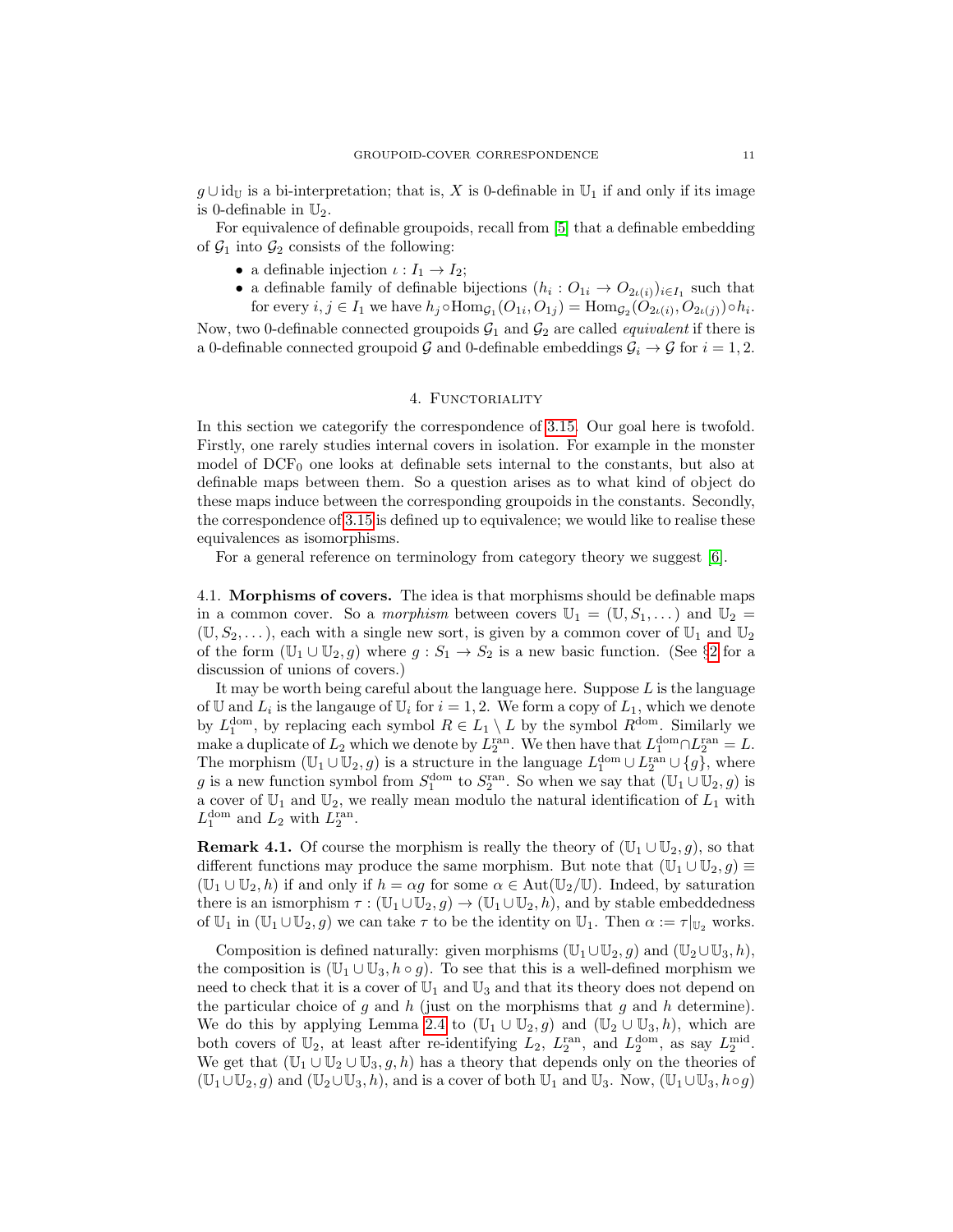is a reduct of  $(\mathbb{U}_1 \cup \mathbb{U}_2 \cup \mathbb{U}_3, g, h)$  expanding  $\mathbb{U}_1$  and  $\mathbb{U}_3$ , and so it too has these desired properties.

The identity morphism on a cover  $\mathbb{U}' = (\mathbb{U}, S, \dots)$  is  $(\mathbb{U}' \cup \mathbb{U}', id_S)$ , where  $id_S$  is here viewed as a function from  $S^{\text{dom}}$  to  $S^{\text{ran}}$ , which are the two new sort symbols in the language of  $\mathbb{U}'\cup\mathbb{U}'$ , both of which are interpreted in  $\mathbb{U}'\cup\mathbb{U}'$  as the set S. To see that  $(\mathbb{U}' \cup \mathbb{U}', \text{id}_S)$  is saturated, let  $(\mathbb{U}_1 \cup \mathbb{U}_2, g)$  be a saturated model of its theory. Note that while it is no longer the case that on underlying sets  $g$  is the identity – indeed the underlying sets of the new sorts of  $\mathbb{U}_1$  and  $\mathbb{U}_2$  need not be identical – it is the case that modulo the natural identification of  $L'$ <sup>dom</sup> with  $L'$ <sup>ran</sup>,  $g \cup id_{\mathbb{U}}$  is an isomorphism from  $\mathbb{U}_1$  to  $\mathbb{U}_2$ . Also,  $\mathbb{U}_i$  is a cover of  $\mathbb{U}$  of the same theory as  $\mathbb{U}'$ , so that by Lemma [2.4,](#page-3-1) we have an isomorphism  $\sigma_1 \cup \sigma_2 : \mathbb{U}' \cup \mathbb{U}' \to \mathbb{U}_1 \cup \mathbb{U}_2$ . In order to be an isomorphism between  $(\mathbb{U}' \cup \mathbb{U}', \mathrm{id}_S)$  and  $(\mathbb{U}_1 \cup \mathbb{U}_2, g)$  we would need the following diagram to commute:



While this may not be the case,  $\alpha := (\sigma_2|_S)^{-1} \circ g \circ \sigma_1|_S$  is such that  $\alpha \cup id_{\mathbb{U}}$  is an L'<sup>ran</sup>-automorphism of U'. So replacing  $\sigma_2$  by  $\sigma_2 \circ (\alpha \cup id_{\mathbb{U}})$ , we get that the diagram does commute. Hence  $(\mathbb{U}' \cup \mathbb{U}', \mathrm{id}_S)$  is isomorphic to  $(\mathbb{U}_1 \cup \mathbb{U}_2, g)$ , and is therefore saturated. Similar arguments show that  $\mathbb{U}'$ , under both the identification of L' with  $L'$ <sup>dom</sup> and with  $L'$ <sup>ran</sup>, is stably embedded in  $(\mathbb{U}' \cup \mathbb{U}', \text{id}_S)$ .

This defines the category of covers of U with one extra sort. The following identifies the isomorphisms of this category.

<span id="page-11-0"></span>**Proposition 4.2.** A morphism  $(\mathbb{U}_1 \cup \mathbb{U}_2, q)$  in this category of covers of  $\mathbb{U}$  by a single sort is an isomorphism if and only if  $g \cup id_{\mathbb{U}} : \mathbb{U}_1 \to \mathbb{U}_2$  is a bijective bi-interpretation.

*Proof.* It is not hard to verify that in this category a morphism  $(\mathbb{U}_1 \cup \mathbb{U}_2, g)$  is an isomorphism if and only if  $g : S_1 \to S_2$  is bijective.

Suppose  $(\mathbb{U}_1 \cup \mathbb{U}_2, g)$  is an isomorphism and  $X \subseteq S_1^n \times \mathbb{U}^m$  is 0-definable. Then its image  $B = (g \cup id_{\mathbb{U}})(A) \subseteq S_2^n \times \mathbb{U}^m$  is 0-definable in  $(\mathbb{U}_1 \cup \mathbb{U}_2, g)$ . Hence by stable embeddedness and saturation it is 0-definable in  $\mathbb{U}_2$ . Similarly, preimages of 0-definable sets in  $\mathbb{U}_2$  are 0-definable in  $\mathbb{U}_1$ . So  $g\cup id_{\mathbb{U}}$  is a bijective bi-interpretation.

Conversely, suppose  $g \cup id_{\mathbb{U}}$  be a bijective bi-interpretation. We need to show that g is a morphism, i.e.  $(\mathbb{U}_1 \cup \mathbb{U}_2, g)$  is a cover of both  $\mathbb{U}_1$  and  $\mathbb{U}_2$ .

For saturation, we let  $(\overline{\mathbb{U}}_1 \cup \overline{\mathbb{U}}_2, \overline{g})$  be a saturated model of its theory. Then Lemma [2.4](#page-3-1) gives us an  $(L_1^{\text{dom}} \cup L_2^{\text{ran}})$ -isomorphism  $\sigma_1 \cup \sigma_2 : \mathbb{U}_1 \cup \mathbb{U}_2 \to \overline{\mathbb{U}}_1 \cup \overline{\mathbb{U}}_2$ . Again, to be an isomorphism from  $(\mathbb{U}_1 \cup \mathbb{U}_2, g)$  to  $(\overline{\mathbb{U}}_1 \cup \overline{\mathbb{U}}_2, \overline{g})$  we would need

$$
\begin{array}{ccc}\nS_1 & \xrightarrow{g} & S_2 \\
\downarrow \sigma_1|_{S_1} & & \downarrow \sigma_2|_{S_2} \\
\hline\nS_1 & \xrightarrow{\overline{g}} & \overline{S}_2\n\end{array}
$$

to commute. We can make the diagram commute by replacing  $\sigma_2$  by  $\sigma_2 \circ (\alpha \cup id_{\mathbb{U}})$ where  $\alpha := (\sigma_2|_{S_2})^{-1} \circ \overline{g} \circ \sigma_1|_{S_1} \circ g^{-1}$ . But note that after such an alteration  $\sigma_1 \cup \sigma_2$ is no longer elementary with respect to  $L_2^{\text{ran}}$ . However,  $\sigma_1 \cup \sigma_2 : (\mathbb{U}_1 \cup \mathbb{U}_2, g) \to$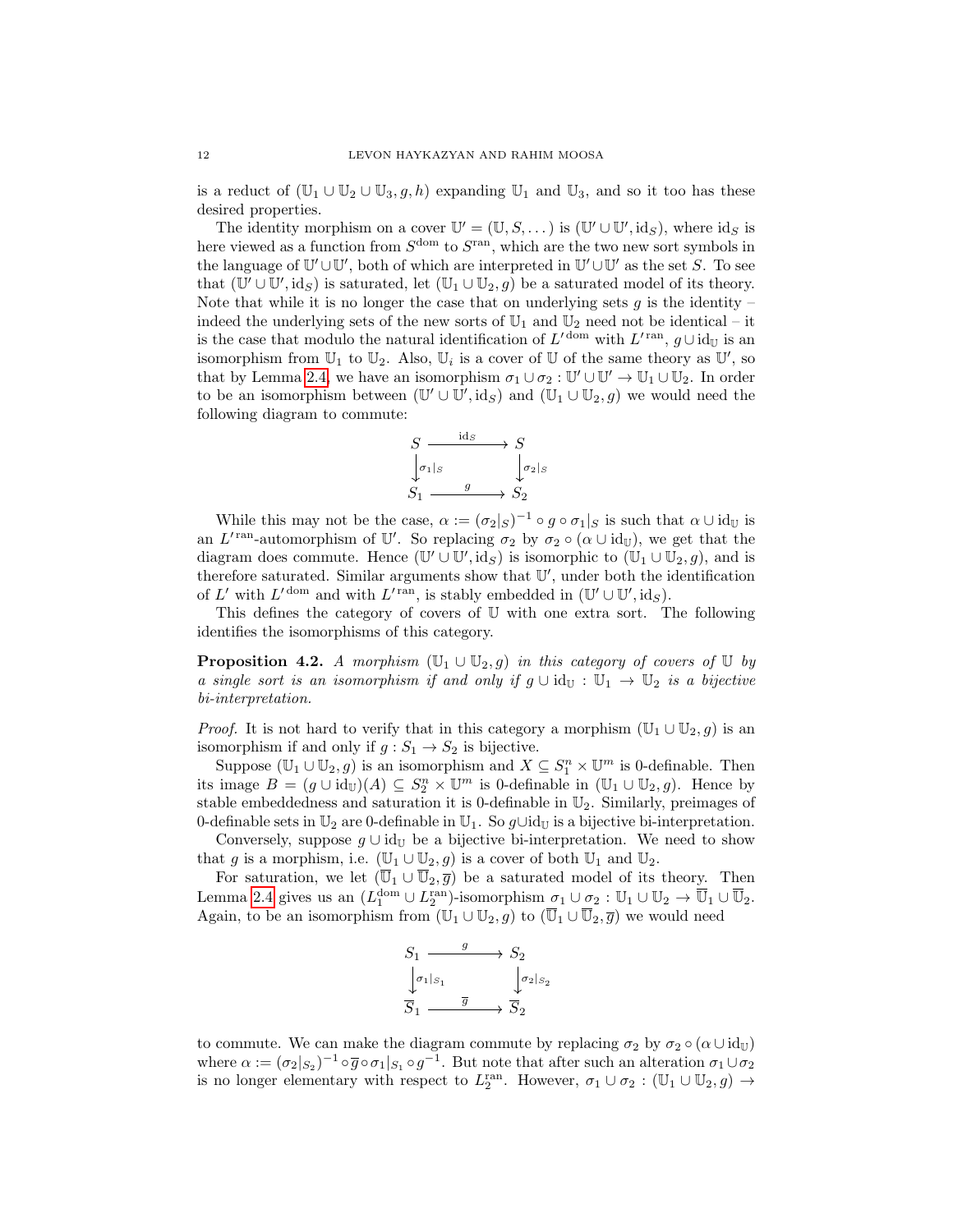$(\overline{U}_1 \cup \overline{U}_2, \overline{g})$  still has the property that a set is 0-definable if and only if its image is. This is enough to conclude that  $(\mathbb{U}_1 \cup \mathbb{U}_2, g)$  is saturated since  $(\overline{\mathbb{U}}_1 \cup \overline{\mathbb{U}}_2, \overline{g})$  is.

Next we show that  $\mathbb{U}_1$  is stably embedded in  $(\mathbb{U}_1 \cup \mathbb{U}_2, g)$ , modulo the identification of  $L_1$  with  $L_1^{\text{dom}}$ . Given  $\sigma_1 \in \text{Aut}(\mathbb{U}_1)$  we can extend it to  $\sigma_1 \cup \sigma_2$  on  $\mathbb{U}_1 \cup \mathbb{U}_2$  by Lemma [2.4.](#page-3-1) To make it commute with g we would precompose  $\sigma_2$ with  $(\sigma_2|_{S_2})^{-1} \circ g \circ \sigma_1|_{S_1} \circ g^{-1}$ . This time the new  $\sigma_1 \cup \sigma_2$  is elementary, as we are conjugating by the bi-interpretation g. Similarly  $(U, S_2)$  is stably embedded in  $(\mathbb{U}_1 \cup \mathbb{U}_2, g)$ , modulo the identification of  $L_2$  with  $L_2^{\text{ran}}$ .

We are interested not in arbitrary covers, but internal generalised imaginaries.

**Definition 4.3.** We denote by  $\text{IGI}_T$  the full subcategory generated by the internal generalised imaginary sorts.

Proposition [4.2](#page-11-0) says that isomorphisms in  $IGI<sub>T</sub>$  are precisely equivalences of internal generalised imaginary sorts as defined by Hrushovski [\[5\]](#page-27-4) (and discussed in the previous section).

<span id="page-12-0"></span>4.2. Morphisms of definable groupoids. If we think of a definable groupoid as a category we might be tempted to have the morphisms be functors, maybe satisfying additional properties, but in any case involving a definable function between the sets of objects. If we focus on the definable groupoid as generalising definable group actions we may expect morphisms to induce definable group homomorphisms between the automorphism groups. As it turns out, both of these approaches are misleading. If, as is the case, we view definable groupoids as the intrinsic avatars of internal generalised imaginaries, then we should proceed as follows.

Fix connected groupoids  $\mathcal{G}_1 = (O_{1i}, f_{1m})_{i \in I_1, m \in M_1}$  and  $\mathcal{G}_2 = (O_{2i}, f_{2m})_{i \in I_2, m \in M_2}$ definable in U. A *definable morphism*  $h : \mathcal{G}_1 \to \mathcal{G}_2$  is a nonempty set of uniformly definable functions  $(h_n: O_{1i_1} \to O_{2i_2})_{n \in N}$  satisfying conditions (A) and (B) below. More precisely, we have a nonempty definable set  $N$  equipped with a definable map  $N \to I_1 \times I_2$ , and a definable set  $h \subseteq N \times O_1 \times O_2$ , such that for every  $n \in N$ living above  $(i_1, i_2) \in I_1 \times I_2$ , the fibre  $h_n \subseteq O_{1i_1} \times O_{2i_2}$  is the graph of a function. We denote by  $N(i_1, i_2)$  the fibre of  $N \to I_1 \times I_2$  above  $(i_1, i_2)$ , so that  $h|_{N(i_1, i_2)}$ is a definable family of definable functions from  $O_{1i_1}$  to  $O_{2i_2}$ . The conditions we impose on the family  $h$  to be a morphism are:

(A) For all  $p \in N(i_1, i_2), q \in N(j_1, j_2),$ 

 $h_q \circ \text{Hom}_{\mathcal{G}_1}(O_{1i_1}, O_{1j_1}) = \text{Hom}_{\mathcal{G}_2}(O_{2i_2}, O_{2j_2}) \circ h_p.$ 

(B) For all  $p \in N(i, j)$  and  $m \in M_2(j, k)$ , there is  $q \in N(i, k)$  such that

$$
f_{2m}h_p = h_q.
$$

Note that condition  $(B)$  says h is closed under compositions with bijections from  $\text{Hom}_{\mathcal{G}_2}$ . Given (A) this implies h is also closed under precompositions with  $\text{Hom}_{\mathcal{G}_1}$ .

- **Remark 4.4.** (a) To be precise, for us the definable morphism is the set of definable functions and not the definable family. That is we identify  $h$ and  $h'$  if  $\{h_n : n \in N\} = \{h'_n : n \in N'\}.$ 
	- (b) We do not require each  $n \in N$  to define a distinct morphism, though this could be easily achieved by elimination of imaginaries.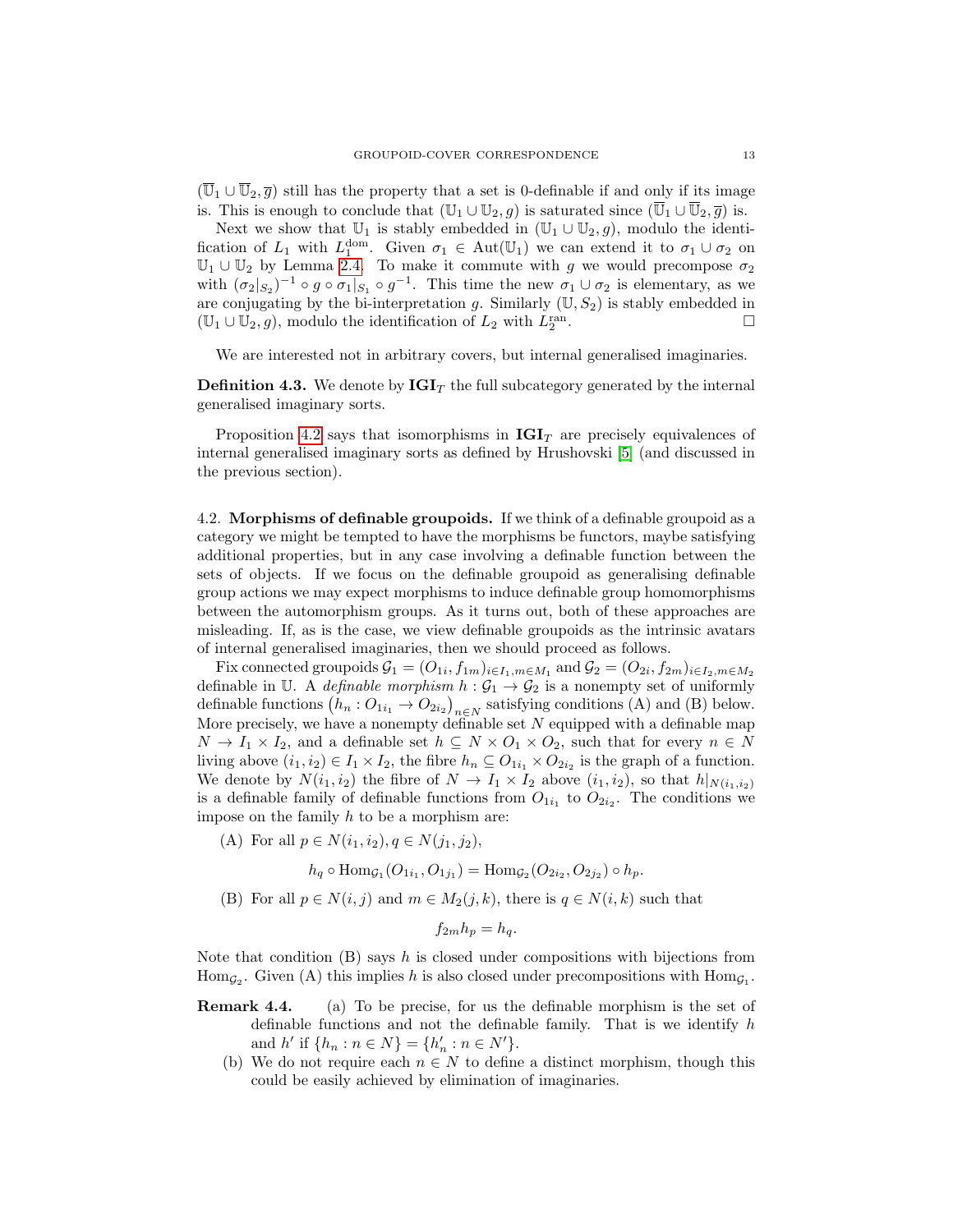We now compose morphisms. Suppose  $g : \mathcal{G}_1 \to \mathcal{G}_2$  and  $h : \mathcal{G}_2 \to \mathcal{G}_3$  are definable morphisms between definable connected groupoids, where  $g = (g_p)_{p \in P}$ and  $h = (h_q)_{q \in Q}$ . Then  $h \circ g : \mathcal{G}_1 \to \mathcal{G}_3$  is given as follows. Let  $N := P \times_{I_2} Q$  be the fibred product of  $P \to I_1 \times I_2 \to I_2$  and  $Q \to I_2 \times I_3 \to I_2$ , and equip it with the natural map  $N \to I_1 \times I_3$ . Given  $n \in N(i_1, i_3)$  we have that for some  $i_2 \in I_2$ ,  $n = (p, q)$  where  $p \in P(i_1, i_2)$  and  $q \in Q(i_2, i_3)$ . Then

$$
(h \circ g)_n := h_q \circ g_p : O_{1i_1} \to O_{3i_3}.
$$

**Lemma 4.5.** The composition  $h \circ g$  is a definable morphism from  $\mathcal{G}_1$  to  $\mathcal{G}_3$ 

*Proof.* It is more or less clear that  $h \circ g$  is a set of uniformly definable functions parameterised by  $N \to I_1 \times I_3$  with the correct domains and codomains. We need to check conditions (A) and (B).

For (A) suppose we are given  $n \in N(i_1, i_3)$  and  $n' \in N(j_1, j_3)$ . Then  $n = (p, q)$ and  $n' = (p', q')$  where  $p \in P(i_1, i_2), q \in Q(i_2, i_3), p' \in P(j_1, j_2)$  and  $q' \in Q(j_2, j_3)$ , for some  $i_2, j_2 \in I_2$ . Now,

$$
(hg)_{n'}\text{Hom}_{\mathcal{G}_1}(O_{1i_1}, O_{1j_1}) = h_{q'}g_{p'}\text{Hom}_{\mathcal{G}_1}(O_{1i_1}, O_{1j_1})
$$
  
\n
$$
= h_{q'}\text{Hom}_{\mathcal{G}_2}(O_{2i_2}, O_{2j_2})g_p \text{ by (A) for } g
$$
  
\n
$$
= \text{Hom}_{\mathcal{G}_3}(O_{3i_3}, O_{3j_3})h_qg_p \text{ by (A) for } h
$$
  
\n
$$
= \text{Hom}_{\mathcal{G}_3}(O_{3i_3}, O_{3j_3})(hg)_n
$$

as desired.

For (B), given  $(hg)_n$  and  $f_{3m}$  we seek  $(hg)_{n'}$  such that the following commutes:



Write  $n = (p, q)$  where  $p \in P(i, \ell)$  and  $q \in Q(\ell, j)$  for some  $\ell \in I_2$ . Then the above becomes



where the existence of  $h_{q'}$  is given by (B) applied to h. So  $n' := (p, q')$  will work.  $\Box$ 

The identity morphism for a definable connected groupoid  $\mathcal{G} = (O_i, f_m)_{i \in I, m \in M}$ is the family  $f = (f_m)_{m \in M}$  itself. That f is a definable endomorphism, namely that (A) and (B) hold, follows easily from the fact that the  $f_m$  are all bijections, and that  $f$  is closed under compositions and inverses. That it really serves as the identity is also straightforward: given a definable morphism  $h : \mathcal{H} \to \mathcal{G}$ , that  $f \circ h \subseteq h$  is exactly (B) for h, and that  $f \circ h \supseteq h$  is by the fact that we have all identities in f. A similar argument shows that  $h \circ f = h$  for any definable morphism  $h : \mathcal{G} \to \mathcal{H}$ , using the fact observed before that (B) holds with precompositions too.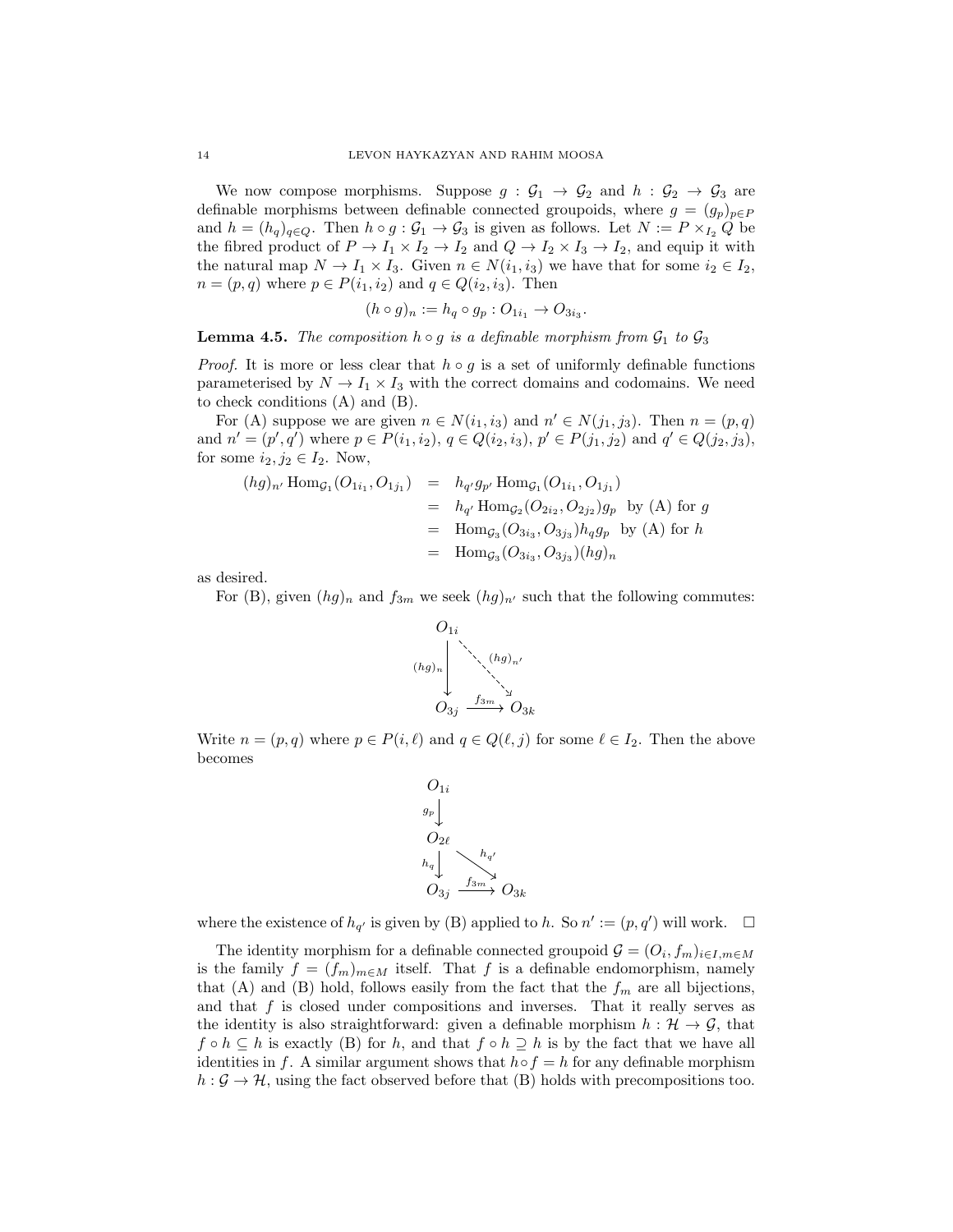We thus have a category; let  $\mathbf{CGpd}_{T}$  denote the 0-definable connected groupoids in T equipped with the 0-definable morphisms.

<span id="page-14-0"></span>**Lemma 4.6.** A 0-definable morphism  $h : \mathcal{G}_1 \to \mathcal{G}_2$  is an isomorphism in  $\mathbf{CGpd}_T$ if and only if each (equivalently some)  $h_n$  is a bijection.

*Proof.* If some  $h_n$  is bijective then so are all the others, since by (A) they can be obtained from  $h_n$  by pre and post-composing with bijections in  $\text{Hom}_{\mathcal{G}_1}$  or  $\text{Hom}_{\mathcal{G}_2}$ .

If every  $h_n$  is bijective then it is easy to see that  $h^{-1} := (h_n^{-1})_{n \in N}$  is a definable morphism parameterised by  $N \to I_2 \times I_1$ , where this is the co-ordinate flip of the map  $N \to I_1 \times I_2$  that parameterised h. That it is the inverse of h also follows readily from (A). For example, if  $p \in N(i, j)$  and  $q \in N(k, j)$  then from

$$
h_q \circ \text{Hom}_{\mathcal{G}_1}(O_{1i}, O_{1k}) = \text{Hom}_{\mathcal{G}_2}(O_{2j}, O_{2j}) \circ h_p
$$

we get that  $h_p h_q^{-1} \in \text{Hom}_{\mathcal{G}_1}(O_{1i}, O_{1k})$  and hence is one of the definable functions in the identity endomorphism on  $\mathcal{G}_1$ .

Conversely, suppose  $g = (g_p)_{p \in P} : \mathcal{G}_2 \to \mathcal{G}_1$  is the inverse of h. Then for any  $n \in N(i, j)$  and  $p \in P(j, i)$  we have that  $g_p h_n \in \text{Aut}_{\mathcal{G}_1}(O_{1i})$  is bijective, and so  $h_n$ is injective. But also  $h_n g_p \in \text{Aut}_{\mathcal{G}_2}(O_{2j})$  is bijective, implying  $h_n$  is surjective.  $\Box$ 

We want to show that equivalences, as defined by Hrushovski [\[5\]](#page-27-4) and discussed at the end of  $\S 3$  $\S 3$  above, agree with isomorphisms in  $\mathbf{CGpd}_T$ . Recall that two definable connected groupoids were said to be equivalent if they jointly embedded into a third definably connected groupoid. So the key is to show that embeddings in Hrushovski's sense induce isomorphisms in ours.

Recall that a definable embedding from  $\mathcal{G}_1$  to  $\mathcal{G}_2$  is given by a definable injection  $\iota: I_1 \to I_2$  and a definable family of definable bijections  $(h_i: O_{1i} \to O_{2\iota(i)})_{i \in I_1}$ such that  $h_j \circ \text{Hom}_{\mathcal{G}_1}(O_{1i}, O_{1j}) = \text{Hom}_{\mathcal{G}_2}(O_{2\iota(i)}, O_{2\iota(j)}) \circ h_i$ . We can produce from this an isomorphism  $\tilde{h} = (\tilde{h}_n)_{n \in N} : \mathcal{G}_1 \to \mathcal{G}_2$  such that

$$
h|_{N(i_1,i_2)} = \text{Hom}_{\mathcal{G}_2}(O_{2\iota(i_1)}, O_{2i_2}) \circ h_{i_1}
$$

To do so, consider  $M_2 \rightarrow I_2$  which picks out the domain of a bijection in  $\mathcal{G}_2$ , and let N be the fibred product of  $M_2 \to I_2$  with  $\iota : I_1 \to I_2$ . We have the natural map  $N \to I_1 \times I_2$ . Given  $n \in N(i_1, i_2)$  write  $n = (m, i_1)$  where  $m \in M_2(\iota(i_1), i_2)$ , and define  $h_n := f_{2m} \circ h_{i_1} : O_{1i_1} \to O_{2i_2}$ .

**Proposition 4.7.** Suppose  $\mathcal{G}_1$  and  $\mathcal{G}_2$  are definable connected groupoids and  $(\iota, h_i)_{i \in I_1}$ is a definable embedding of  $G_1$  into  $G_2$ . The family of definable maps h given above is an isomorphism from  $\mathcal{G}_1$  to  $\mathcal{G}_2$  in  $\mathbf{CGpd}_T$ .

*Proof.* As each  $h_n$  is bijective by definition, Lemma [4.6](#page-14-0) tells us that it suffices to show that  $h$  is a morphism, namely that it satisfies  $(A)$  and  $(B)$ .

For (A), fix  $p \in N(i_1, i_2)$  and  $q \in N(j_1, j_2)$ . Then  $p = (m, i_1)$  for some  $m \in$  $M_2(\iota(i_1), i_2)$ , and  $q = (m', j_1)$  for some  $m' \in M_2(\iota(j_1), j_2)$ , and we have

$$
h_q \operatorname{Hom}_{\mathcal{G}_1}(O_{1i_1}, O_{1j_1}) = f_{2m'} h_{j_1} \operatorname{Hom}_{\mathcal{G}_1}(O_{1i_1}, O_{1j_1}) \text{ by definition of } h
$$
  
=  $f_{2m'} \operatorname{Hom}_{\mathcal{G}_2}(O_{2\iota(i_1)}, O_{2\iota(j_1)}) h_{i_1}$  as h is an embedding  
=  $\operatorname{Hom}_{\mathcal{G}_2}(O_{2\iota(i_1)}, O_{2\iota(j_1)}) f_{2m} h_{i_1}$  as  $f_2$  satisfies (A)  
=  $\operatorname{Hom}_{\mathcal{G}_2}(O_{2\iota(i_1)}, O_{2\iota(j_1)}) \widetilde{h}_p$ 

as desired.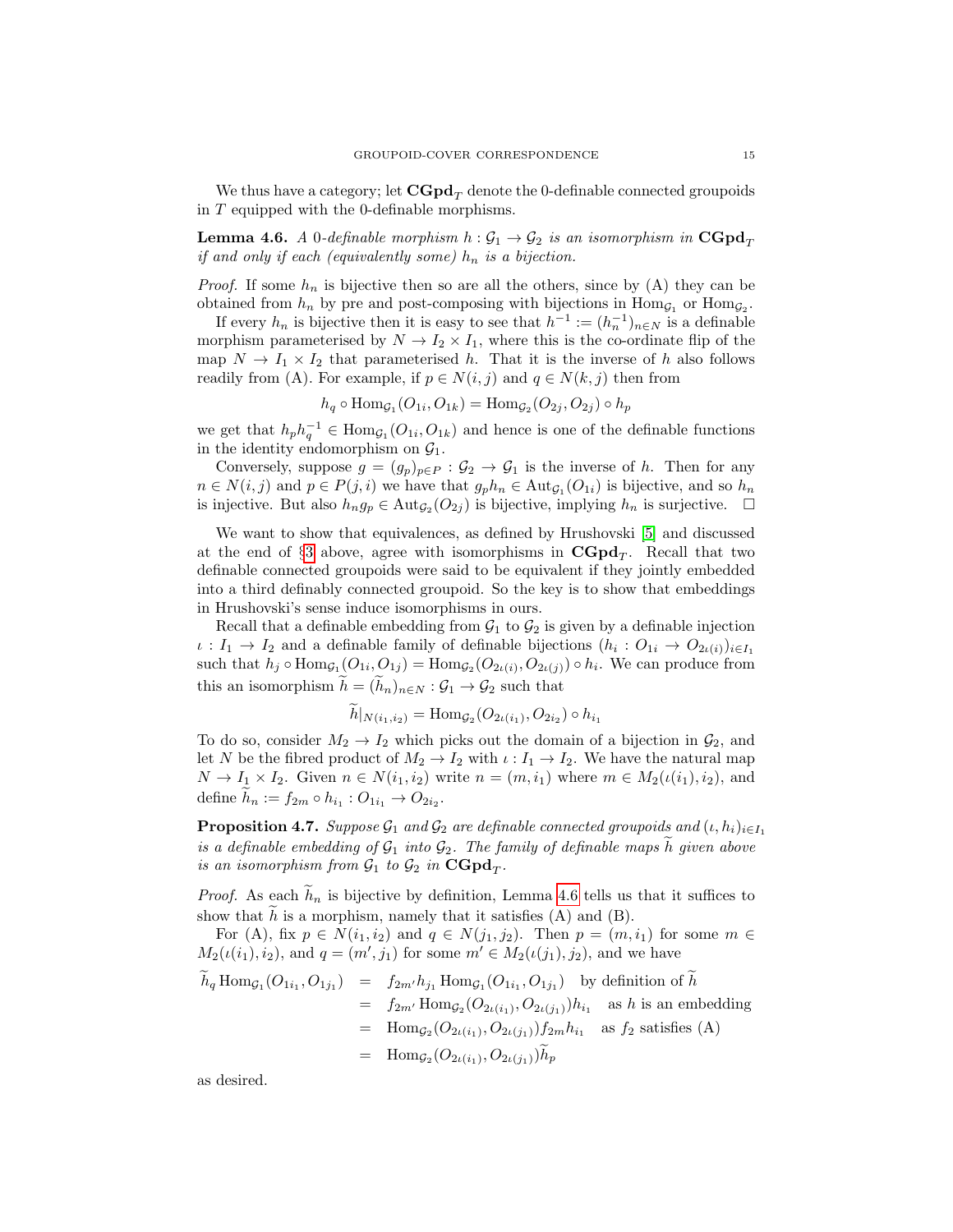To show (B), we are given  $p \in N(i, j)$  and  $m \in M_2(j, k)$ , and we seek  $q \in N(i, k)$ such that



commutes. Writing  $p = (m', i)$  for some  $m' \in M_2(\iota(i), j)$  the above becomes



where  $f_{\ell} := f_{2m}f_{2m'}$ . So  $q := (\ell, i)$  will work.

Corollary 4.8. Equivalent definable connected groupoids in the sense of Hrushovski are isomorphic in  $\mathbf{CGpd}_T$ .

The converse is harder to see directly. It will follow for finitely faithful definable connected groupoids from the equivalence of categories that we prove below.

We will restrict our attention to the finitely faithful case. Let  ${FCGpd<sub>T</sub>}$  denote the full subcategory of  $\mathbf{CGpd}_T$  generated by the 0-definable finitely faithful connected groupoids.

4.3. The functor  $G: \text{IGI}_T \to \text{FCGpd}_T$ . Given an internal generalised imaginary sort  $\mathbb{U}' = (\mathbb{U}, S, \dots)$ , Theorem [3.5](#page-5-2) associated to it the liaison groupoid G in  $\mathbb{U}$ . Let us write  $G$  as  $G(\mathbb{U}')$ . Since  $G(\mathbb{U}')$  is a 0-definable finitely faithful connected groupoid in U, this makes  $G$  a function from the objects of  $\mathbf{IGI}_T$  to the objects of  $\mathbf{FCGpd}_T$ . Our aim here is to make G into a covariant functor between these categories.

To do so, we have to also consider the one-object extension of  $\mathcal G$  which was called  $\mathcal{G}'$  in Theorem [3.5;](#page-5-2) it was a definable connected groupoid in  $\mathbb{U}'$  whose additional object was S and which had the property that  ${\rm Aut}_{\mathcal{G}'}(S) = {\rm Aut}(\mathbb{U}'/\mathbb{U})$  as groups actiong on S. We will denote  $\mathcal{G}'$  as  $G'(\mathbb{U}')$ .

**Remark 4.9.** Actually the groupoid associated to the cover  $\mathbb{U}'$  is not unique; so we are using the axiom of choice to fix a particular one. Also, the groupoid is really associated to the cover  $\text{Th}(\mathbb{U}')$ ; so denoting it by  $G(\mathbb{U}')$  is an abuse of notation.

Suppose  $g: S_1 \to S_2$  is a morphism of internal generalised imaginaries  $\mathbb{U}_1, \mathbb{U}_2$ . Let  $\mathcal{G}_1 := G(\mathbb{U}_1)$  and  $\mathcal{G}'_1 := G'(\mathbb{U}_1)$ . We write  $\mathcal{G}_1 = (O_{1i}, f_{1m})_{i \in I_1, m \in M_1}$  and  $\mathcal{G}'_1 = (O_{1i}, f_{1m})_{i \in I'_1, m \in M'_1}$  where  $I'_1 = I_1 \cup \{*\}$  and  $O_{1*} = S_1$ . We make similar notational conventions to talk about  $\mathcal{G}_2 := G(\mathbb{U}_2)$  and  $\mathcal{G}'_2 := G'(\mathbb{U}_2)$ . We define  $G(g)$  to be the family of functions  $O_{1i_1} \rightarrow O_{2i_2}$ , as  $i_1$  ranges in  $I_1$  and  $i_2$  ranges in  $I_2$ , of the form  $\alpha_2 \circ g \circ \alpha_1$  where  $\alpha_1 \in \text{Hom}_{\mathcal{G}_1'}(O_{1i_1}, S_1)$  and  $\alpha_2 \in \text{Hom}_{\mathcal{G}_2'}(S_2, O_{2i_2})$ .

It is clear that  $G(q)$  is a 0-definable family of definable functions in  $(\mathbb{U}_1 \cup \mathbb{U}_2, q)$ . But as the individual functions are between definable sets in  $\mathbb{U}$ , and as  $\mathbb{U}$  is stably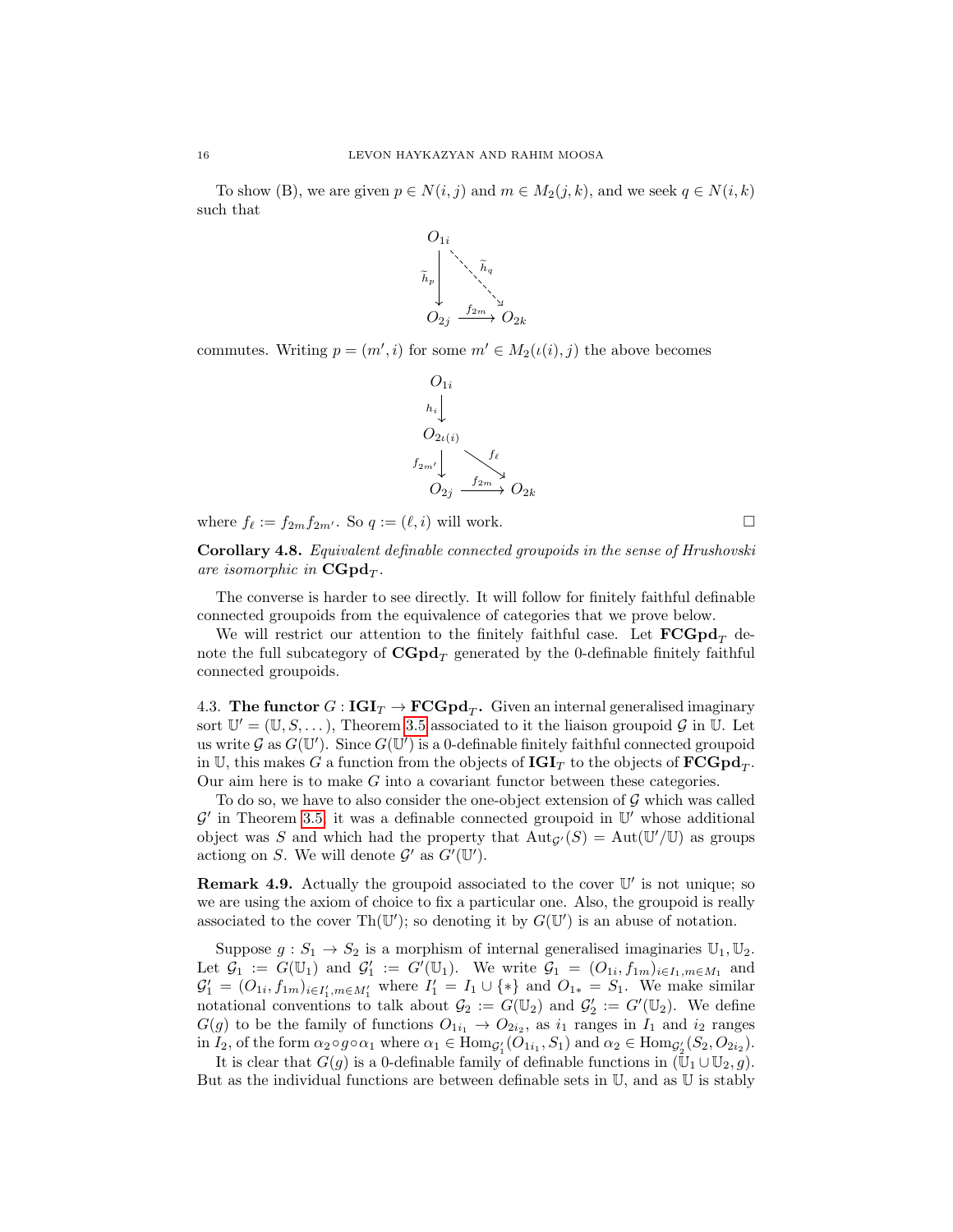embedded in  $(\mathbb{U}_1 \cup \mathbb{U}_2, g)$ , we get that the family  $G(g)$  is 0-definable in  $\mathbb{U}$ . Let  $N \to I_1 \times I_2$  be a 0-definable parameterising set for  $G(g)$ .

**Lemma 4.10.**  $G(g)$  is a morphism from  $G(\mathbb{U}_1)$  to  $G(\mathbb{U}_2)$  that depends only on  $\text{Th}(\mathbb{U}_1 \cup \mathbb{U}_2, g)$ .

*Proof.* Suppose  $h : S_1 \to S_2$  is such that  $(\mathbb{U}_1 \cup \mathbb{U}_2, g) \equiv (\mathbb{U}_1 \cup \mathbb{U}_2, h)$ . Then, by [4.1,](#page-10-2)  $h = \gamma g$  for some  $\gamma \in \text{Aut}(\mathbb{U}_2/\mathbb{U})$ . By definition of the liaison groupoid we have that  $\gamma \in \text{Aut}_{\mathcal{G}_2'}(S_2)$ . Hence, for any  $i_2 \in I_2$ ,  $\text{Hom}_{\mathcal{G}_2'}(S_2, O_{2i_2})\gamma = \text{Hom}_{\mathcal{G}_2'}(S_2, O_{2i_2})$ , and so  $G(\gamma g)$  yields the same family of functions as  $G(g)$ .

To show that  $G(g)$  is a morphism we need to verify (A) and (B). For (A), given  $p \in N(i_1, i_2)$  and  $q \in N(j_1, j_2)$  we will show that

$$
G(g)_q \circ \text{Hom}_{\mathcal{G}_1}(O_{1i_1}, O_{1j_1}) \subseteq \text{Hom}_{\mathcal{G}_2}(O_{2i_2}, O_{2j_2}) \circ G(g)_p
$$

and the symmetry in the argument will take care of the other containment. Given  $\gamma_1 \in \text{Hom}_{\mathcal{G}_1}$  we seek  $\gamma_2 \in \text{Hom}_{\mathcal{G}_2}$  such that

$$
O_{1i_1} \xrightarrow{\gamma_1} O_{1j_1}
$$
  
\n
$$
\downarrow G(g)_p \qquad \qquad G(g)_q
$$
  
\n
$$
O_{2i_2} \xrightarrow{\gamma_2} O_{2j_2}
$$

commutes. By definition of  $G(g)$  this becomes

$$
S_1 \xleftarrow{\alpha_1} O_{1i_1} \xrightarrow{\gamma_1} O_{1j_1} \xrightarrow{\beta_1} S_1
$$
  
\n
$$
\downarrow g
$$
\n
$$
\downarrow g
$$
\n
$$
S_2 \xrightarrow{\alpha_2} O_{2i_2} \qquad \qquad O_{2j_2} \xleftarrow{\beta_2} S_2
$$

Now  $\beta_1 \gamma_1 \alpha_1^{-1} \in \text{Aut}_{\mathcal{G}_1'}(S_1) = \text{Aut}(\mathbb{U}_1/\mathbb{U})$  and hence extends by stable embeddedness to some  $\sigma \in \text{Aut}(\mathbb{U}_1 \cup \mathbb{U}_2, q)$ . So

$$
S_1 \xleftarrow{\alpha_1} O_{1i_1} \xrightarrow{\gamma_1} O_{1j_1} \xrightarrow{\beta_1} S_1
$$
  
\n
$$
\downarrow g \qquad \qquad \downarrow g(g)_p \qquad \qquad \downarrow g(g)_q \qquad \qquad \downarrow g
$$
  
\n
$$
S_2 \xrightarrow{\alpha_2} O_{2i_2} O_{2j_2} \xrightarrow{\sigma|_{S_2}} O_{2j_2} \xleftarrow{\sigma|_{S_2}} S_2
$$

commutes. Hence,  $\gamma_2 := \beta_2 \sigma |_{S_2} \alpha_2^{-1}$  works. Note that  $\sigma |_{S_2} \in \text{Aut}(\mathbb{U}_2/\mathbb{U}) =$  $\mathrm{Aut}_{\mathcal{G}_2'}(S_2)$  so that  $\gamma_2$  is in  $\mathrm{Hom}_{\mathcal{G}_2}$ .

For (B), we are given  $p \in N(i, j)$  and  $m \in M_2(j, k)$  and seek  $q \in N(i, k)$  such that



commutes. Unravelling, this becomes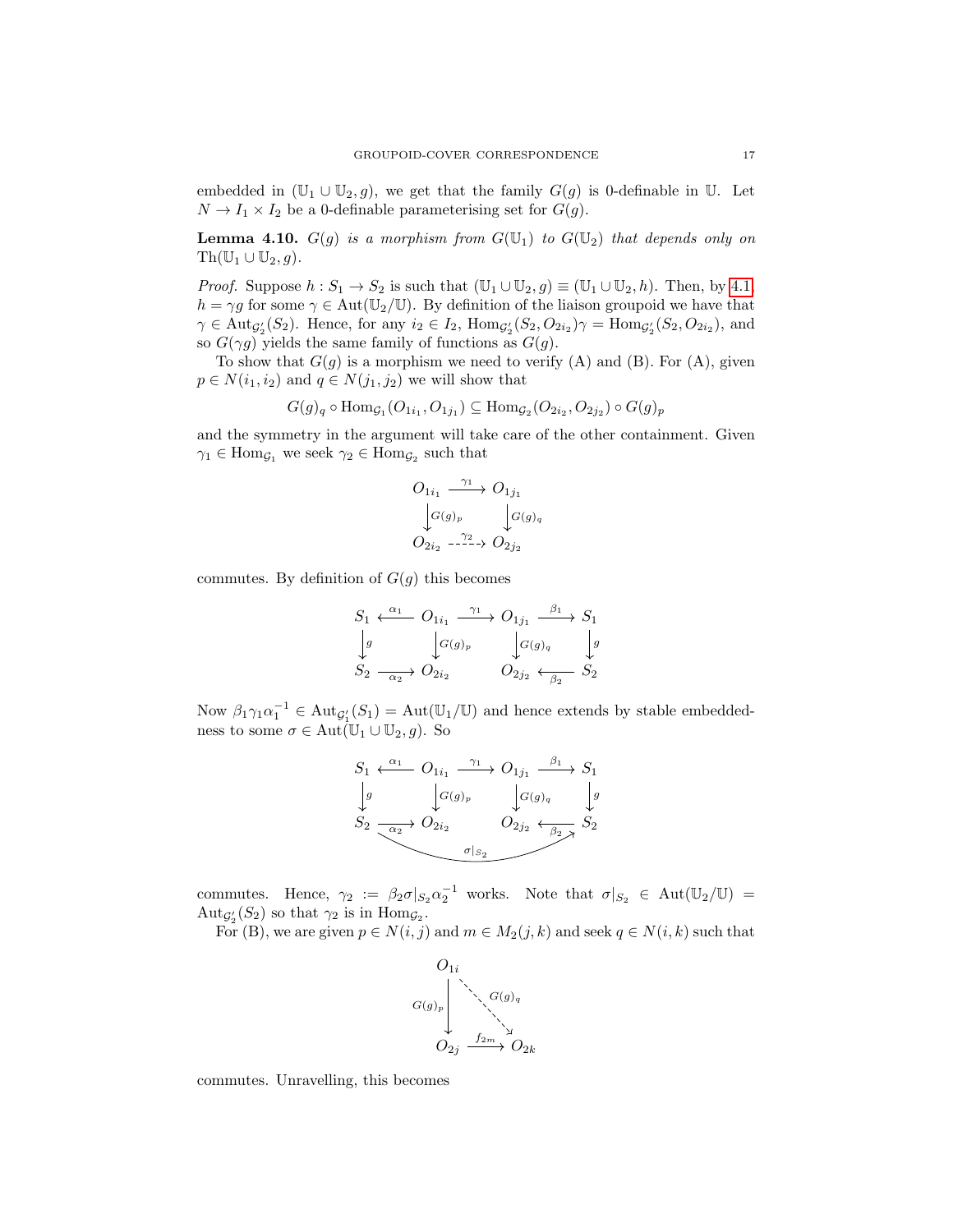$$
S_1 \leftarrow \overline{\alpha_1} O_{1i}
$$
\n
$$
g \downarrow G(g)_p \downarrow
$$
\n
$$
S_2 \xrightarrow{\alpha_2} O_{2j} \xrightarrow{f_{2m}} O_{2k}
$$

Since  $\beta_2 := f_{2m} \alpha_2 \in \text{Hom}_{\mathcal{G}_2'}(S_2, O_{2k})$ , letting q be such that  $G(g)_q = \beta_2 g \alpha_1$  works.  $\Box$ 

**Proposition 4.11.** G is a covariant functor from  $\text{IGI}_T$  to  $\text{FCGpd}_T$ .

*Proof.* It remians only to show that if  $(\mathbb{U}_1 \cup \mathbb{U}_2, g)$  and  $(\mathbb{U}_2 \cup \mathbb{U}_3, h)$  are morphisms between internal generalised imaginaries then

$$
G(h \circ g) = G(h) \circ G(g).
$$

A function in the left-hand-side is of the form  $\alpha_3 h g \alpha_1$  while one in the right is of the form  $\alpha_3 h \beta_2 \alpha_2 g \alpha_1$  – here  $\alpha_1 \in \text{Hom}_{G'(\mathbb{U}_1)}$  with codomain  $S_1, \alpha_2 \in \text{Hom}_{G'(\mathbb{U}_2)}$ with domain  $S_2$ ,  $\beta_2 \in \text{Hom}_{G'(\mathbb{U}_2)}$  with codomain  $S_2$ ,  $\alpha_3 \in \text{Hom}_{G'(\mathbb{U}_3)}$  with domain S<sub>3</sub>, and all the compositions make sense. Given  $\alpha_3 h g \alpha_1$  on the left-hand-side, to see that it is of the form  $\alpha_3 h \beta_2 \alpha_2 g \alpha_1$  we can take any  $\alpha_2 : S_2 \to O_{i_2}$  in  $G'(\mathbb{U}_2)$ , for any  $i_2 \in I_2$ , and let  $\beta_2 := \alpha_2^{-1}$ .

For the converse, suppose we are given  $\alpha_3 h \beta_2 \alpha_2 g \alpha_1 \in G(h) \circ G(g)$ . Then  $\beta_2 \alpha_2 \in \text{Aut}_{G'(\mathbb{U}_2)}(S_2) = \text{Aut}(\mathbb{U}_2/\mathbb{U})$  and hence extends by  $\mathbb{U}_2$  being stably embedded in  $(\overline{U_1} \cup \overline{U_2}, g)$  to an automorphism  $\sigma$  of the latter. So  $\beta_2 \alpha_2 g = g \sigma |_{S_1}$ . Hence  $\alpha_3 h \beta_2 \alpha_2 g \alpha_1 = \alpha_3 h g \sigma |_{S_1} \alpha_1$ . Since  $\sigma |_{S_1} \in \text{Aut}(\mathbb{U}_1/\mathbb{U}) = \text{Aut}_{G'(\mathbb{U}_1)}(S_1)$ , we have that  $\sigma|_{S_1} \alpha_1 \in \text{Hom}_{G'(\mathbb{U}_1)}$  with codomain  $S_1$ , so  $\alpha_3 h g \sigma|_{S_1} \alpha_1$  has the desired form to be in  $G(h \circ g)$ .

<span id="page-17-1"></span>4.4. The functor C :  $\mathbf{FCGpd}_T \to \mathbf{IGI}_T$ . Recall that Theorems [3.11](#page-8-0) and [3.14](#page-9-0) associated to any 0-definable finitely faithful connected groupoid  $\mathcal G$  in  $\mathbb U$  an internal generalised imaginary sort denoted there by  $\mathbb{U}'' = (\mathbb{U}, \tilde{O}_*, \dots)$ . Let us relabel this cover as  $C(\mathcal{G})$ , but retain  $O_*$  as the name of the new sort. So C is a function from the objects of  $\mathbf{FCGpd}_T$  to the objects of  $\mathbf{IGI}_T$ , which we now make into a covariant functor.

Let us first recall that we have a one-object extension of  $G$  denoted by  $G'$ , which is a definable connected groupoid in  $C(G)$  whose new object is  $O_*,$  and with the property that  $\text{Aut}_{\mathcal{G}}(O_*) = \text{Aut}(C(\mathcal{G})/\mathbb{U})$  as groups acting on  $O_*$ .

Now suppose we have two 0-definable finitely faithful connected groupoids in U,  $\mathcal{G}_1 = (O_{1i}, f_{1m})_{i \in I_1, m \in M_1}$  and  $\mathcal{G}_2 = (O_{2i}, f_{2m})_{i \in I_2, m \in M_2}$ , and  $h : \mathcal{G}_1 \to \mathcal{G}_2$  is a 0-definable morphism between them. We obtain covers  $C(\mathcal{G}_1) = (\mathbb{U}, O_{1*}, \dots)$  and  $C(\mathcal{G}_2) = (\mathbb{U}, O_{2*}, \dots)$ . Recall from the construction on page [8](#page-7-1) that

$$
O_{1*} = O_{1i_1} \times \{0\}
$$

for some fixed  $i_1 \in I_1$ , and

$$
O_{2*} = O_{2i_2} \times \{0\}
$$

for some fixed  $i_2 \in I_2$ . Let  $p \in N(i_1, i_2)$  be arbitrary so that  $h_p: O_{1i_1} \to O_{2i_2}$ , and define  $C(h) := h_p \times \{0\} : O_{1*} \to O_{2*}.$ 

<span id="page-17-0"></span>**Lemma 4.12.**  $C(h)$  determines a morphism from  $C(G_1)$  to  $C(G_2)$  that depends only on h and not on the choices of  $i_1, i_2, p$ .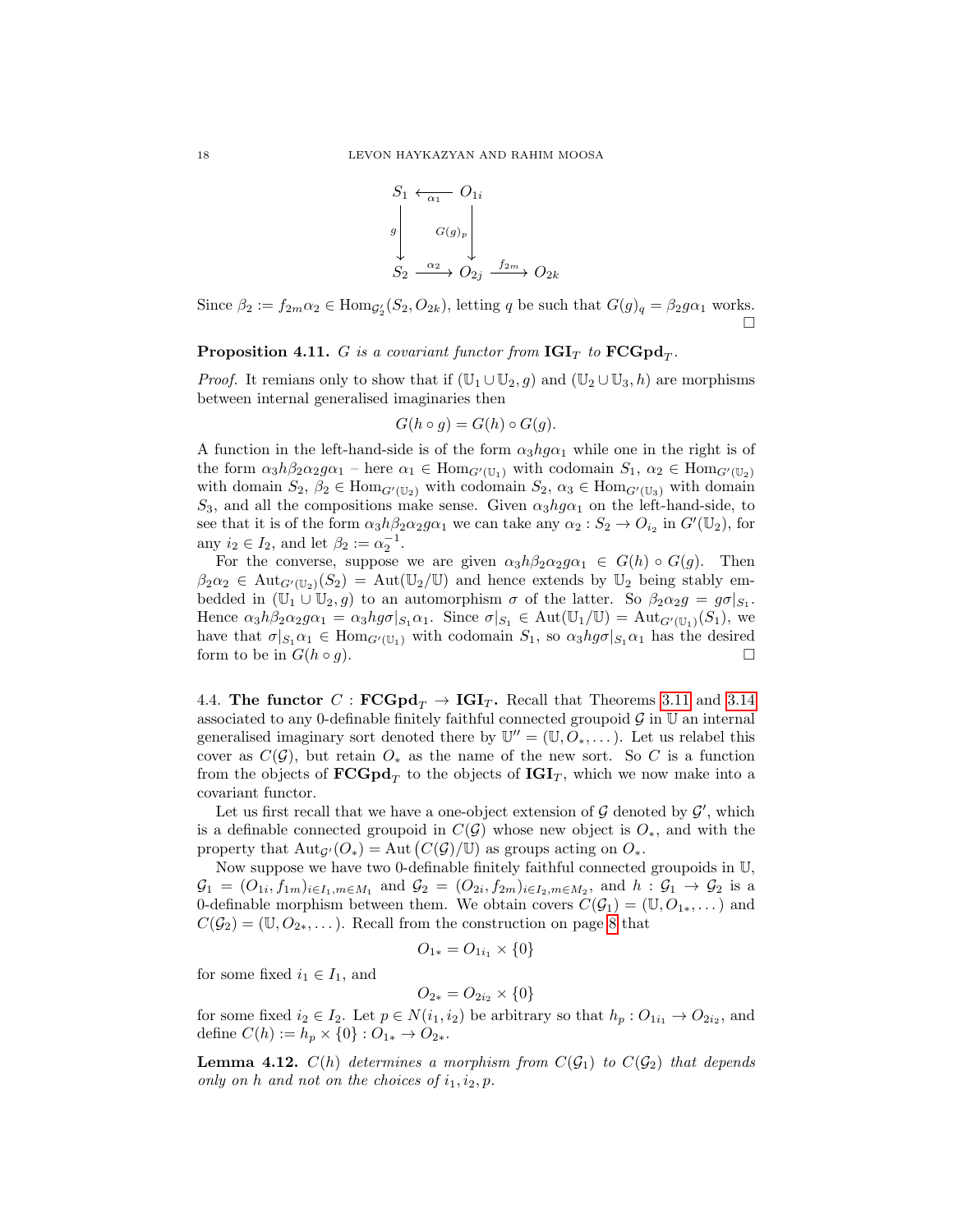*Proof.* First let us check that  $C(h)$ , or rather Th $(C(\mathcal{G}_1) \cup C(\mathcal{G}_2), C(h))$ , is well defined. So let  $j_1 \in I_1$ ,  $j_2 \in I_2$  and  $q \in N(j_1, j_2)$  be different choices. Let  $\overline{C(\mathcal{G}_1)}$ denote the internal cover constructed exactly as  $C(\mathcal{G}_1)$  but using  $j_1$  instead of  $i_1$ . We already know by Theorem [3.11](#page-8-0) that  $C(\mathcal{G}_1)$  and  $C(\mathcal{G}_1)$  are isomorphic over U; in fact such an isomorphism is induced by fixing any  $\alpha_1 \in \text{Hom}_{\mathcal{G}_1}(O_{i_1}, O_{j_1}).$ By (A), there is  $\alpha_2 \in \text{Hom}_{\mathcal{G}_2}(O_{2i_2}, O_{2j_2})$  such that  $h_q \alpha_1 = \alpha_2 h_p$ . Now,  $\alpha_2$  induces an isomorphism of  $C(\mathcal{G}_2)$  and  $\overline{C(\mathcal{G}_2)}$  over U. The commutativity condition above implies that  $\alpha_1 \cup \alpha_2$  induces an isomorphism from  $(C(\mathcal{G}_1) \cup C(\mathcal{G}_2), h_p \times \{0\})$  to  $\left(\overline{C(\mathcal{G}_1)}\cup \overline{C(\mathcal{G}_2)}, h_q\times\{0\}\right).$ 

Toward proving that  $(C(\mathcal{G}_1) \cup C(\mathcal{G}_2), C(h))$  is saturated, let us first recall from the construction that we have

$$
O_{1i_1} \xrightarrow{h_p} O_{2i_2}
$$
  
\n
$$
\begin{array}{c} \alpha_1 \\ \downarrow \\ O_{1*} \xrightarrow{C(h)} O_{2*} \end{array}
$$

for some  $\alpha_1 \in \text{Hom}_{\mathcal{G}_1'}(O_{1i_1}, O_{1*})$  and  $\alpha_2 \in \text{Hom}_{\mathcal{G}_2'}(O_{2i_2}, O_{2*})$ . Indeed,  $\alpha_1 =$  $id_{O_{1i_1}} \times \{0\}$  and  $\alpha_2 = id_{O_{2i_2}} \times \{0\}$ , though of course this particular representation is not known to the theory of the morphism  $C(h)$ .

Now let  $(\overline{C(\mathcal{G}_1)} \cup \overline{C(\mathcal{G}_2)}, \overline{C(h)})$  be a saturated model of Th $(C(\mathcal{G}_1) \cup C(\mathcal{G}_2), C(h)).$ By Lemma [2.4](#page-3-1) we know that  $C(\mathcal{G}_1) \cup C(\mathcal{G}_2)$  is a saturated model of the complete theory Th  $(C(\mathcal{G}_1)) \cup$  Th  $(C(\mathcal{G}_2))$ , and so we have an isomorphism

$$
\sigma_1 \cup \sigma_2 : C(\mathcal{G}_1) \cup C(\mathcal{G}_2) \rightarrow \overline{C(\mathcal{G}_1)} \cup \overline{C(\mathcal{G}_2)}.
$$

We may as well identify the copies of U in both so that  $\sigma_1 \cup \sigma_2$  is the identity on U. On the other hand, the existence of the above commuting square is part of the theory of the morphism  $C(h)$ , and so we have

$$
O_{1i_1} \xrightarrow{h_p} O_{2i_2}
$$

$$
\overline{\alpha}_1 \downarrow \qquad \qquad \downarrow \overline{\alpha}_2
$$

$$
\overline{O}_{1*} \xrightarrow{\overline{C(h)}} \overline{O}_{2*}
$$

for some  $\overline{\alpha}_1 \in \text{Hom}_{\overline{\mathcal{G}_1'}}(O_{1i_1}, \overline{O}_{1*})$  and  $\overline{\alpha}_2 \in \text{Hom}_{\overline{\mathcal{G}_2'}}(O_{2i_2}, \overline{O}_{2*})$ . Since  $\sigma_1^{-1}$  is an isomorphism from  $\overline{C(\mathcal{G}_1)}$  to  $C(\mathcal{G}_1)$  that is the identity on U, and  $\overline{\alpha}_1 \in \text{Hom}_{\overline{\mathcal{G}_1}}$  has its domain in U, we get that  $\sigma^{-1}\overline{\alpha}_1 \in \text{Hom}_{\mathcal{G}_1'}$ . Hence, so is  $\overline{\alpha}_1^{-1}\sigma_1$ . It follows that  $\widetilde{\alpha}_1 := \overline{\alpha}_1^{-1} \sigma_1 \alpha_1 \in \text{Aut}_{\mathcal{G}_1}(O_{1i_1})$ . By (A), there is  $\widetilde{\alpha}_2 \in \text{Aut}_{\mathcal{G}_2}(O_{2i_2})$  such that  $h_p \widetilde{\alpha}_1 = \widetilde{\alpha}_2 h_p$ . Now, since  $\sigma_2^{-1}$  is an isomorphism from  $\overline{C(\mathcal{G}_2)}$  to  $C(\mathcal{G}_2)$  that is the identity  $\mathbb{I}$ , we have that  $\beta := \sigma^{-1} \overline{\alpha} \widetilde{\alpha}_2 e^{-1} \subset \text{Aut}(\alpha) = \text{Aut}(\overline{C(\alpha)} / \mathbb{I})$ . identity U, we have that  $\beta := \sigma_2^{-1} \overline{\alpha}_2 \widetilde{\alpha}_2 \alpha_2^{-1} \in \text{Aut}_{\mathcal{G}_2'}(O_{2*}) = \text{Aut}(C(\mathcal{G}_2)/\mathbb{U})$ . A final diagram chase, shows that if we replace  $\sigma_2$  with  $\sigma_2\beta$  then

$$
\begin{array}{ccc}\nO_{1*} & \xrightarrow{C(h)} & O_{2*} \\
\sigma_1 & & \downarrow \sigma_2 \\
\hline\nO_{1*} & \xrightarrow{\overline{C(h)}} & O_{2*}\n\end{array}
$$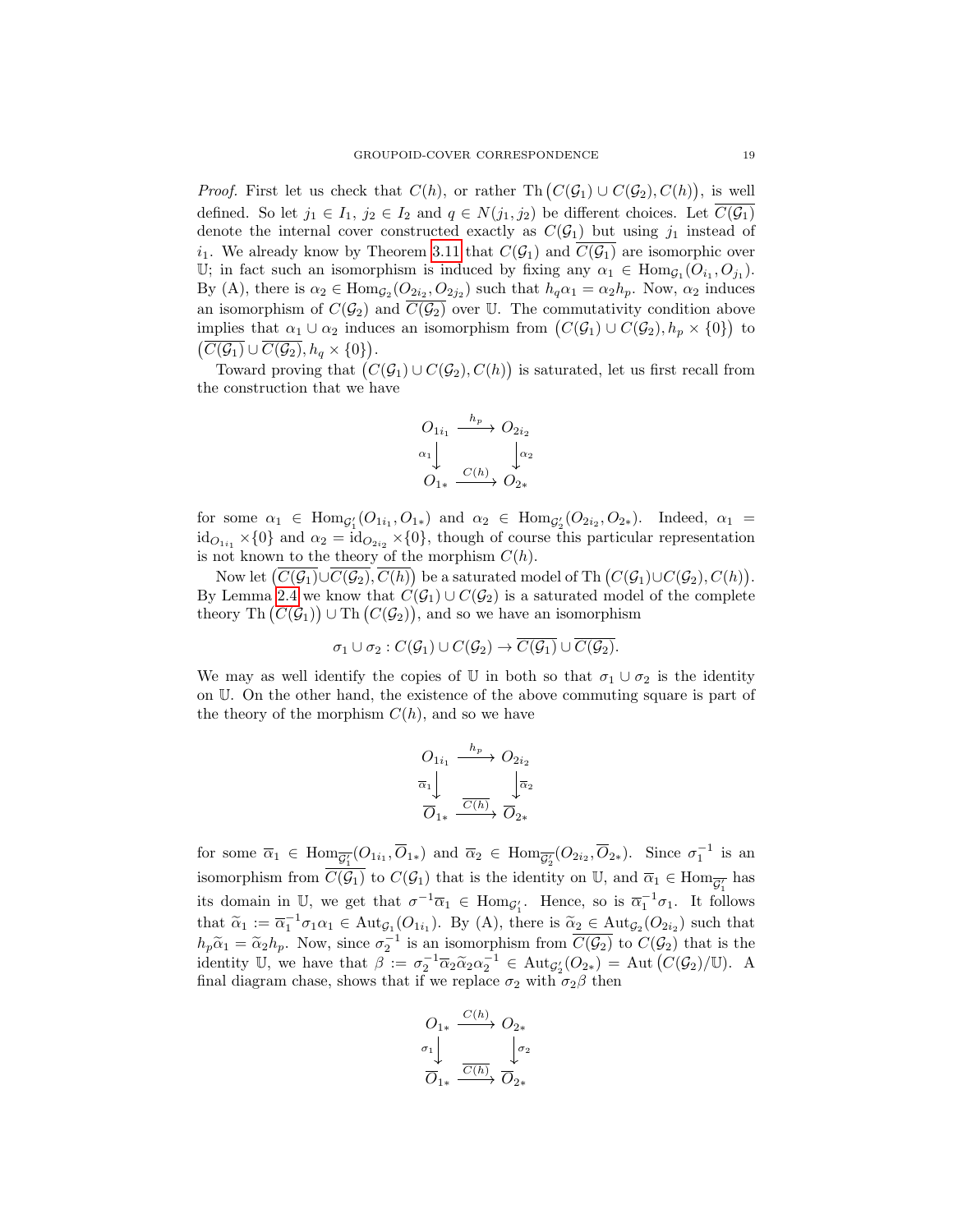commutes. That is,

 $\sigma_1 \cup \sigma_2 : (C(\mathcal{G}_1) \cup C(\mathcal{G}_2), C(h)) \rightarrow (\overline{C(\mathcal{G}_1)} \cup \overline{C(\mathcal{G}_2)}, \overline{C(h)})$ 

is an isomorphism, and so  $(C(\mathcal{G}_1) \cup C(\mathcal{G}_2), C(h))$  is saturated.

Note that U is stably embedded in  $(C(\mathcal{G}_1) \cup C(\mathcal{G}_2), C(h))$ . Indeed, if  $\sigma \in \text{Aut}(\mathbb{U})$ then it induces an isomorphism between  $(C(\mathcal{G}_1) \cup C(\mathcal{G}_2), C(h))$  and the analogous construction with  $\sigma(i_1), \sigma(i_2), \sigma(p)$  rather than  $i_1, i_2, p$ . But by the first paragraph of this proof, this is isomorphic to  $(C(\mathcal{G}_1) \cup C(\mathcal{G}_2), C(h))$  over U. Composing these isomorphism we get an automorphism of  $(C(\mathcal{G}_1) \cup C(\mathcal{G}_2), C(h))$  that extends  $\sigma$ .

Finally, we show that  $C(\mathcal{G}_1)$  is stably embedded in  $(C(\mathcal{G}_1) \cup C(\mathcal{G}_2), C(h))$ . Suppose  $\sigma \in$  Aut  $(C(\mathcal{G}_1))$ . By the previous paragraph it suffices to consider  $\sigma \in \text{Aut}(C(\mathcal{G}_1)/\mathbb{U}) = \text{Aut}_{\mathcal{G}_1'}(O_{1*}).$  So  $\sigma$  is induced by some  $\alpha_1 \in \text{Aut}_{\mathcal{G}_1}(O_{1i_1}).$ By (A), we can find  $\alpha_2 \in \text{Aut}_{\mathcal{G}_2}(O_{2i_2})$  such that  $h_p \alpha_1 = \alpha_2 h_p$ . Now,  $\alpha_2$  induces some  $\sigma_2 \in \text{Aut}_{\mathcal{G}_2'}(O_{2*}) = \text{Aut}(C(\mathcal{G}_2)/\mathbb{U})$ . The above commuting property ensures that  $\sigma \cup \sigma_2$  is an automorphism of  $(C(\mathcal{G}_1) \cup C(\mathcal{G}_2), C(h))$ . A similar argument shows that  $C(\mathcal{G}_2)$  is stably embedded in  $(C(\mathcal{G}_1) \cup C(\mathcal{G}_2), C(h))$ . — Первый проста в сервести проста в сервести проста в сервести проста в сервести проста в сервести проста в<br>В сервести проста в сервести проста в сервести проста в сервести проста в сервести проста в сервести проста в<br>В

# **Proposition 4.13.** C is a covariant functor from  $\mathbf{FCGpd}_T$  to  $\mathbf{IGI}_T$ .

*Proof.* It remains to show that if  $g : \mathcal{G}_1 \to \mathcal{G}_2$  and  $h : \mathcal{G}_2 \to \mathcal{G}_3$  are morphisms of definable connected groupoids, then  $C(h \circ g) = C(h) \circ C(g)$ . Using  $i_1, i_2, p$  for  $C(g)$ and  $i_2, i_3, q$  for  $C(h)$  we get that the right-hand-side is given by  $(h_q \times \{0\}) \circ (g_p \times \{0\})$ where  $g_p: O_{1i_1} \to O_{2i_2}$  and  $h_q: O_{2i_2} \to O_{2i_3}$ . But now we can use  $i_1, i_3, n = (p, q)$ so that the left-hand-side is given by  $(h \circ g)_n \times \{0\}$ . As  $(h \circ g)_n = h_q \circ g_p$  by definition, these agree.  $\square$ 

### 4.5. The equivalence.

**Theorem 4.14.** The functors  $G$  and  $C$  defined above establish an equivalence between the categories  $\textbf{IGI}_T$  and  $\textbf{FCGpd}_T$ .

*Proof.* We first construct a natural isomorphism of functors  $\eta : id_{\text{IGI}_T} \to CG$ . That is, for each internal generalised imaginary sort  $\nabla$  of  $\nabla$  (the reader will see in a minute why for the purposes of this proof we use V rather the usual terminology of U') we construct an isomorphism of covers  $\eta_V : V \to CG(V)$  such that

$$
\begin{array}{ccc}\n\mathbb{U}_1 & \xrightarrow{\eta_{\mathbb{U}_1}} & CG(\mathbb{U}_1) \\
\downarrow g & & \downarrow CG(g) \\
\mathbb{U}_2 & \xrightarrow{\eta_{\mathbb{U}_2}} & CG(\mathbb{U}_2)\n\end{array}
$$

commutes, for every morphism  $g: \mathbb{U}_1 \to \mathbb{U}_2$  in  $\text{IGI}_T$ .

Given  $\mathbb{V} = (\mathbb{U}, S, \dots)$  let  $\mathcal{G} := G(\mathbb{V}) = (O_i, f_m)_{i \in I, m \in M}$  be the liaison groupoid in U. Then  $CG(\mathbb{V}) = C(\mathcal{G})$  is another cover of U whose new sort is  $O_* := O_i \times \{0\}$ for some fixed  $i \in I$ . We have two one-object groupoid extensions of  $\mathcal{G}$ : in V we have  $G'(\mathbb{V})$  whose extra object is S, whereas in  $CG(\mathbb{V})$  we have  $G(\mathbb{V})'$  whose additional object is  $O_*.$  Now, fix  $\alpha \in \text{Hom}_{G'(\mathbb{V})}(S, O_i)$ , and define

$$
\eta_{\mathbb{V}} := \alpha \times \{0\} : S \to O_*,
$$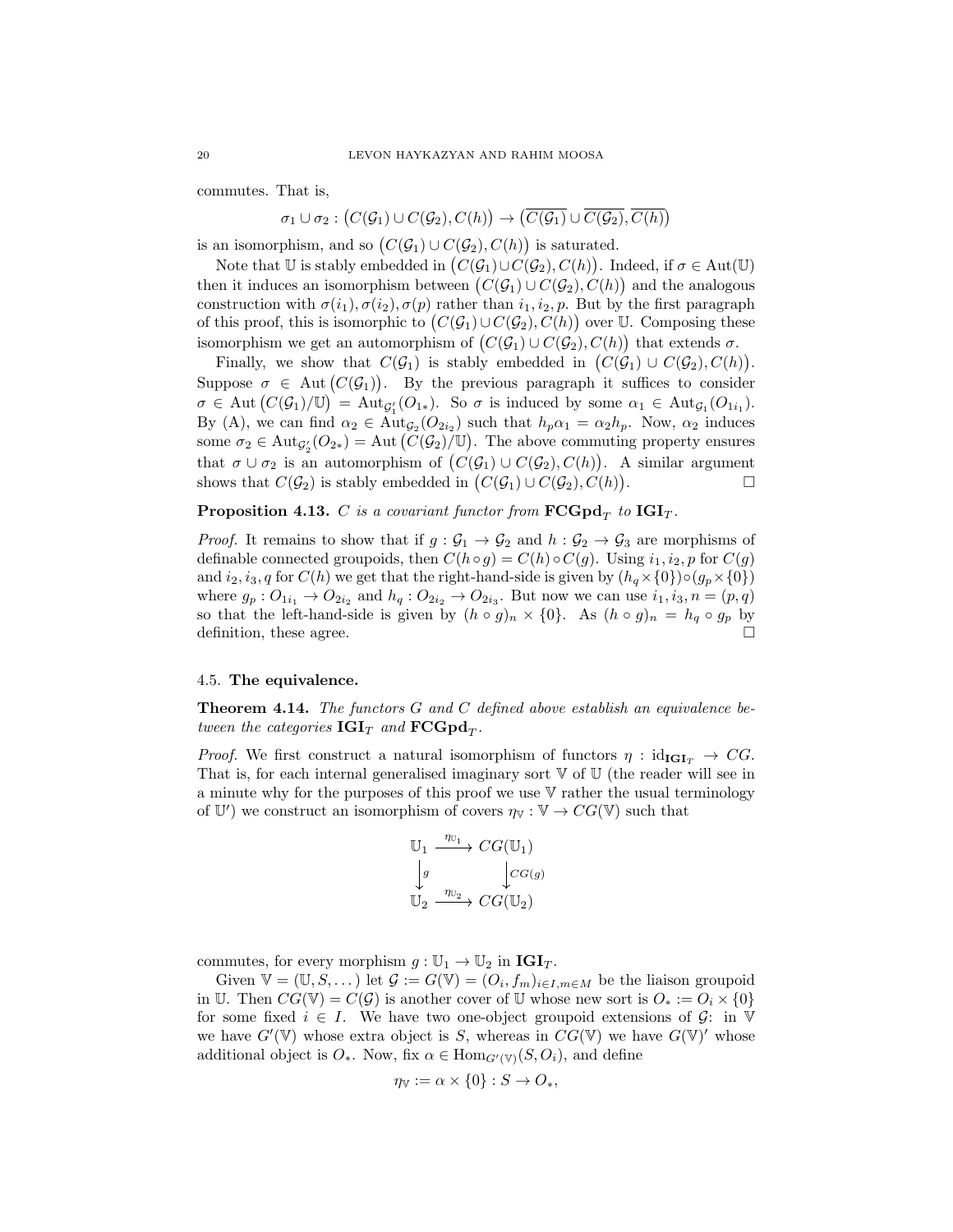where we mean here the function given by  $x \mapsto (\alpha(x), 0)$ . That  $\eta_{\mathbb{V}}$  does not depend on the choice of i and  $\alpha$  follows from by now familiar methods using that  $\text{Aut}_{G'(\mathbb{V})}(S) = \text{Aut}(\mathbb{V}/\mathbb{U})$ . Saturation of  $(\mathbb{V} \cup CG(\mathbb{V}), \eta_{\mathbb{V}})$  follows very much in the same way as the saturation argument in the proof of Lemma [4.12,](#page-17-0) indeed somewhat more simply, using this time that  ${\rm Aut}_{G(V)'}(O_*) = {\rm Aut}(CG(V)/U)$ . It is similarly not hard to deduce, following the methods of the proof of Lemma [4.12,](#page-17-0) that both V and  $CG(\mathbb{V})$  are stably embedded in  $(\mathbb{V} \cup CG(\mathbb{V}), \eta_{\mathbb{V}})$ . This shows that  $\eta_{\mathbb{V}}$  is indeed a morphism of covers. It is an isomorphism because it is bijective.

We now check that the above square commutes for any morphism  $g: S_1 \to S_2$ of internal generalised imaginaries  $\mathbb{U}_1 = (\mathbb{U}, S_1, \dots)$  and  $\mathbb{U}_2 = (\mathbb{U}, S_2, \dots)$ . Let  $G(\mathbb{U}_1) = (O_{1i}, f_{1m})_{i \in I_1, m \in M_1}$  and fix  $i_1 \in I_1$  so that the new sort of  $CG(\mathbb{U}_1)$  is  $O_{1*} := O_{1i_1} \times \{0\}$ . Let  $\alpha_1 \in \text{Hom}_{G'(\mathbb{U}_1)}(S_1, O_{1i_1})$  be such that  $\eta_{\mathbb{U}_1} = \alpha_1 \times \{0\}$ . Make similar notational conventions and choices for  $G(\mathbb{U}_2)$ ,  $CG(\mathbb{U}_2)$ , and  $\eta_{\mathbb{U}_2}$ . Thus  $\eta_{\mathbb{U}_2}g$  is the theory of  $(\mathbb{U}_1 \cup CG(\mathbb{U}_2), \alpha_2g \times \{0\})$ . But now note that by definition of how the functor G acts on morphisms we have that  $\alpha_2 g \alpha_1^{-1}$  :  $O_{1i_1} \rightarrow O_{2i_2}$  is one of the functions in  $G(g)$ . Thus, by how C was defined to act on morphisms,  $CG(g)$  is the theory of  $(CG(\mathbb{U}_1) \cup CG(\mathbb{U}_2), \alpha_2 g\alpha_1^{-1})$ . Hence  $CG(g)\eta_{\mathbb{U}_1}$  is also the theory of  $(\mathbb{U}_1 \cup CG(\mathbb{U}_2), \alpha_2 q \times \{0\})$ , as desired.

So we have a a natural isomorphism  $\eta : id_{\mathbf{IGI}_T} \to CG$ .

Next we construct a natural isomorphism  $\varepsilon : id_{\mathbf{FCGpd}_T} \to GC$ .

Let  $\mathcal{G} = (O_{1i}, f_{1m})_{i \in I_1, m \in M_1}$  be a 0-definable finitely faithful connected groupoid in U. So  $C(G)$  is an internal generalised imaginary with new sort  $O<sub>∗</sub> = O<sub>i</sub> \times \{0\}$ for some fixed  $i \in I_1$ . We get a liaison groupoid  $GC(\mathcal{G}) = (O_{2i}, f_{2m})_{i \in I_2, m \in M_2}$  in U, and we wish to define a natural isomorphism  $\varepsilon_G : \mathcal{G} \to \mathit{GC}(\mathcal{G})$ .

Recall that  $\mathcal{G}'$  is a definable connected groupoid in  $C(\mathcal{G})$  extending  $\mathcal{G}$  by the one new object  $O_*.$  On the other hand,  $G'C(\mathcal{G})$  is also a definable connected groupoid in  $C(\mathcal{G})$ , this time extending  $GC(\mathcal{G})$  but also by the one new object  $O_*$ . Note that

$$
Aut_{\mathcal{G}'}(O_*) = Aut(C(\mathcal{G})/U) = Aut_{G'C(\mathcal{G})}(O_*)
$$

as groups acting on  $O_*.$  This suggests how we should define  $\varepsilon_G : \mathcal{G} \to \mathcal{G}(\mathcal{G})$ ; given  $i_1 \in I_1$  and  $i_2 \in I_2$ , the set of function from  $O_{1i_1}$  to  $O_{2i_2}$  in  $\varepsilon_{\mathcal{G}}$  is

$$
\mathrm{Hom}_{G'C(\mathcal{G})}(O_*, O_{2i_2}) \circ \mathrm{Hom}_{\mathcal{G}'}(O_{1i_1}, O_*).
$$

As both  $\mathcal{G}'$  and  $G'C(\mathcal{G})$  are 0-definable in  $C(\mathcal{G})$ , this is clearly uniformly 0-definable in  $C(G)$ , and hence by stable embeddability in U. Let  $N \to I_1 \times I_2$  parametrise  $\varepsilon_{\mathcal{G}}$ .

To see that  $\varepsilon_{\mathcal{G}}$  does not depend on the choice of i, suppose  $\overline{C(\mathcal{G})}$  is an isomorphic copy of  $C(G)$  over U, which is exactly what a different choice of i would produce. Suppose  $\sigma$  is the isomorphism. We need to show that

$$
\mathrm{Hom}_{G'C(\mathcal{G})}(O_*, O_{2i_2}) \circ \mathrm{Hom}_{\mathcal{G}'}(O_{1i_1}, O_*) = \mathrm{Hom}_{G' \overline{C(\mathcal{G})}}(\overline{O}_*, O_{2i_2}) \circ \mathrm{Hom}_{\overline{\mathcal{G}'}}(O_{1i_1}, \overline{O}_*).
$$

But  $\sigma$  would take  $\text{Hom}_{G'C(\mathcal{G})}(O_*,O_{2i_2})$  to  $\text{Hom}_{G' \overline{C(\mathcal{G})}}(O_*,O_{2i_2}),$  and  $\text{Hom}_{\mathcal{G}'}(O_{1i_1},O_*)$ to  $\text{Hom}_{\overline{\mathcal{G}'}}(O_{1i_1}, O_*)$ , so that it takes the left-hand-side of the desired equality to the right-hand-side. But as  $\sigma$  is the identity on U, these sets must be equal.

Next we check condition (A) of being a morphism. Fix  $p \in N(i_1, i_2)$  and  $q \in$  $N(j_1, j_2)$ . Write  $(\varepsilon_{\mathcal{G}})_p = \beta \alpha$  where  $\alpha \in \text{Hom}_{\mathcal{G}}(O_{1i_1}, O_*)$  and  $\beta \in \text{Hom}_{G'(C(\mathcal{G})}(O_*, O_{2i_2})$ . Similarly, write  $(\varepsilon_{\mathcal{G}})_{q} = \delta \gamma$  where  $\gamma \in \text{Hom}_{\mathcal{G}}(O_{1j_1}, O_*)$  and  $\delta \in \text{Hom}_{G'(C(\mathcal{G})}(O_*, O_{2j_2}).$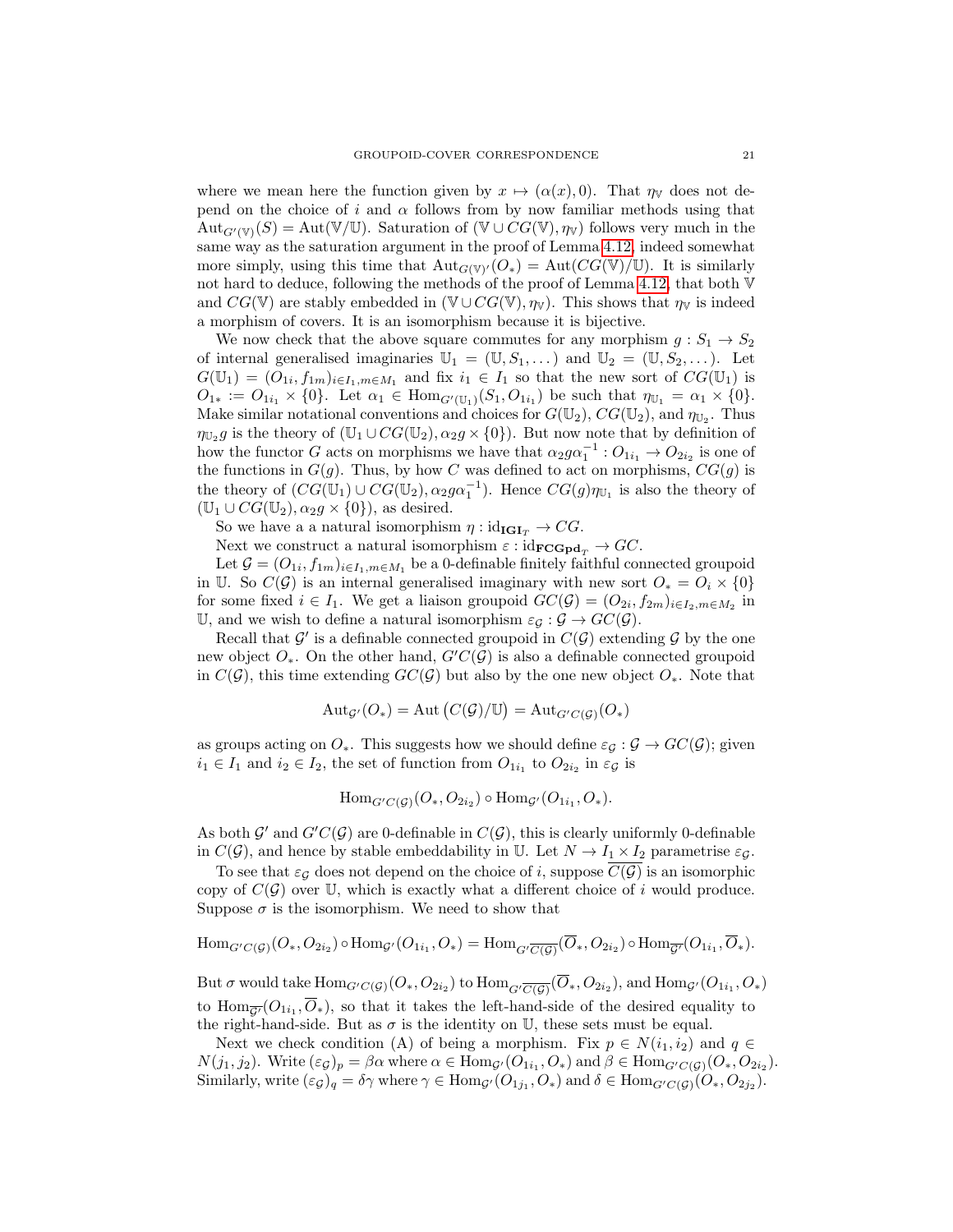Then

$$
\begin{array}{rcl}\n(\varepsilon_{\mathcal{G}})_{q} \operatorname{Hom}_{\mathcal{G}'}(O_{1i_{1}}, O_{1j_{1}}) & = & \delta \gamma \operatorname{Hom}_{\mathcal{G}'}(O_{1i_{1}}, O_{1j_{1}}) \\
& = & \delta \operatorname{Aut}_{\mathcal{G}'}(O_{*}) \alpha \\
& = & \delta \operatorname{Aut}_{\mathcal{G}'C(\mathcal{G})}(O_{*}) \alpha \\
& = & \operatorname{Hom}_{\mathcal{G}'C(\mathcal{G})}(O_{2i_{2}}, O_{2j_{2}}) \beta \alpha \\
& = & \operatorname{Hom}_{\mathcal{G}'C(\mathcal{G})}(O_{2i_{2}}, O_{2j_{2}})(\varepsilon_{\mathcal{G}})_{p}\n\end{array}
$$

as desired.

That condition (B) holds follows easily from the definitions and the fact that  $\text{Hom}_{G^{\prime}C(\mathcal{G})}$  is closed under composition. So  $\varepsilon_{\mathcal{G}}$  is a morphism. It is an isomorphism by Lemma [4.6](#page-14-0) since it is made up of bijections.

Finally, it remains to show that for any morphism  $h : \mathcal{G}_1 \to \mathcal{G}_2$ ,

$$
\begin{array}{ccc}\n\mathcal{G}_1 & \xrightarrow{\varepsilon_{\mathcal{G}_1}} & GC(\mathcal{G}_1) \\
\downarrow_h & & \downarrow_{GC(h)} \\
\mathcal{G}_2 & \xrightarrow{\varepsilon_{\mathcal{G}_2}} & GC(\mathcal{G}_2)\n\end{array}
$$

commutes. We leave this to the reader as it is notationaly rather tedious to write down and does not use any observation that we have not already made, but rather requires simply an unravelling of the definitions.  $\square$ 

## 5. Uniformity

<span id="page-21-0"></span>We now investigate the extent to which these functors  $G$  and  $C$  preserve uniform definability in families. As usual we fix a monster model U of our complete (multisorted) L-theory T, which we assume admits elimination of imaginaries.

First, let us be precise about what we mean by families of connected groupoids.

**Definition 5.1.** Given a 0-definable set A in U, by a 0-definable family of connected groupoids over A, denoted by  $\mathcal{G} \to A$ , we mean the following: a 0-definable set I equipped with a surjective 0-definable function  $I \rightarrow A$ , a 0-definable set M equipped with a surjective 0-definable function  $M \to I \times_A I$ , a 0-definable set O with a surjective 0-definable  $O \to I$ , and a 0-definable subset  $f \subseteq M \times_{I \times_A I} (O \times_A O)$  such that for each  $a \in A$ , the fibres  $I_a, M_a \to I_a \times I_a$ ,  $O_a \to I_a$ , and  $f_a \subseteq M_a \times_{I_a \times I_a}$  $(O_a \times O_a)$ , form an a-definable connected groupoid  $\mathcal{G}_a = ((O_a)_i, (f_m)_i)_{i \in I_a, m \in M_a}$ .

Note that this is really nothing other than a 0-definable groupoid in U that may not be connected. Indeed, the total space  $\mathcal{G} = (O_i, f_m)_{i \in I, m \in M}$  is a 0-definable groupoid whose connected components are precisely the  $\mathcal{G}_a$  for  $a \in A$ . Conversely, if we start with a possibly disconnected 0-definable groupoid  $\mathcal{G} = (O_i, f_m)_{i \in I, m \in M}$  in U, and we let (following [\[5\]](#page-27-4)) Iso<sub>g</sub> denote the (0-definable) equivalence relation on I where  $(i, j) \in \text{Iso}_\mathcal{G}$  if and only if  $M(i, j) \neq \emptyset$ , then G naturally obtains the structure of a definable family of connected groupoids over  $A := I/\text{Iso}_G$ . So asking about definable families of connected groupoids amounts to generalising from connected groupoids to possible disconnected groupoids.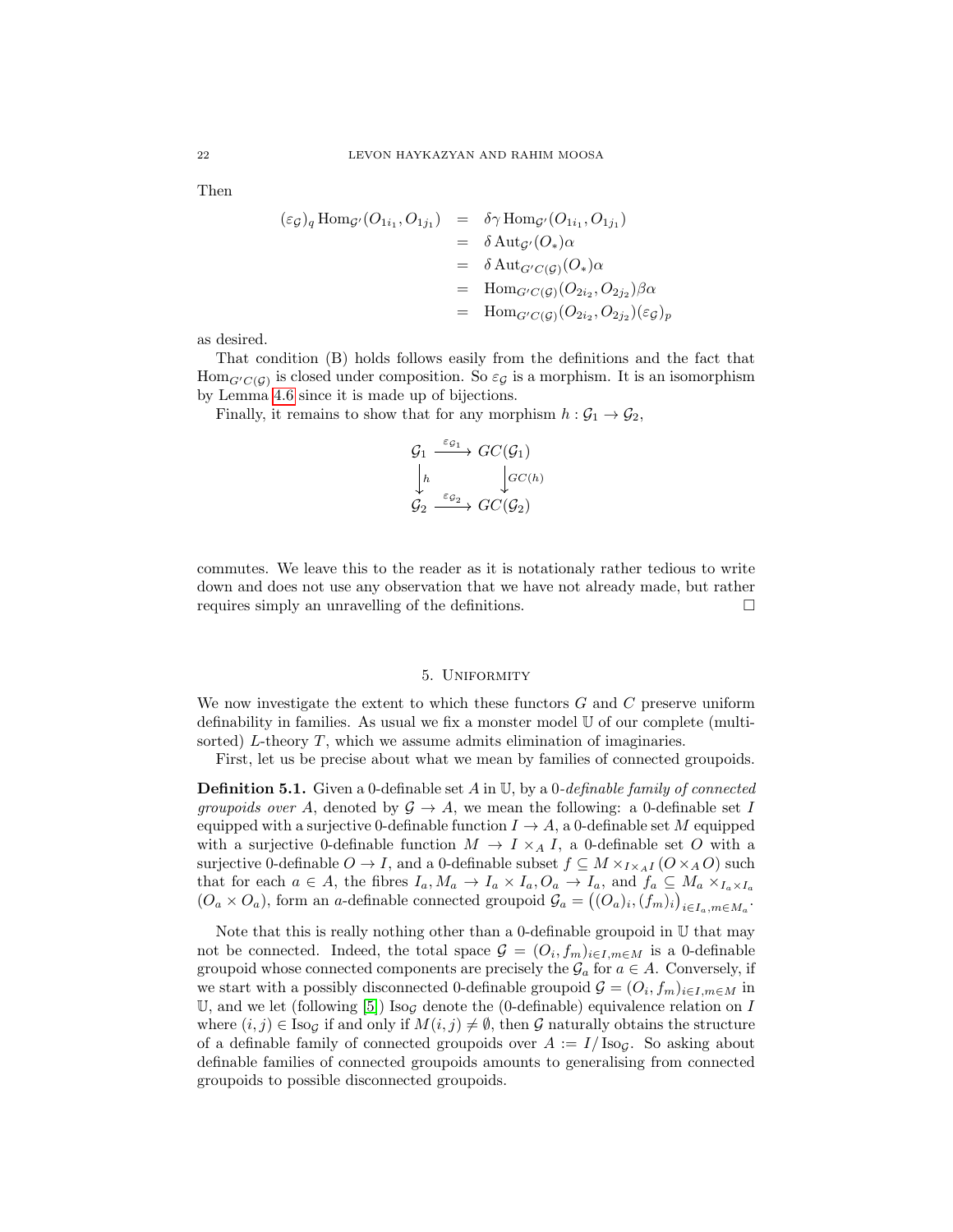On the other side, what should we mean by an internal generalised imaginary sort *relative to A*? This is what Hrushovski  $[5]$  refers to as a 1-analysable cover over A, and we will continue to use his terminology.

**Definition 5.2.** Given a 0-definable set A in U, a 1-analysable cover over A is a cover  $\mathbb{U}' = (\mathbb{U}, S, \dots)$  of  $\mathbb{U}$  by a single new sort, in a language that is finitely generated over L, equipped with a 0-definable surjective map  $S \to A$  such that each fibre  $S_a$  is internal to U.

As Hrushovski mentions, in the Remark following Lemma 3.1 of [\[5\]](#page-27-4), the 1 analysable covers that arise from possibly disconnected definable groupoids have the additional property that there are no interesting definable relations between the distinct fibres of  $S \to A$ . We formalise this as follows.

**Definition 5.3.** We will say that a cover  $\mathbb{U}' = (\mathbb{U}, S, \dots)$  by a single new sort equipped with a 0-definable surjective map  $S \to A$ , where A is a 0-definable set in U, has independent fibres if

$$
\mathrm{Aut}(\mathbb{U}'/\mathbb{U}) = \prod_{a \in A} \mathrm{Aut}(S_a/\mathbb{U})
$$

in the sense that  $\sigma \mapsto (\sigma |_{S_a} : a \in A)$  is an isomorphism. Here,

$$
Aut(S_a/\mathbb{U}) := {\{\sigma|_{S_a} : \sigma \in Aut\left(\mathbb{U}'/\mathbb{U}\right)\}}.
$$

The notation  $Aut(S_a/\mathbb{U})$  could be misleading, it could be confused with the a priori larger group of bijections  $f : S_a \to S_a$  such that  $f \cup id_{\mathbb{U}}$  is a partial elementary map of  $\mathbb{U}'$ . The following lemma implies that in the case of independent fibres these groups do actually agree.

<span id="page-22-0"></span>**Lemma 5.4.** Suppose A is 0-definable in  $\mathbb{U}$ , and  $\mathbb{U}'$  is a cover of  $\mathbb{U}$  by a single new sort S equipped with a 0-definable surjective map  $S \to A$  with independent fibres. Then  $(\mathbb{U}, S_a)$  is stably embedded in  $\mathbb{U}'$  for each  $a \in A$ .

Proof. It suffices to show that every automorphism of the structure induced on  $(U, S_a)$  by the a-definable sets in U' extends to an automorphism of U'. Let  $\rho$ be such an automorphism of the induced structure on  $(\mathbb{U}, S_a)$ . Since  $\mathbb{U}$  is stably embedded in  $\mathbb{U}'$  – this is part of being a cover –  $\rho|_{\mathbb{U}}$  does extend to Aut $(\mathbb{U}')$ , and hence, by precomposing with the inverse of this extension, we may assume that  $\rho|_{\mathbb{U}} = id_{\mathbb{U}}$ . We will show that  $\rho$  extends by identity to an automorphism of  $\mathbb{U}'$ . That is, we will show  $tp(bc) = tp(\rho(b)c)$  for any finite tuple b from  $S_a$  and c from  $\mathbb{U}'\setminus S_a$ . We know that  $\text{tp}(b/\mathbb{U}) = \text{tp}(\rho(b)/\mathbb{U})$ . As U is stably embedded in U' there exists  $\sigma \in \text{Aut}(\mathbb{U}'/\mathbb{U})$  with  $\sigma(b) = \rho(b)$ . Now  $\sigma|_{S_a} \in \text{Aut}(S_a/\mathbb{U})$ , and so by independence of fibres there is  $\tau \in Aut(\mathbb{U}'/\mathbb{U})$  that agrees with  $\sigma$  on  $S_a$  and is the identity everywhere else. Hence, for any finite tuple c from  $\mathbb{U}' \setminus S_a$ , we get

$$
tp(bc) = tp(\tau(bc)) = tp(\sigma(b)c) = tp(\rho(b)c)
$$

as desired.  $\hfill \square$ 

We are now ready to show that the liaison groupoid functor  $G$  relativises  $$ that the construction of Theorem [3.5](#page-5-2) is uniformly definable in families – under the assumption that the fibres are independent.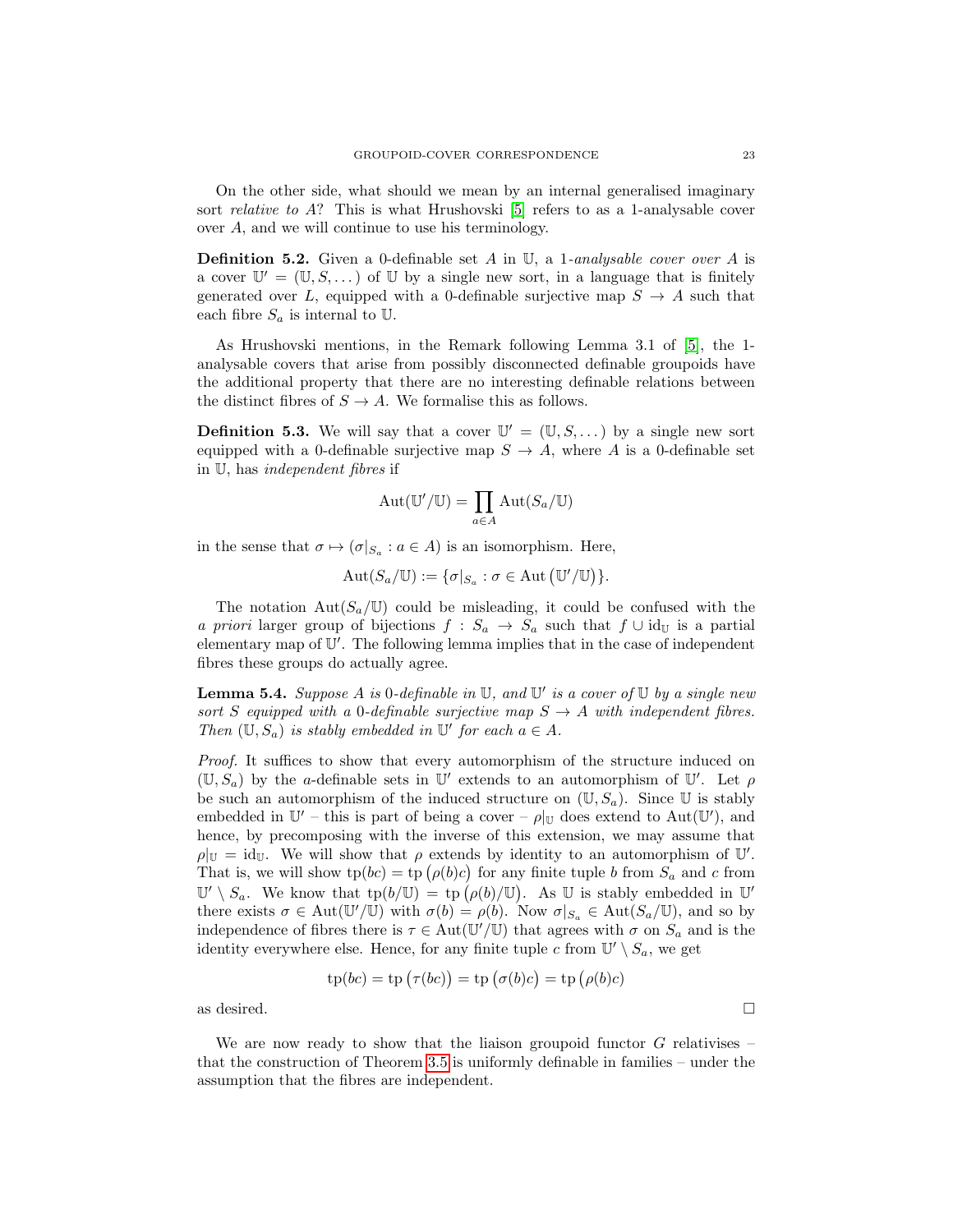<span id="page-23-0"></span>**Theorem 5.5.** Suppose A is 0-definable set in  $\mathbb{U}$ , and  $\mathbb{U}' = (\mathbb{U}, S, \dots)$  is a 1analysable cover over A with independent fibres. Then there are  $0$ -definable families of finitely faithful connected groupoids,  $\mathcal{G} \to A$  in  $\mathbb{U}$  and  $\mathcal{G}' \to A$  in  $(\mathbb{U}')^{\text{eq}}$ , such that for each  $a \in A$ 

- $\mathcal{G}'_a$  is a one-object extension of  $\mathcal{G}_a$  with that object being  $S_a$ , and
- Aut $g_a'(S_a)$  together with its action on  $S_a$  is isomorphic to Aut $(S_a/\mathbb{U})$ .

We denote  $\mathcal{G} \to A$  by  $G_A(\mathbb{U}')$ .

*Proof.* The first step will be to produce for each  $a \in A$  an a-definable finitely faithful connected groupoid  $\mathcal{G}_a$  in  $\mathbb U$  with a one-object extension  $\mathcal{G}'_a$  in  $(\mathbb U')^{\text{eq}}$  such that  $\text{Aut}_{\mathcal{G}'_a}(S_a) = \text{Aut}(S_a/\mathbb{U})$ . We will then show that these vary uniformly with the parameter a.

Fix  $a \in A$ , and let M be the structure induced on  $(\mathbb{U}, S_a)$  by the a-definable sets in  $\mathbb{U}'$ . Then M is an internal cover of  $\mathbb{U}$ . We claim that, because of the independnece of fibres, the language of  $M$  is finitely generated over that of  $U$ . Indeed, the proof of Proposition [3.6](#page-5-1) actually shows that M has a finitely generated language if for any definable family of (graphs of) definable bijections from  $S_a$  to itself in M, say  $F \subseteq B \times S_a^2$ , the set  $\{b \in B : F_b \cup id_{\mathbb{U}} \in \text{Aut}(M/\mathbb{U})\}$  is definable. By stable embeddeness (Lemma [5.4\)](#page-22-0),  $Aut(M/\mathbb{U}) = Aut(S_a/\mathbb{U})$ . By independence of fibres,  $F_b \cup id_{\mathbb{U}} \in Aut(S_a/\mathbb{U})$  if and only if  $F_b \cup id_{\mathbb{U}'\backslash S_a} \in Aut(\mathbb{U}')$ . And the latter is a definable (in  $\mathbb{U}'$ ) property of the parameter b as the language of  $\mathbb{U}'$  is finitely generated over that of U. Hence, by stable embeddeness of  $(\mathbb{U}, S_a)$  in  $\mathbb{U}'$  again, it is a definable property of  $b$  in  $M$ . So  $M$  is an internal generalised imaginary sort of U, and we can apply Theorem [3.5](#page-5-2) to  $M$ . We obtain an a-definable connected liaison groupoid  $\mathcal{G}_a$  in U and its one-object connected extension  $\mathcal{G}'_a$  in M with new object  $S_a$ . So  $\mathcal{G}'_a$  is a-definable in U'. Moreover,  ${\rm Aut}_{\mathcal{G}'_a}(S_a) = {\rm Aut}(M/\mathbb{U}) =$  $Aut(S_a/\mathbb{U}).$ 

Note that despite the notation, we do not yet have uniformity as a varies. Our remaining goal is to make these groupoids part of uniformly 0-definable families of connected groupoids  $\mathcal{G} \to A$  in  $\mathbb{U}$  and  $\mathcal{G}' \to A$  in  $(\mathbb{U}')^{\text{eq}}$ .

Fix  $a \in A$  and formulas (involving the parameter a) that define all the data that make up  $\mathcal{G}_a$  and  $\mathcal{G}'_a$ . By compactness it suffices to produce a 0-definable set  $a \in U(a) \subseteq A$  such that for all  $b \in U(a)$ , when one replaces a by b in these formulas one still gets connected groupoids  $\mathcal{G}_b$  and  $\mathcal{G}'_b$ , where  $\mathcal{G}'_b$  is a one-object extension of  $\mathcal{G}_b$  with new object  $S_b$ , and such that  $\text{Aut}_{\mathcal{G}'_b}(S_b) = \text{Aut}(S_b/\mathbb{U})$ . The only part of this that is not clear is that the condition  $\text{Aut}_{\mathcal{G}'_b}(S_b) = \text{Aut}(S_b/\mathbb{U})$  can be 0-definably imposed on the parameter b.

That  $\text{Aut}(S_b/\mathbb{U}) \subseteq \text{Aut}_{\mathcal{G}'_b}(S_b)$  is no additional condition at all on b, it holds for all b such that  $G'_{b}$  is one-object extension of  $G_{b}$  with new object  $S_{b}$ . Indeed, let  $\sigma \in \text{Aut}(\mathbb{U}'/\mathbb{U})$ . Choose  $f_m \in \text{Hom}_{\mathcal{G}'_b}(S_b, O_i)$  for some object  $O_i$  from  $\mathcal{G}_b$ . Then for all  $x \in S_b$  we have

$$
f_m(x) = \sigma(f_m(x)) \text{ as } f_m(x) \in O_i \subseteq \mathbb{U}
$$
  
=  $f_{\sigma(m)}(\sigma(x))$ 

and  $f_{\sigma(m)} \in \text{Hom}_{\mathcal{G}'_b}(S_b, O_i)$  as  $\sigma(b) = b$ . Hence  $\sigma|_{S_b} = f_{\sigma(m)}^{-1} f_m \in \text{Aut}_{\mathcal{G}'_b}(S_b)$ .

So it remains to find a formula  $\theta(z)$  satisfied by a and implying that every element of  $\text{Aut}_{\mathcal{G}_z'}(S_z)$  extends to an element of  $\text{Aut}(\mathbb{U}'/\mathbb{U})$ . By finite generatedness of the language over L, there is  $\theta(z)$  expressing that every element of  $\text{Aut}_{\mathcal{G}_z'}(S_z)$  when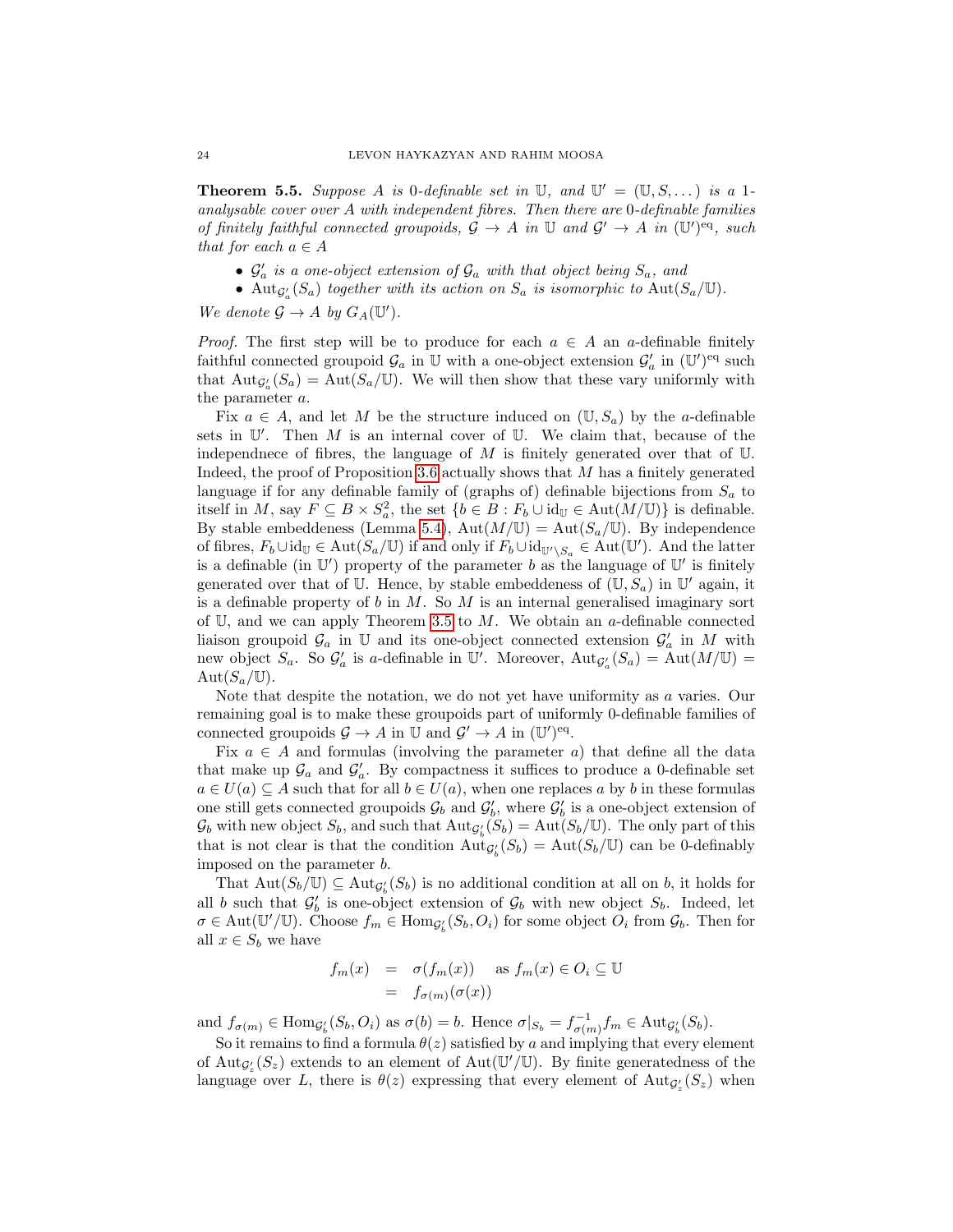extended by the identity is an element of  $Aut(\mathbb{U}'/\mathbb{U})$ . That this holds of a is by independence of the fibres plus the fact that  $\text{Aut}_{\mathcal{G}'_a}(S_a) = \text{Aut}(S_a/\mathbb{U}).$ 

Next we relativise the functor C.

<span id="page-24-0"></span>**Theorem 5.6.** Suppose  $\mathcal{G} \rightarrow A$  is a 0-definable family of finitely faithful connected groupoids over A in U. There exists a 1-analysable cover over A,  $C_A(\mathcal{G}) =$  $(\mathbb{U}, \mathcal{S}, \dots)$ , with independent fibres, and a 0-definable family of connected groupoids over  $A, \mathcal{G}' \to A$ , in  $C_A(\mathcal{G})$ , such that for each  $a \in A$ ,

- $\mathcal{G}'_a$  is a one-object extension of  $\mathcal{G}_a$ , the new object being  $S_a$ , and
- Aut $_{\mathcal{G}'_a}(S_a)$  together with its action on  $S_a$  is isomorphic to Aut $(S_a/\mathbb{U})$ .

*Proof.* As in the proof of Theorem [3.14](#page-9-0) this goes by first following Hrushovski [\[5\]](#page-27-4) in constructing  $\mathcal{G}' \to A$  in a cover  $\mathbb{U}'$  that involves two new sorts, and then using the finite faithfulness assumption to get rid of one of them. In addition one has to establish the finite-generatedness of the language (part of being a 1-analysable cover) and the independence of the fibres.

The first step is a straightforward relativisation of the construction given on page [8.](#page-7-1) This is actually done in [\[5,](#page-27-4) Lemma 3.1] where Hrushovski does not assume the definable groupoid is connected. Instead of fixing a single  $i \in I$ , we fix a section  $\nu: A \to I$  and let  $S_a := O_{\nu(a)} \times \{a\}$ . We can then construct  $\mathcal{G}' \to A$  so that for each  $a \in A$  and  $i \in I_a$ ,  $\text{Hom}_{\mathcal{G}'}(S_a, O_i)$  is a copy of  $\text{Hom}_{\mathcal{G}}(O_{\nu(a)}, O_i)$ ,  $\text{Hom}_{\mathcal{G}'}(O_i, S_a)$  is a copy of  $\text{Hom}_{\mathcal{G}}(O_i, O_{\nu(a)})$ , and  $\text{Aut}_{\mathcal{G}'}(S_a)$  is a copy of  $\text{Aut}_{\mathcal{G}}(O_{\nu(a)})$ . Hrushovski proves that this groupoid lives 0-definably in a cover  $\mathbb{U}'$  of  $\mathbb{U}$  with new sorts  $S = \bigcup_{a \in A} S_a$  and  $M_*$ , the latter equipped with a map to A such that  $(M_*)_a$ encodes the morphisms that involve  $S_a$  as either domain or codomain or both. That  $\text{Aut}_{\mathcal{G}'_a}(S_a) = \{ \sigma |_{S_a} : \sigma \in \text{Aut}(\mathbb{U}') \text{ and } \sigma |_{\mathbb{U}} = \text{id}_{\mathbb{U}} \}$ , is part of [\[5,](#page-27-4) Lemma 3.1].

For the second step, since  $\mathcal G$  is finitely faithful, the proof of Proposition [3.12](#page-8-1) shows that  $M_* \subseteq \text{dcl}(\mathbb{U}, S)$ , and so  $(\mathbb{U}, S)$  is stably embedded in  $\mathbb{U}'$ . We define  $C_A(\mathcal{G})$  to be the structure induced on  $(\mathbb{U}, \mathcal{S})$  by  $\mathbb{U}'$ . Hence  $\mathcal{G}' \to A$  is a 0-definable family of connected groupoids over A in  $C_A(\mathcal{G})$  and  $\text{Aut}_{\mathcal{G}'_a}(S_a) = \text{Aut}(S_a/\mathbb{U})$ .

Next we establish the independence of the fibres. The point is that the new structure in  $C_A(\mathcal{G})$  is just  $\mathcal{G}'$  which has no morphisms between different fibres  $S_a$  as the  $\mathcal{G}'_a$  are its connected components. But we give some details. Since S is the only new sort of  $C_A(\mathcal{G})$ , and the fibres  $S_a$  are U-definable, the map Aut  $(C_A(\mathcal{G})/\mathbb{U}) \to$  $\prod_{a\in A}\text{Aut}(S_a/\mathbb{U})$  given by  $\sigma \mapsto (\sigma|_{S_a}: a \in A)$  is an injective homomorphism. To prove surjectivity we start with  $\sigma_a \in Aut(S_a/\mathbb{U})$  for each  $a \in A$ , and define  $\sigma := \text{id}_{\mathbb{U}} \cup \bigcup_{a \in A} \sigma_a$ . We need to show that  $\sigma$  is an automorphism of  $C_A(\mathcal{G})$ . It suffices to show that  $\sigma$  extends to an automorphism of  $\mathbb{U}' = (\mathbb{U}, M_*, S, \dots)$ . Given  $m \in M_*$  we define  $\sigma(m)$  as follows: if  $f_m \in \text{Hom}_{\mathcal{G}'_n}(S_a, O_i)$  for some  $i \in I_a$  then we define  $\sigma(m) \in M_*$  to be such that  $f_{\sigma(m)} = f_m \sigma_a^{-1}$ . Note that this makes sense as  $\sigma_a \in \text{Aut}(S_a/\mathbb{U}) = \text{Aut}_{\mathcal{G}'_a}(S_a)$  and hence  $f_m \sigma_a^{-1} \in \text{Hom}_{\mathcal{G}'_a}(S_a, O_i)$ . If instead  $f_m \in \text{Hom}_{\mathcal{G}'_n}(O_i, S_a)$  then  $\sigma(m)$  is such that  $f_{\sigma(m)} = \sigma_a f_m$ . Finally, if  $f_m \in \text{Aut}_{\mathcal{G}_a}(S_a)$  then define  $\sigma(m)$  so that  $f_{\sigma(m)} = \sigma_a f_m \sigma_a^{-1}$ . This extends  $\sigma$  to a permutation of all the sorts of  $\mathbb{U}'$ . The only new basic relation in  $\mathbb{U}'$ , besides  $S \to A$  and  $M_* \to A$  which  $\sigma$  clearly preserves, is the ternary relation that exhibits elements of  $M_*$  as encoding definable bijections involving the fibres of  $S \to A$ . It is easy to check that we have defined  $\sigma$  so that this relation is preserved.

Finally, we need to check that the language of  $C_A(\mathcal{G})$ , say  $L'$ , is finitely generated over L. This amounts to a relativisation of the proof Proposition [3.6,](#page-5-1) which we can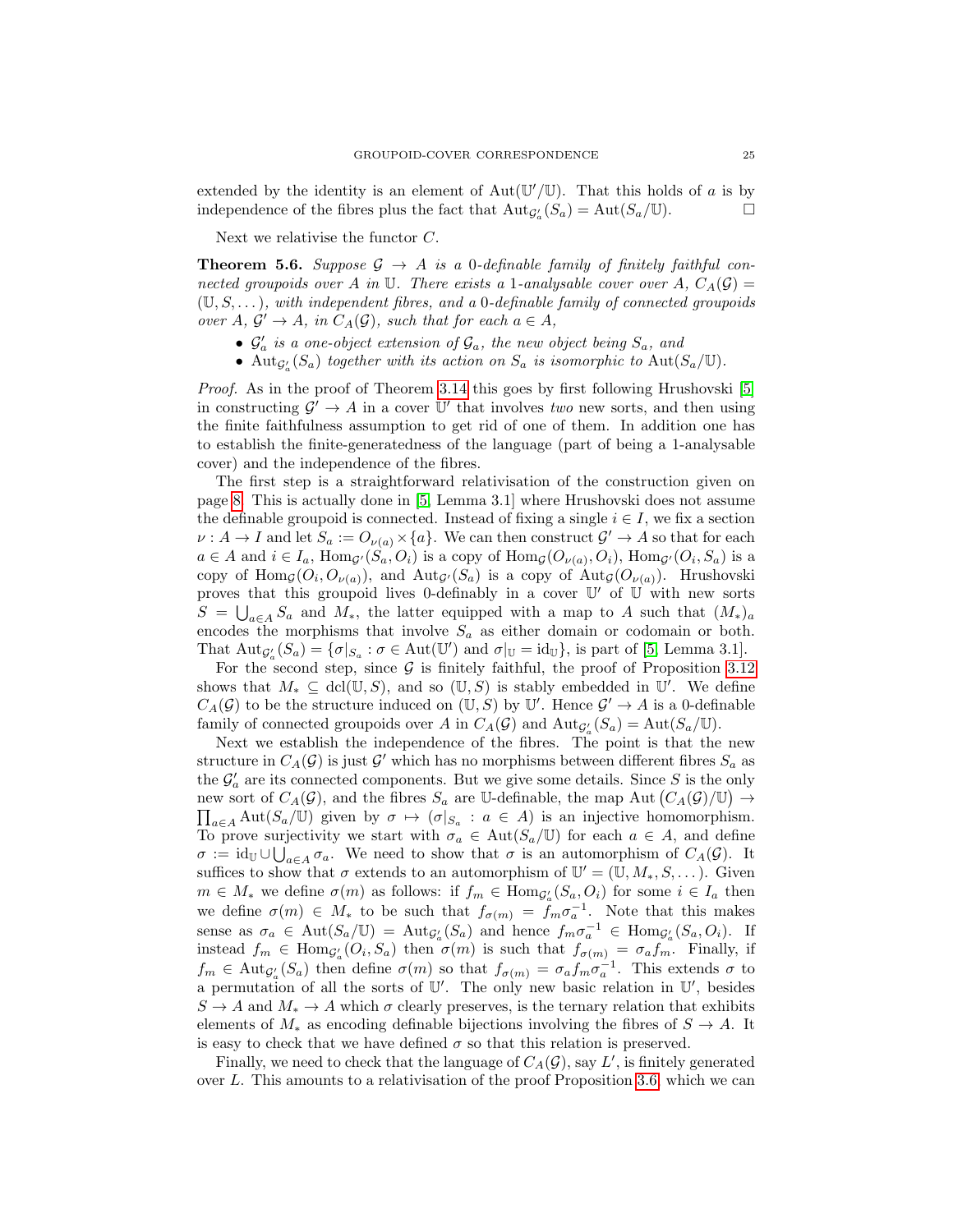effect using the independence of the fibres. Since the fibres of  $S \to A$  are internal to U which eliminates imaginaries, by compactness there exists a 0-definable set B in  $C_A(\mathcal{G})$  with a surjective 0-definable map  $B \to A$ , and a 0-definable map  $F: S \times_A B \to X$  over B, for some sort X of U, that is injective on the fibres over B. So for  $b \in B_a$ ,  $F_b : S_a \to X$  is a b-definable embedding of  $S_a$  into U. There exists an L'-formula  $\theta(v, w)$  such that  $\models \theta(b, c)$  if and only if  $b, c \in B_a$  for some  $a \in A$ ,  $F_b(S_a) = F_c(S_a)$  as subsets of X, and  $F_c^{-1} \circ F_b : S_a \to S_a$  is in Aut $(S_a/\mathbb{U})$ . This is because Aut $(S_a/\mathbb{U})$  and its action on  $S_a$  is a-definable; it is Aut $g_a(S_a)$ . By stable embeddedess (Lemma [5.4\)](#page-22-0) Aut $(S_a/\mathbb{U})$  is precisely the set of bijections  $f : S_a \to S_a$  such that  $f \cup id_{\mathbb{U}}$  is a partial L'-elementary map. It follows by compactness that there must be a finite sublanguage  $\Sigma \subseteq L'$  such that whenever  $b, c \in B_a$  and  $F_b(S_a) = F_c(S_a)$ , then  $F_c^{-1} \circ F_b \cup id_{\mathbb{U}}$  is a partial L'-elementary map if and only if it is a partial  $\Sigma$ -elementary map. Extending  $\Sigma$  we may also assume that F and B are defined by  $\Sigma$ -formulas. Set  $L'_{\circ} := L \cup \Sigma$ . We show that  $L'_{\text{o}}$  witnesses the finite-generatedness of  $L'$  over L. As in Proposition [3.6,](#page-5-1) this reduces to showing that  $Aut(\mathbb{U}'_o/\mathbb{U}) = Aut(\mathbb{U}'/\mathbb{U})$ , where  $\mathbb{U}'_o$  is the reduct of  $\mathbb{U}'$ to  $L'_{\circ}$ . Suppose  $\sigma \in \text{Aut}(\mathbb{U}'_{\circ}/\mathbb{U})$ . By the independence of fibres, it suffices to show that  $\sigma|_{S_a} \in \text{Aut}(S_a/\mathbb{U})$  for each  $a \in A$ . But fixing any  $b \in B_a$ , as we have seen a few times, we get  $\sigma|_{S_a} = F_{\sigma(b)}^{-1} \circ F_b$ . In particular,  $F_{\sigma(b)}^{-1} \circ F_b \cup id_{\mathbb{U}}$  is a partial  $L'_{\circ}$ -elementary map, and hence a partial L'-elementary map by choice of  $\Sigma \subseteq L'_{\circ}$ . So,  $\sigma|_{S_a} \in \text{Aut}(S_a/\mathbb{U})$  as desired.

When A is a singleton  $C_A(\mathcal{G})$  coincides with the internal cove  $C(\mathcal{G})$  of §[4.4.](#page-17-1) Even when A is infinite,  $C_A(\mathcal{G})$  may still be an internal cover. For example, if  $\mathcal G$  is such that between any two objects there is at most one morphism, then  $\mathcal G$  is essentially the 0-definable equivalence relation  $\text{Iso}_{\mathcal{G}}$ , and  $C_A(\mathcal{G})$  is part of  $\mathbb{U}^{eq}$ . Internality of  $C_A(\mathcal{G})$  corresponds to this happening for all but finitely many  $a \in A$ .

**Proposition 5.7.** The 1-analysable cover  $C_A(\mathcal{G})$  is an internal cover if and only if for all but finitely many  $a \in A$  the automorphism group of any (equivalently some) object of  $\mathcal{G}_a$  is trivial.

*Proof.* For any cover  $\mathbb{U}' = (\mathbb{U}, S, \dots)$ , in a finitely generated language, internality is equivalent to the cardinality of  $Aut(\mathbb{U}'/\mathbb{U})$  being bounded by  $|\mathbb{U}|$ . This characterisation seems to be well known; for example, it is suggested without proof in [\[5,](#page-27-4) Remark 1.2]. The left-to-right direction is because internality implies that Aut $(\mathbb{U}'/\mathbb{U})$  is interpretable in  $\mathbb{U}'$  and hence cannot have cardinality greater than that of the universe. For the converse one observes that if  $S$  is not internal to  $U$  then for any partial elementary map f with small domain  $A \subseteq S$ , since  $S \nsubseteq \text{dcl}(\mathbb{U}, A)$ , f ∪id<sub>U</sub> can be extended in two distinct ways to a partial elementary map on  $A\cup\{a\}$ for some  $a \in S$ . We can thus build, back-and-forthly, a binary tree of partial elementary maps whose paths give rise to  $2^{|U|}$ -many elements of Aut $(U'/\overline{U})$ .

Now, by Theorem [5.6](#page-24-0) we have that

$$
\mathrm{Aut}\left(\mathbb{C}_A(\mathcal{G})/\mathbb{U}\right)=\prod_{a\in A}\mathrm{Aut}(S_a/\mathbb{U})=\prod_{a\in A}\mathrm{Aut}_{\mathcal{G}'_a}(S_a).
$$

The set of  $a \in A$  such that  $\text{Aut}_{\mathcal{G}'_a}(S_a)$  is not trivial is definable, and hence is either finite or of the cardinality of the universe. In the former case  $|\text{ Aut }(\mathbb{C}_A(\mathcal{G})/\mathbb{U})| \leq |\mathbb{U}|$ and in the latter  $|\operatorname{Aut}(\mathbb{C}_A(\mathcal{G})/\mathbb{U})|=2^{|\mathbb{U}|}$ . В последните последните последните и последните и последните и последните и последните и последните и послед<br>В последните последните последните последните последните последните последните последните последните последнит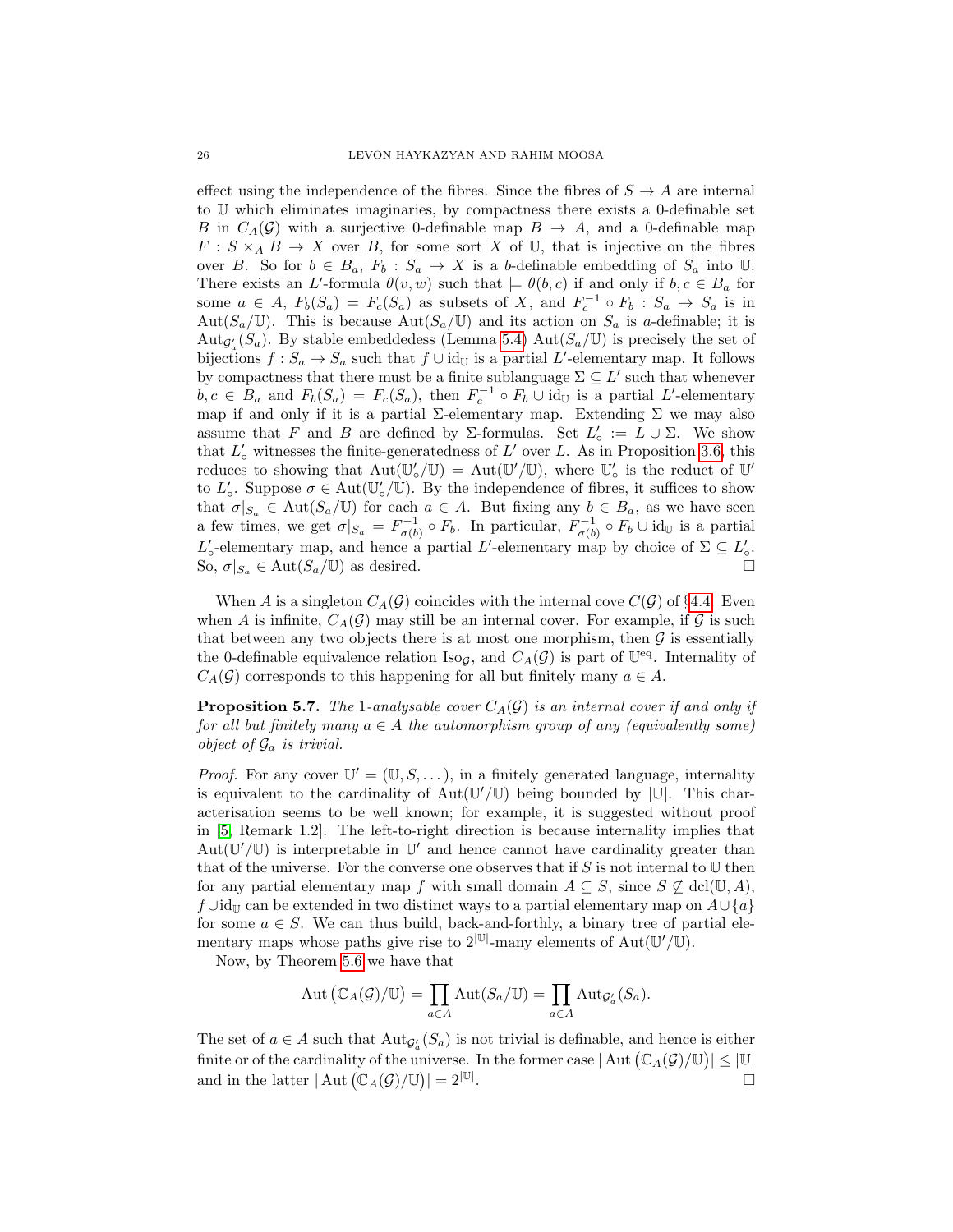Theorems [5.5](#page-23-0) and [5.6](#page-24-0) relativise Hrushovki's correspondence between definable connected groupoids and internal generalised imaginary sorts. In fact the  $C_A$  and  $G_A$  given by these theorems are functorial with respect to the following natural notions of morphism: Given definable families of connected groupoids,  $\mathcal{G}_1 \rightarrow A$ and  $\mathcal{G}_2 \rightarrow A$ , a morphism is simply a definable family of morphisms of definable connected groupoids  $h_a: \mathcal{G}_{1a} \to \mathcal{G}_{2a}$  parameterised by A. Given 1-analysable covers  $\mathbb{U}_1 = (\mathbb{U}, S_1, \dots)$  and  $\mathbb{U}_2 = (\mathbb{U}, S_2, \dots)$  over A, a morphism between them is just a morphism of covers  $g : S_1 \to S_2$  such that



commutes. The arguments of §[4](#page-10-0) relativise so that  $C_A$  and  $G_A$  are functors witnessing the equivalence of the following two categories:

- finitely faithful 0-definable connected groupoids over A, and
- 1-analysable covers over A with independent fibres.

We leave it to the reader to verify the details.

For a 1-analysable cover  $S \to A$  to have independent fibres is a rather restrictive condition. One can think of it as asking that the cover  $\mathbb{U}' = (\mathbb{U}, S, \dots)$  be as far from being internal to U as is consistent with the fibres of  $S \to A$  being U-internal. For example, in differentially closed fields of characteristic zero, the best known non-internal 1-analysable cover of the field of constants  $C$  is the subgroup  $S$  of the multiplicative group defined by the second order equation  $\delta(\frac{\delta x}{x}) = 0$ , with  $S \to C$  being given by the logarithmic derivative  $x \mapsto \frac{\delta x}{x}$ . But the fibres of  $S \to C$ are not independent: S admits a definable group structure (field multiplication) that intertwines the fibres. Ruizhang Jin has, however, communicated to us the following positive example in differentially closed fields, details of which will appear in his PhD thesis.

**Example 5.8** (Jin). Suppose  $\mathbb{M} = (K, 0, 1, +, -, \times, \delta)$  is a saturated differentially closed field in characteristic zero,  $\mathbb{U} = (C, 0, 1, +, -, \times)$  is its field of constants, and  $t \in K$  is a fixed element with  $\delta t = 1$  that we will use as a parameter. Consider the t-definable set,

$$
S := \{ x \in K : \frac{\delta x}{x} = \frac{1}{(t+c)^2} \text{ for some } c \in \mathbb{U} \}
$$

and the t-definable map  $\pi : S \to C$  given by  $\pi(x) = \delta\left(\frac{x}{2\delta x}\right) - t$ . Then the fibre above  $c \in C$  is  $S_c = \{x : \frac{\delta x}{x} = \frac{1}{(t+c)^2}\}\,$ , which is a multiplicative translate of the multiplicative group of constants, and hence is internal to U. But, as Jin has worked out, any finite set of elements of S coming from different fibres will be acl-independent over  $C(t)$ . This can be used to show that the t-definable structure induced on  $(C, S)$  is a 1-analysable cover over C with independent fibres.

The question remains as to what definable object intrinsic to U captures the data of a 1-analysable cover  $\mathbb{U}' = (\mathbb{U}, S, \dots)$  over A whose fibres may not be independent. Probably one should make the additional assumption that  $(\mathbb{U}, S_a)$  is stably embedded in  $\mathbb{U}'$  for each  $a \in A$ . Hrushovski [\[5\]](#page-27-4) suggests "definable simplicial groupoids". It would be of interest to realise this suggestion.